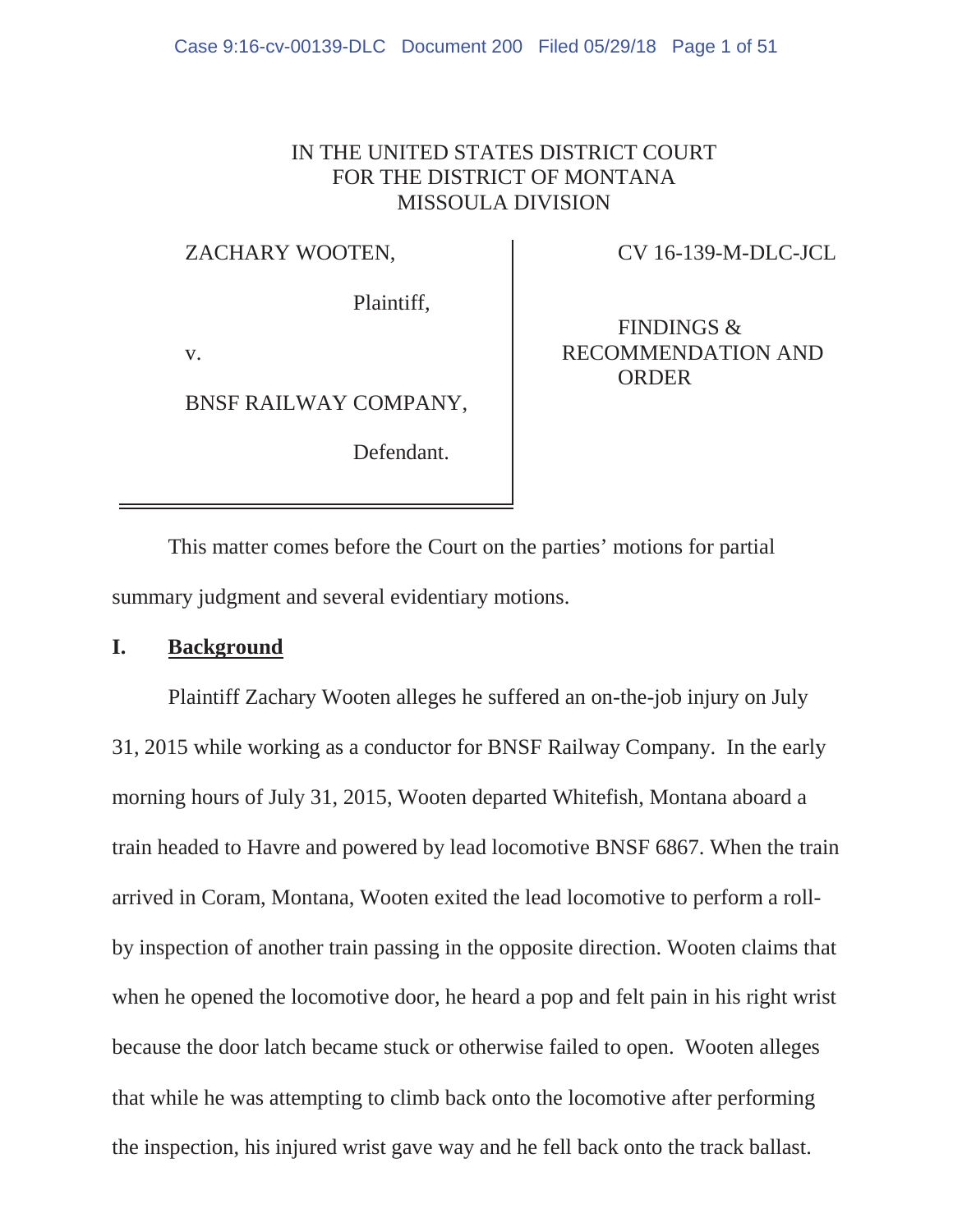## Case 9:16-cv-00139-DLC Document 200 Filed 05/29/18 Page 2 of 51

Wooten claims that as a result of his fall, he suffered severe and disabling injuries to his arm and wrist.

The engineer working with Wooten that night, Matt Roth, reported Wooten's injury to dispatch and BNSF directed the train to Belton, Montana, where Wooten was picked up by an ambulance and taken to the hospital. Meanwhile, BNSF called in a replacement crew and the train continued on as scheduled, arriving in Havre early on the evening of July 31, 2015. At some point that evening, BNSF claims representative Nancy Ahern took several photographs to document the condition of BNSF 6867. The next day, a 3-Man Inspection team inspected BNSF 6867 and found no defects. On August 2, 2015, Wooten completed a Personal Injury/Occupational Illness Report Form stating that he had suffered a work-related injury to his right wrist.

In the meantime, Wooten's supervisor and Superintendent of Operations James Pino had been notified of Wooten's injury and spoke with both Roth, and Wooten about the incident. Pino also obtained a written statement from Roth, and watched BSNF video footage showing Wooten as he arrived for work on July 31, 2015. Pino's investigation led him to believe that Wooten was dishonest in reporting his injury, and had injured his wrist prior to reporting for work on July 31, 2015.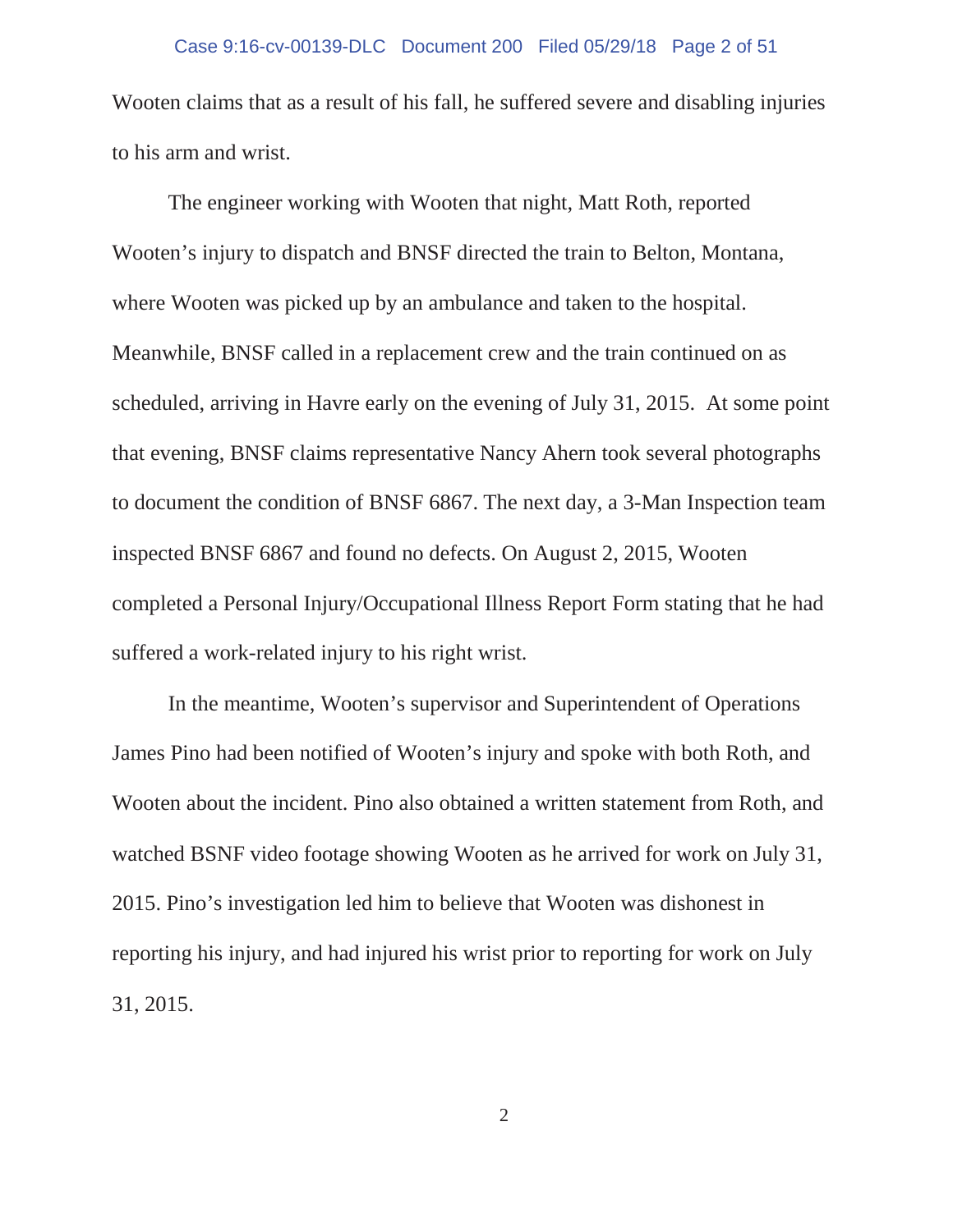## Case 9:16-cv-00139-DLC Document 200 Filed 05/29/18 Page 3 of 51

On August 3, 2015, Wooten gave a statement to BNSF claims representative Scott Jacobsen, and BSNF provided Wooten with a Notice of Investigation to determine his "responsibility, if any, in connection with [his] alleged dishonest report of a personal injury." (Doc. 101-3). As a result of its formal investigation, BNSF determined that Wooten had injured his wrist before reporting to work on July 31, 2015. BNSF terminated Wooten's employment on September 29, 2015, for making a "dishonest report of a personal injury." (Doc. 101-4).

Wooten commenced this action against BNSF in October 2016, alleging three claims for relief. First, Wooten alleges he was injured as a result of BNSF's negligence, and brings a personal injury claim under the Federal Employers' Liability Act ("FELA"), 45 U.S.C. § 51 et seq. Second, Wooten alleges that BSNF violated the Locomotive Inspection Act, 49 U.S.C. § 20701 ("LIA") by using a locomotive that was not in proper condition and/or safe to operate without unnecessary danger of personal injury. Third, Wooten alleges that BNSF retaliated against him for reporting his injury and a hazardous safety condition, and brings a retaliation claim under the Federal Railroad Safety Act ("FRSA"), 49 U.S.C. § 20109. Wooten seeks compensatory and other damages, including an award of punitive damages on his FRSA claim.

The parties have filed cross-motions for partial summary judgment on Wooten's FRSA claim (Count II), and BSNF has moved for summary judgment on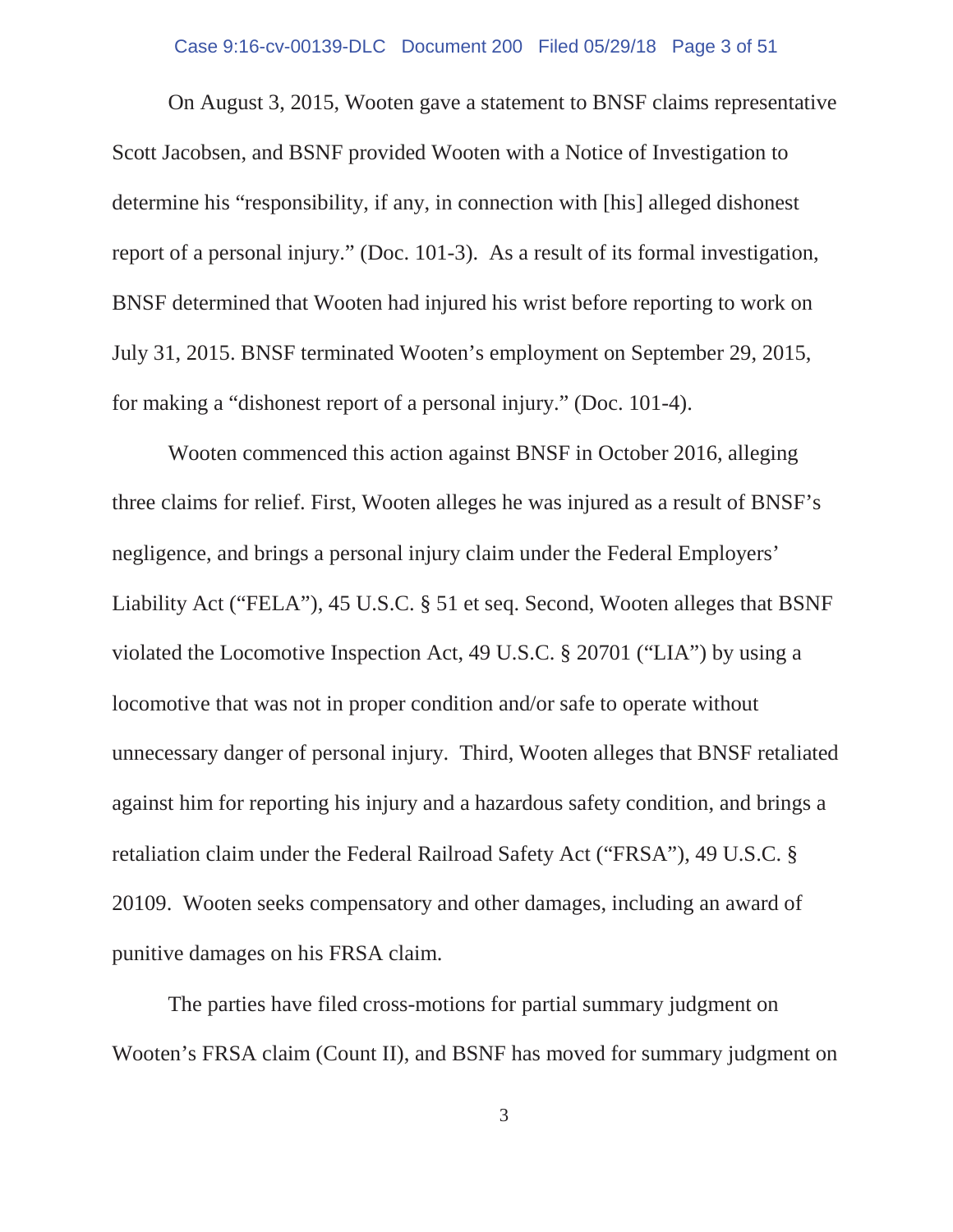Wooten's LIA claim (Count III). The following motions are also pending: (1) Wooten's motion for discovery sanctions based on spoliation of evidence (doc. 115); (2) Wooten's motion to exclude or limit expert testimony based on timeliness and sufficiency of expert disclosure (doc. 151); (3) BNSF's supplemental motion for protective order and sanctions (doc. 153); (4) BNSF's motion for protective order that the deposition of litigation paralegal Linda Harvey not be had; (5) BNSF's motions in limine concerning Wooten's expert witnesses (doc. 164); (6) BNSF's motions in limine (doc. 166); (7) Wooten's motions in limine (doc. 168), and; (8) Wooten's motion for protective order precluding depositions. (Doc. 181).

On May 22, 2018 and May 23, 2018, the Court held oral argument on all of the above motions, and made several rulings and recommendations from the bench. This Findings & Recommendation and Order memorializes the Court's oral rulings and recommendations on the parties' summary judgment motions (docs. 99, 102, & 105), Wooten's motion for discovery sanctions (doc. 115), BNSF's supplemental motion for protective order and sanctions (doc. 153), and the parties' motions for protective orders to preclude various depositions (docs. 161, & 181). The parties' motions in limine to exclude or limit expert testimony and other evidence (docs. 151, 164, 166, & 168) will be addressed in a separate order.

## **II. Summary Judgment Motions**

## **A. Legal Standards**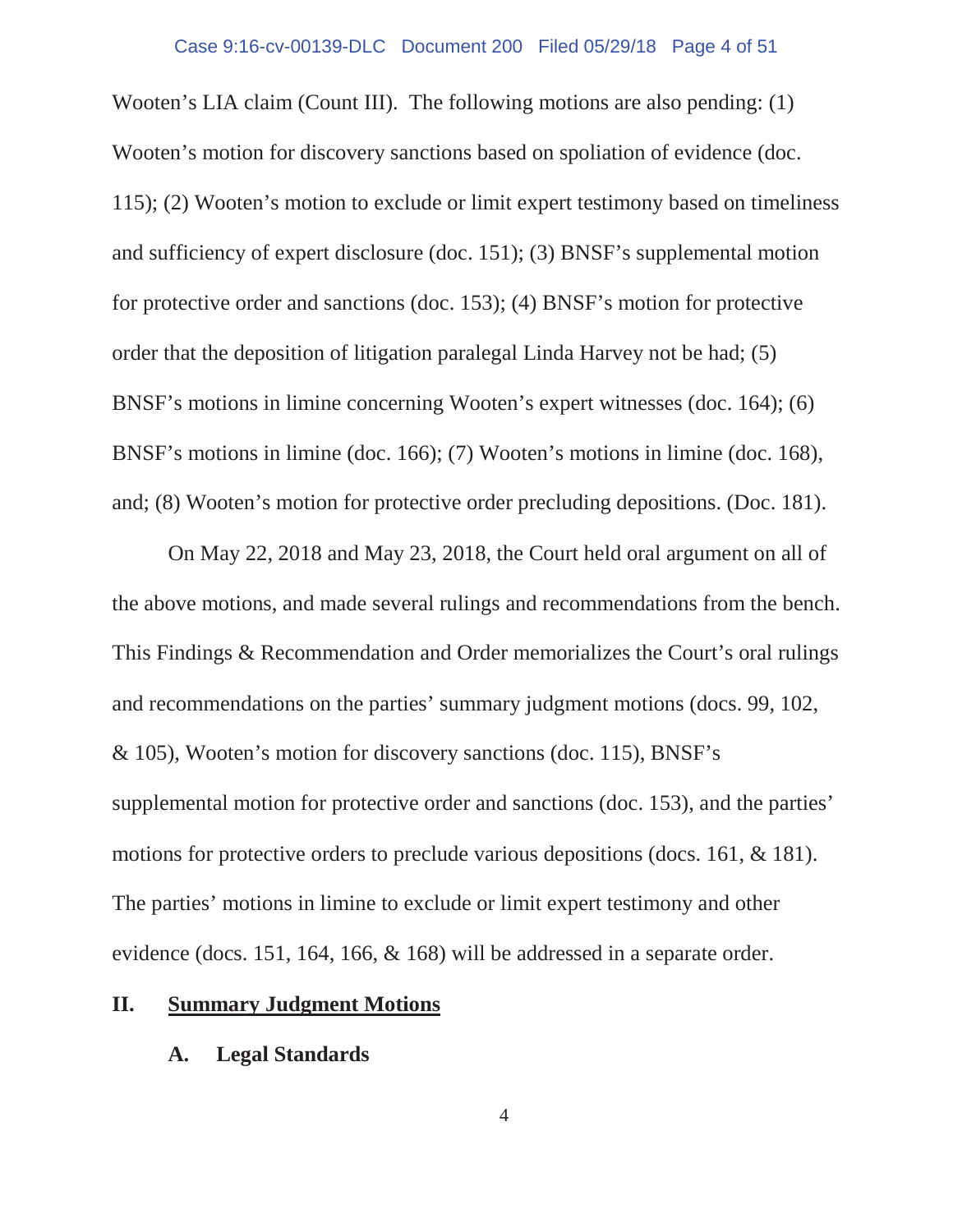## Case 9:16-cv-00139-DLC Document 200 Filed 05/29/18 Page 5 of 51

Under Federal Rule of Civil Procedure 56(a), a party is entitled to summary judgment "if the movant shows that there is no genuine dispute as to any material fact and the movant is entitled to judgment as a matter of law." The party seeking summary judgment bears the initial burden of informing the Court of the basis for its motion, and identifying those portions of the pleadings, depositions, answers to interrogatories, and admissions on file, together with the affidavits, if any, which it believes demonstrate the absence of any genuine issue of material fact. *Celotex Corp. v. Cattrett*, 477 U.S. 317, 323 (1986). A movant may satisfy this burden where the documentary evidence produced by the parties permits only one conclusion. *Anderson v. Liberty Lobby Inc.*, 477 U.S. 242, 251 (1986).

Once the moving party has satisfied its initial burden with a properly supported motion, summary judgment is appropriate unless the non-moving party designates by affidavits, depositions, answers to interrogatories or admissions on file "specific facts showing that there is a genuine issue for trial." *Celotex*, 477 U.S. 317, 324 (1986). The party opposing a motion for summary judgment "may not rest upon the mere allegations or denials" of the pleadings. *Anderson*, 477 U.S. at 248.

In considering a motion for summary judgment, the court "may not make credibility determinations or weigh the evidence." *Reeves v. Sanderson Plumbing Prods.*, 530 U.S. 130, 150 (2000); *Anderson*, 477 U.S. at 249-50. The Court must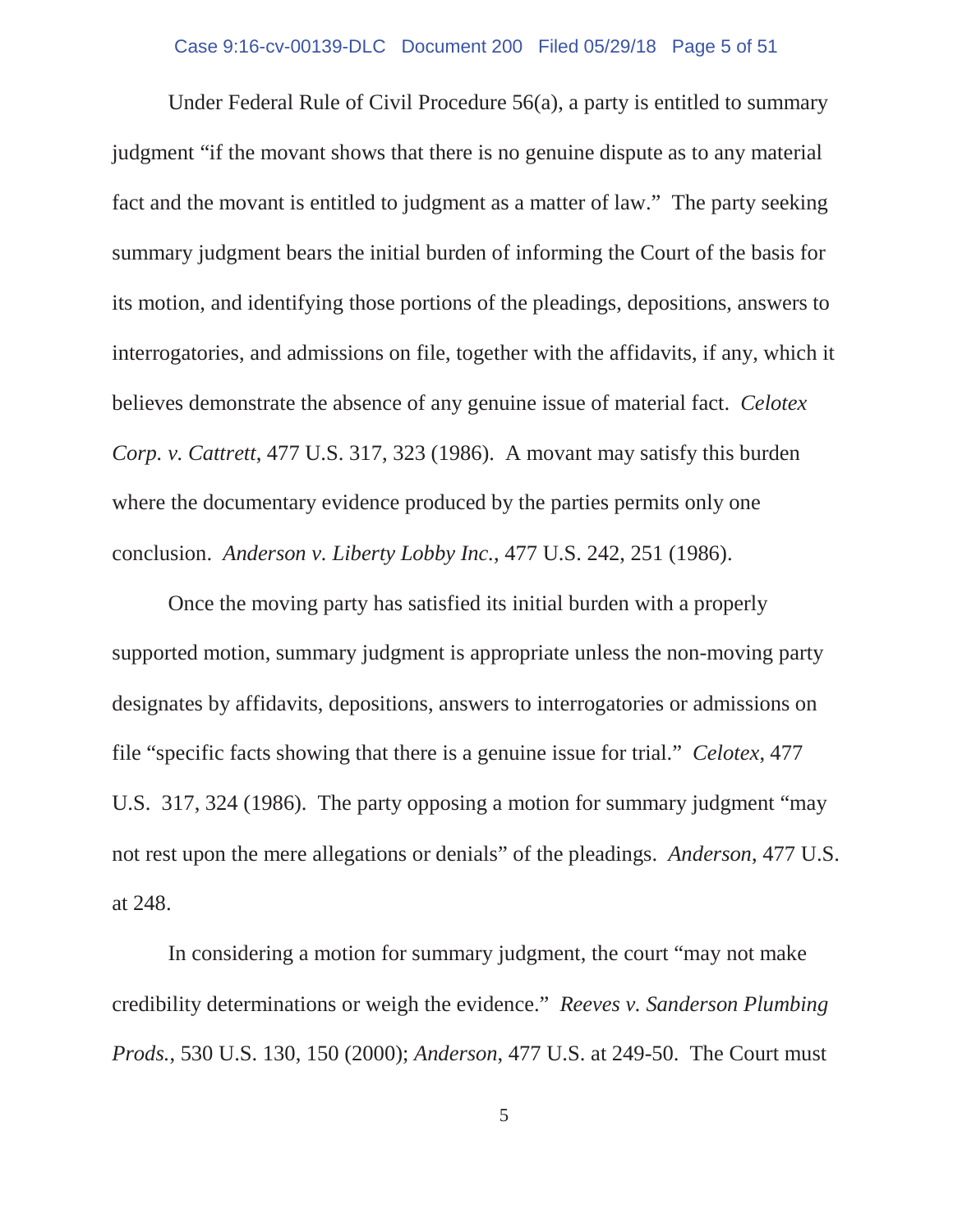view the evidence in the light most favorable to the non-moving party and draw all justifiable inferences in the non-moving party's favor. *Anderson*, 477 U.S. at 255; *Betz v. Trainer Wortham & Co., Inc.*, 504 F.3d 1017, 1020-21 (9<sup>th</sup> Cir. 2007).

When presented with cross motions for summary judgment on the same matters, the court must "evaluate each motion separately, giving the nonmoving party in each instance the benefit of all reasonable inferences." *American Civil Liberties Union of Nevada v. City of Las Vegas, 333 F.3d 1092, 1097 (9th Cir.* 2003).

## **B. Cross-Motions for Partial Summary Judgment on Plaintiff's FRSA Claim (Docs. 99 & 105)**

1. Prima Facie Case

To establish a prima case under the FRSA's anti-retaliation provisions, a plaintiff must show by a preponderance of the evidence that (1) he engaged in a protected activity as defined by statute; (2) the employer knew he engaged in the protected activity; (3) he suffered an unfavorable personnel action; and (4) the protected activity was a contributing factor in the unfavorable personnel action. 49 U.S.C. § 42121(b); *Araujo v. N.J. Transit Rail Operations, Inc.*, 708 F.3d 152, 157 (3d. Cir. 2013). If the plaintiff makes this showing, "the burden shifts to the employer to demonstrate 'by clear and convincing evidence, that the employer would have taken the same unfavorable personnel action in the absences of that behavior.'" *Araujo,* 708 F.3d at 157 (quoting 49 U.S.C. § 42121(b)(2)(B)(ii)).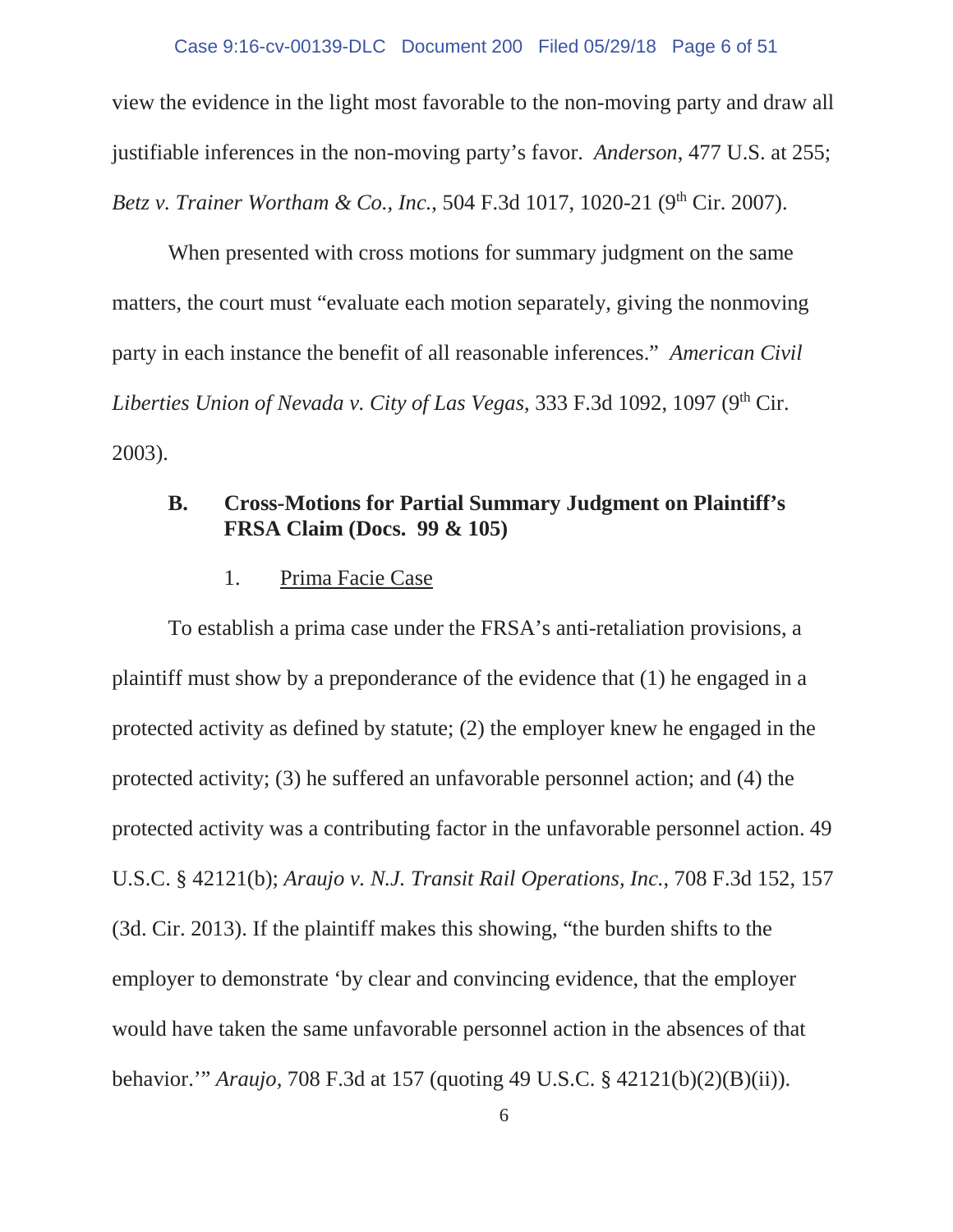## Case 9:16-cv-00139-DLC Document 200 Filed 05/29/18 Page 7 of 51

Wooten moves for summary judgment on the second, third, and fourth elements of his prima facie case, and BNSF has cross-moved for summary judgment on the fourth element.<sup>1</sup> Notably, neither party moves for summary judgment on the first element, which requires Wooten to show that he engaged in a protected activity. The FRSA defines a protected activity to include reporting "a work-related personal injury" in "good faith." 49 U.S.C. § 20109(a), (a)(4). The parties do not dispute that Wooten reported a work-related injury to BNSF, but whether Wooten made that report in good faith is hotly contested. As both parties thus recognize, whether Wooten reported his injury in good faith is a factual issue, and one that is not subject to summary judgment. (See Doc. 101, at 15 n. 98; Doc. 106, at 14 n. 1).

Notwithstanding this factual dispute, Wooten maintains he is entitled to summary judgment on the second element of his prima facie case, which requires evidence that BNSF knew he engaged in the protected activity. Clearly, BNSF knew about Wooten's injury report. But whether Wooten made that injury report in good faith, thereby engaging in protected activity, is disputed. Because the parties

<sup>1</sup> Wooten argues BNSF's motion on the FRSA claim should be denied because it was filed serially with its motion for summary judgment motion on the LIA claim in an attempt to evade the word limit set forth in Local Rule 7.1. (Doc. 132, at 7). Wooten also argues the motion should be denied because BNSF filed its Statement of Undisputed Facts 15 hours after it filed its supporting brief, in violation of Local Rule 56.1 which requires simultaneous filing. (Doc. 132, at 9). Both arguments are without merit.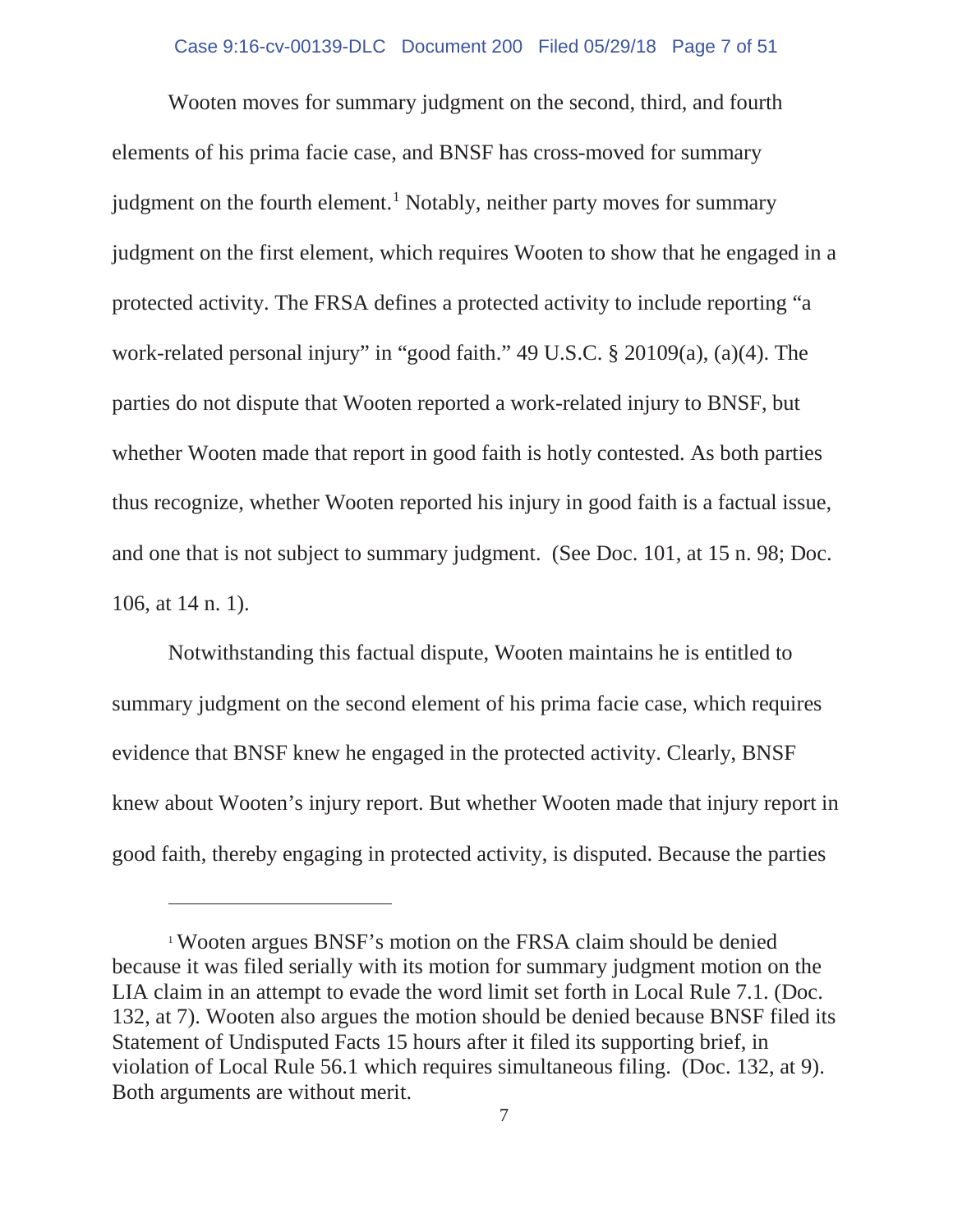## Case 9:16-cv-00139-DLC Document 200 Filed 05/29/18 Page 8 of 51

dispute whether Wooten engaged in a protected activity in the first place, it cannot be said as a matter of law that BNSF *knew* he engaged in a protected activity. Wooten's motion for summary judgment on this element should be denied.

Wooten also moves for summary judgment on the third element, which requires proof of an unfavorable personnel action. There is no dispute that Wooten was discharged from his employment with BNSF, which means this element is satisfied. But because this element is not in dispute and evidence that Wooten was discharged will undoubtedly be introduced at trial, granting summary on this element alone would not eliminate any issues or serve any other useful purpose. Wooten's motion for summary judgment on this element should be denied.

Wooten and BNSF both seek summary judgment on the fourth element, which requires proof that the alleged protected activity was a contributing factor in the unfavorable personnel action. The parties disagree on the proof this element requires. Wooten argues the standard is a lenient one, and cites *BNSF Ry. Co. v. U.S. Dep't of Labor*, 816 F.3d 628, 639 ( $10^{th}$  Cir. 2016) for the proposition that a plaintiff need only show by a preponderance of the evidence that the protected activity "was one of the factors that tended to affect in any way the personnel action." (Doc. 101, at 17). Wooten maintains this burden can be met with circumstantial evidence, including evidence of temporal proximity. (Doc. 101, at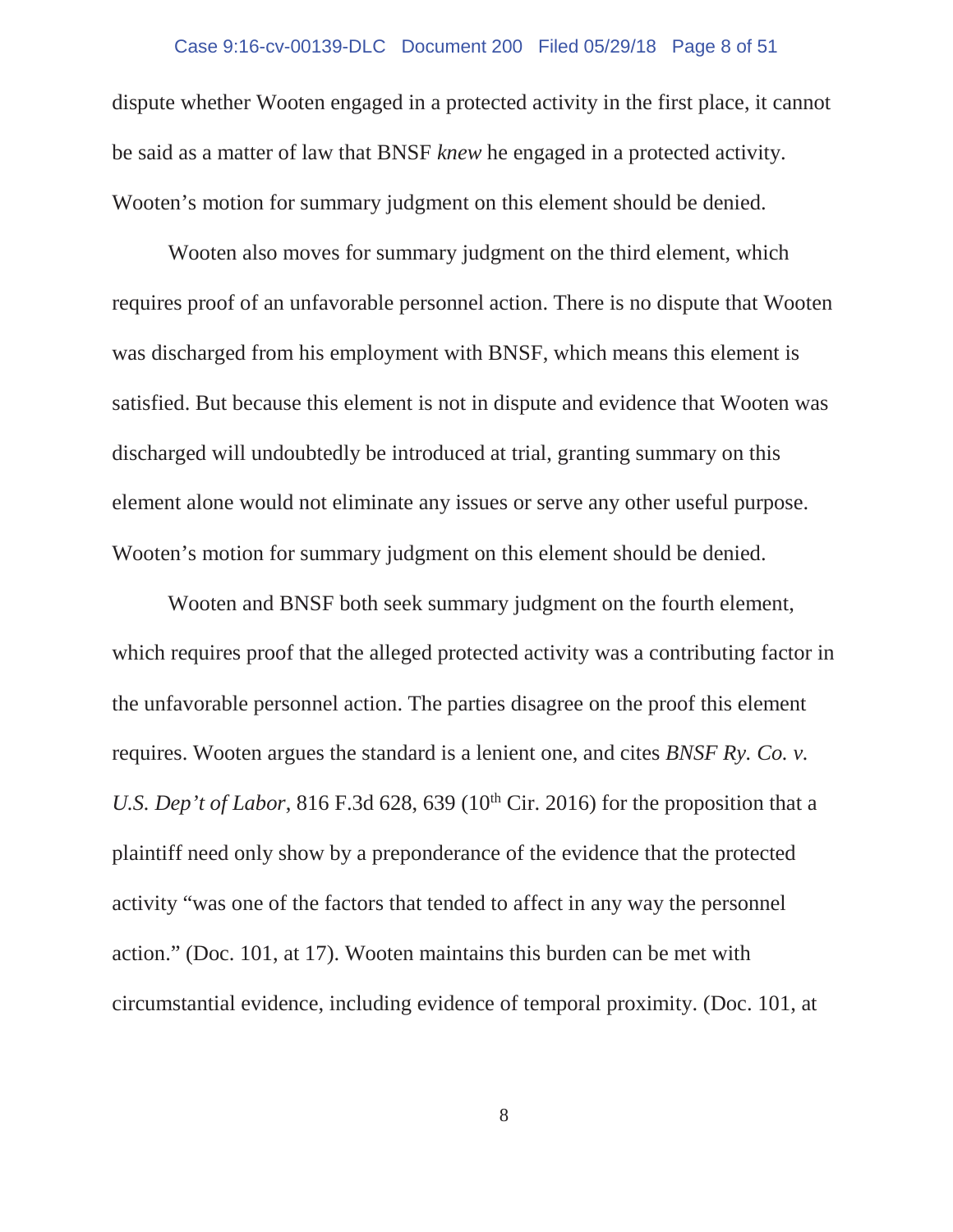17, citing *DeFrancesco v. Union Pacific R.R.*, ARB No. 10-114, 2012 WL 694502 \*3 (Feb. 29, 2012)).

Wooten further argues the "contributing factor" standard is satisfied if "the protected activity and the adverse action are 'inextricably intertwined'." (Doc. 101, at 18 (citing *Stallard v. Norfolk S. Ry. Co.*, ARB No. 16-028, 2017 WL 4466937, at \*8 (Sept. 29, 2017)). Wooten maintains it is not possible to explain BNSF's decision to terminate his employment without reference to his report of a personal injury, which means the two are inextricably intertwined and he is entitled to summary judgment on the contributory factor element of his FRSA claim.

BNSF takes the position that a more stringent standard applies, and contends that in order to satisfy the contributing factor element a plaintiff must prove "intentional retaliation prompted by the employee engaging in protected activity." (Doc. 106, at 15, citing *Kuduk v. BNSF Ry. v. Co.*, 768 F.3d 786, 791 (8<sup>th</sup> Cir. 2014). BNSF maintains a plaintiff must also prove that the protected activity was the "proximate cause" of the adverse employment action, and claims evidence of temporal proximity alone is not sufficient. *Kozaria v. BNSF Ry. Co.*, 840 F.3d 873, 877-78 ( $7<sup>th</sup>$  Cir. 2016). Even assuming Wooten engaged in protected activity, BNSF argues Wooten cannot establish proximate cause or intentional retaliation because the undisputed evidence shows that it discharged Wooten based on its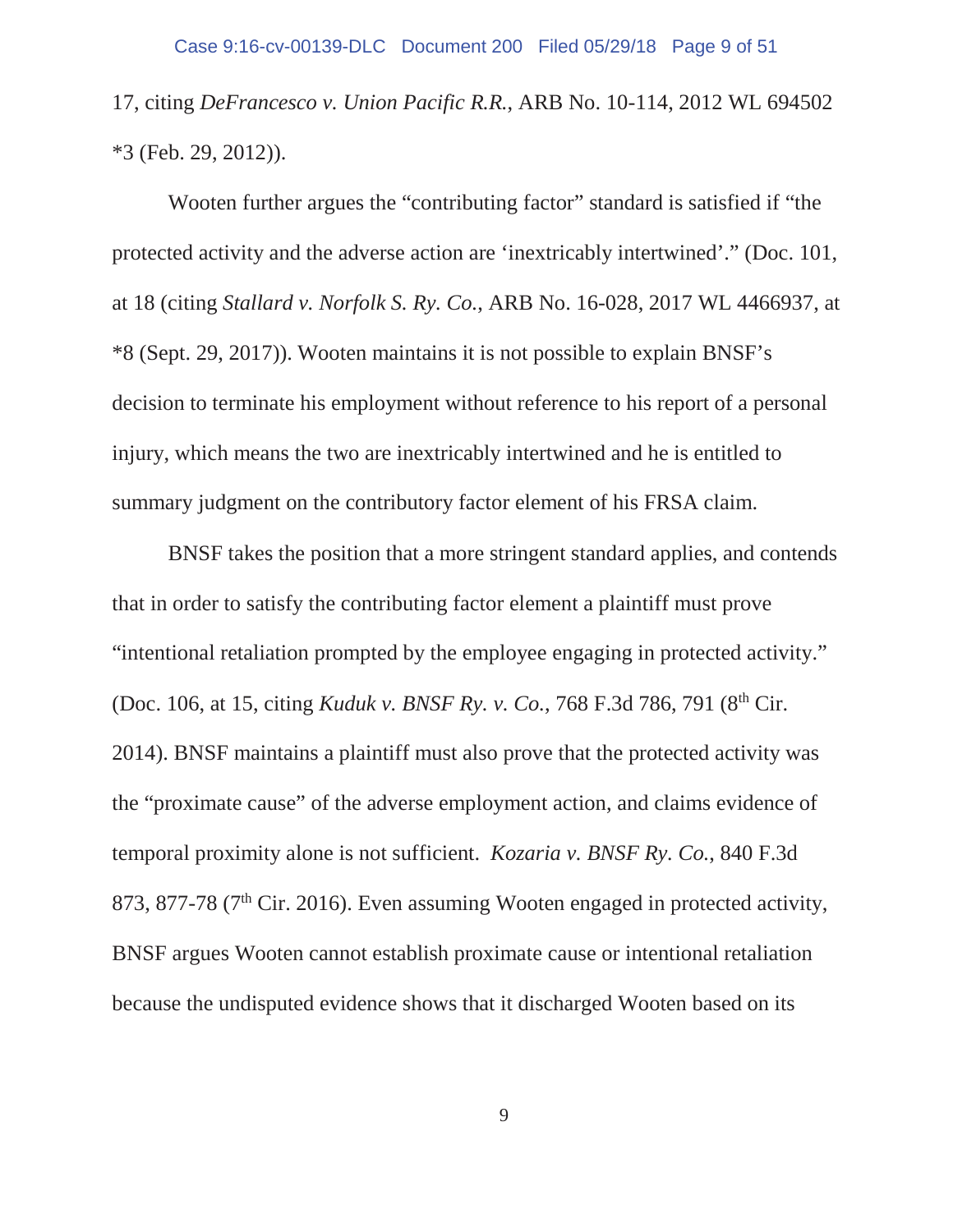good faith belief that he had been dishonest in reporting an on-the-job injury, not because he engaged in protected activity.

As consistently applied by district courts in the Ninth Circuit even after the *Kuduk* and *Kozaria* decisions, the contributing factor element "does not require that the employee conclusively demonstrate the employer's retaliatory motive." *Despain v. BNSF*, 2018 WL 1894708 \*6 (Feb. 20, 2018 D. Ariz.) (citing *Araujo*, 708 F.3d at 158-59). See also *Coppinger-Martin v. Solis*, 627 F.3d 745, 750 (9th Cir. 2010). "Rather, the employee need only make 'a prima facie showing that protected behavior or conduct was a contributing factor in the unfavorable personnel action alleged in the complaint." *Coppinger-Martin*, 627 F.3d at 750.

Evidence of the requisite degree of discriminatory animus on the part of the employer may be circumstantial, including evidence of temporal proximity. *Despain*, 1894798 \*6. "Other possibilities include 'indications of pretext such as inconsistent application of policies and shifting explanations, antagonism or hostility toward protected activity, the relation between the discipline and the protected activity, and the presence of intervening events that independently justify discharge.'" *Despain*, 2018 WL 1894708 \*6 (quoting *Loose v. BNSF Ry. Co.*, 865 F.3d 1106, 1112013 (8th Cir. 2017)). In *Despain,* for example, the court found on summary judgment that retaliatory animus was inferable based on circumstantial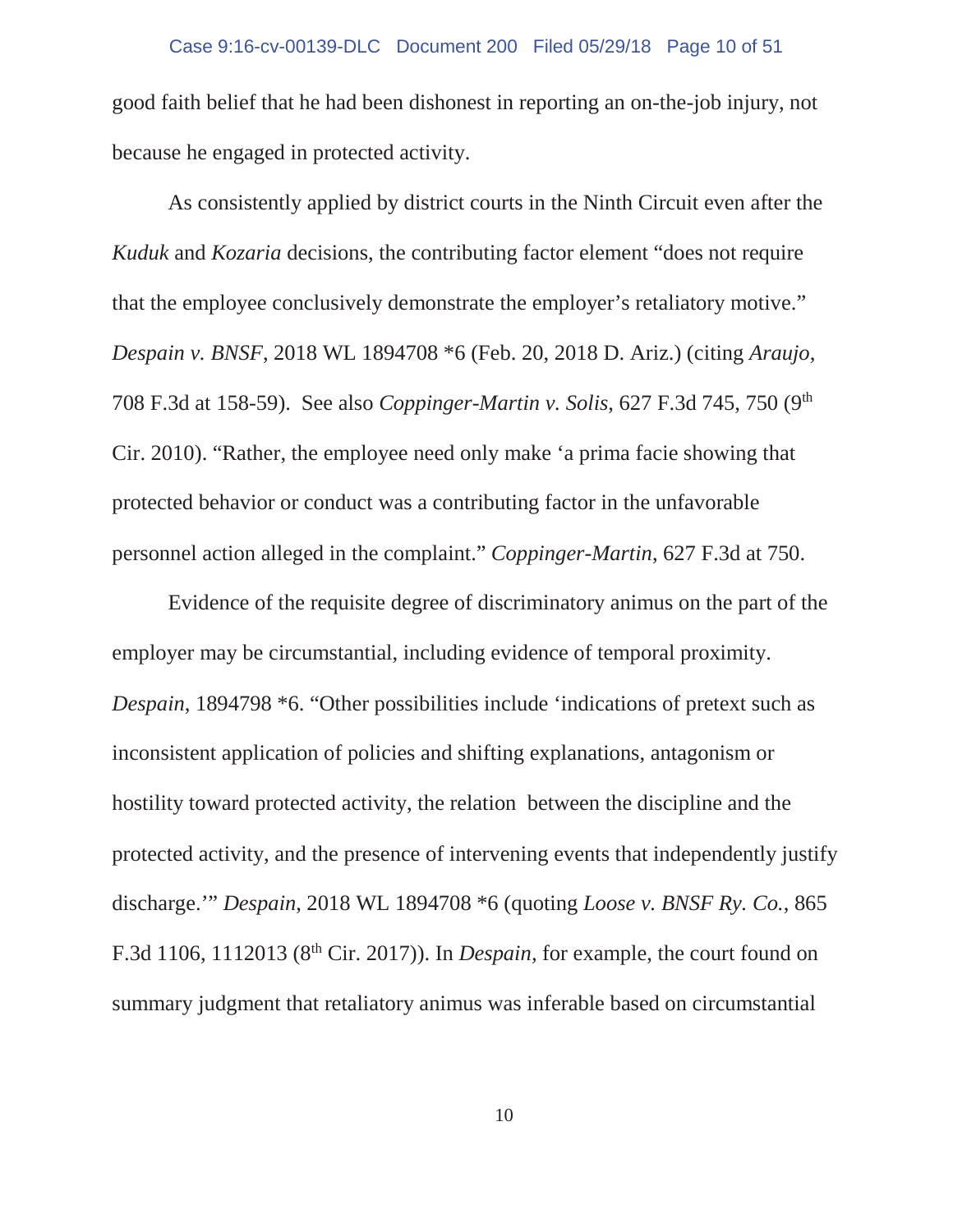evidence, including "the weakness of BNSF Railway's assertion that the injury claim was dishonest." *Despain*, 2018 WL 1894708 \*6.

Under this standard, neither party is entitled to summary judgment on the contributing factor element of Wooten's FRSA claim because there is a genuine issue of material fact as to whether BNSF acted with the requisite degree of retaliatory animus. Evidence of the temporal proximity between Wooten's injury report and the date of his discharge is relevant for purposes of showing retaliatory intent and satisfying the contributing factor element. In addition, Wooten submitted a heavily redacted copy of BNSF's 2015 end-of-year performance review for Pino, who describes himself as "the lead on driving [the] investigation and ultimately terminating" Wooten. (Doc. 123). In the self-assessment safety section of the review, Pino explains that "the numbers are inflated by an injury that was falsely reported" and "if we consider the falsely reported injury" they "would be approaching 1 year injury free." (Doc. 123). The unredacted version of Pino's 2015 end-of-year performance review shows that he received an "On Target" safety rating from his manager, Dan Fransen.<sup>2</sup> But on Pino's 2015 mid-year

<sup>&</sup>lt;sup>2</sup> At the February 22, 2018, hearing, BNSF was ordered to provide the Court with unredacted copies of 2014 and 2015 performance reviews for several employees, including Pino and Fransen, for in camera review. The Court reviewed BNSF's in camera submission, and at the hearing on May 23, 2018, directed BNSF to provide Wooten with unredacted copies of the relevant portions of Pino's and Fransen's mid-year and end-of-year performance reviews for 2015.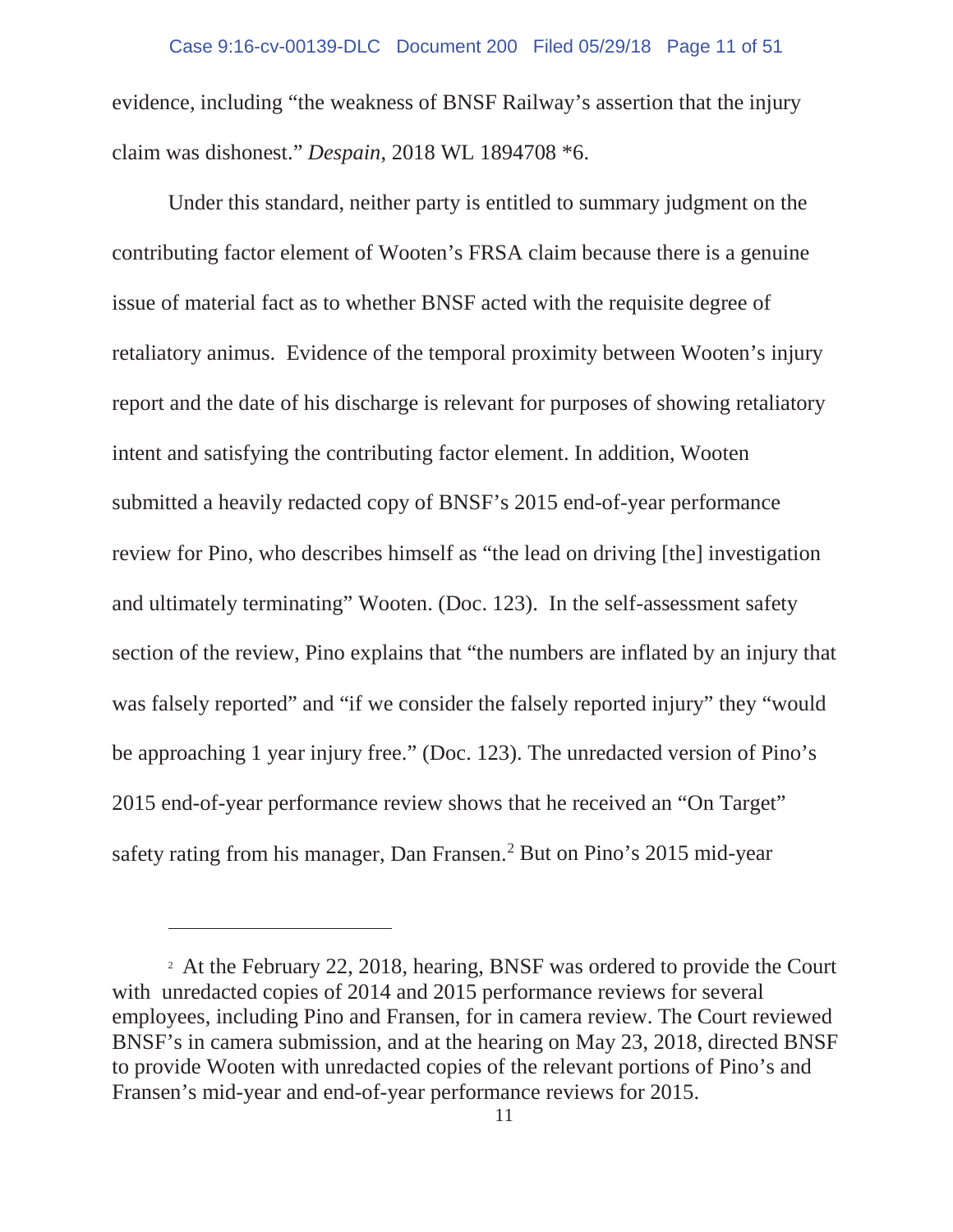### Case 9:16-cv-00139-DLC Document 200 Filed 05/29/18 Page 12 of 51

performance review, which was completed on July 28, 2015 just a few days before Wooten's injury report, Fransen gave Pino a "Needs Improvement" safety rating. Fransen stated that the trending "improvement in safety which would include reportable injuries along with our total injuries…must continue through the remainder of 2015 as I believe we can have a very successful year." Fransen's safety rating also improved during this period. He received an "On Target" safety rating on his 2015 mid-year performance review, and an "Exceeds Target" rating on his 2015 end-of year-review. The Incentive Compensation Program example submitted by BNSF for in camera review and disclosed to Wooten's counsel shows that such individual performance ratings can result in a Performance Management Process adjustment, thereby affecting compensation.

Drawing all inferences in Wooten's favor, this evidence suggests that BNSF may have incentivized retaliation by managers and supervisors by linking their individual performance reviews to the number of on-the-job injuries reported. Assuming Wooten engaged in protected activity by reporting an on the job injury in good faith, he has come forward with sufficient evidence to raise a genuine issue of material fact as to whether BNSF retaliated again him for doing so. In light of these factual issues, neither party is entitled to summary judgment on the contributory factor element of Wooten's FRSA claim.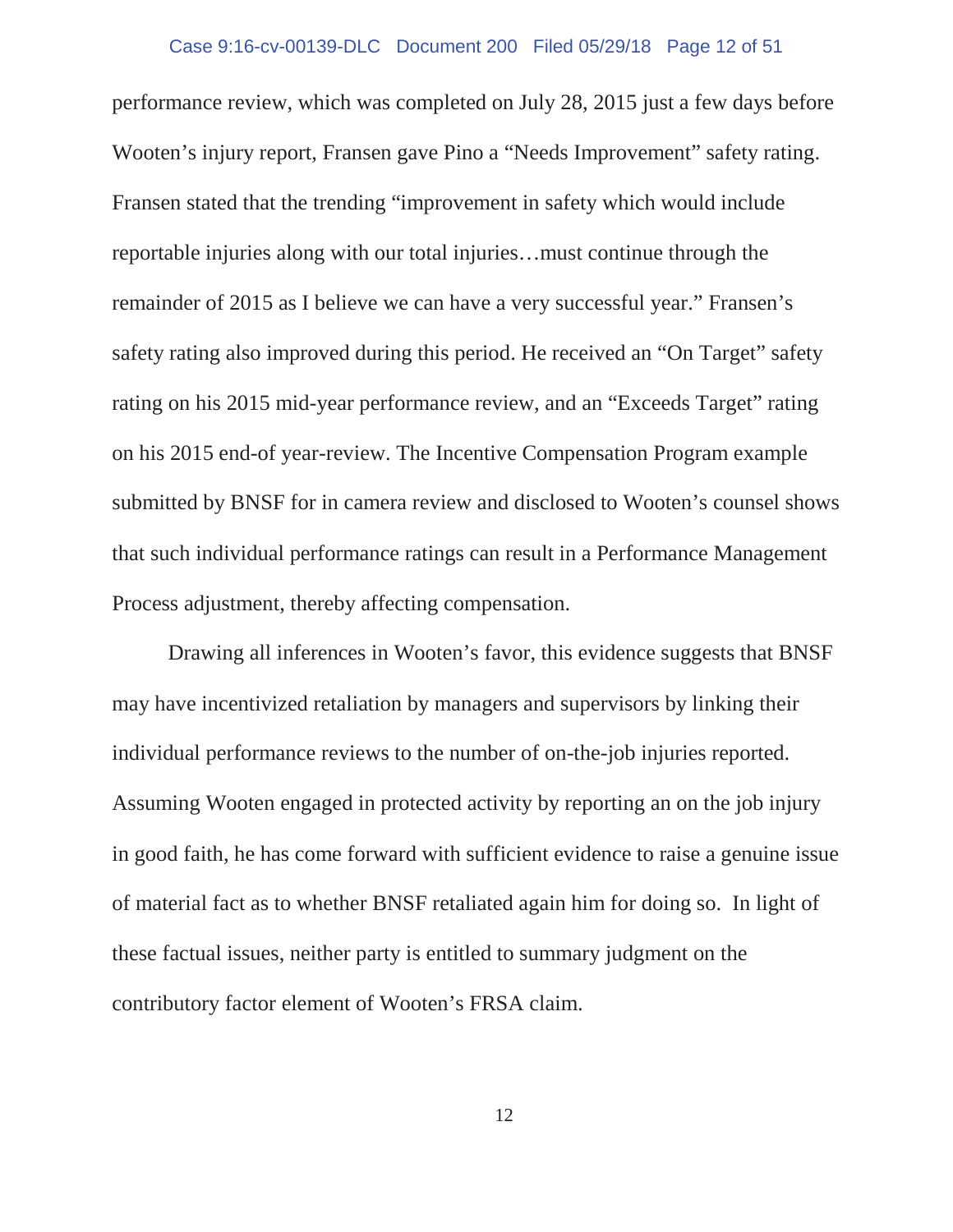## Case 9:16-cv-00139-DLC Document 200 Filed 05/29/18 Page 13 of 51

Alternatively, BNSF moves for summary judgment on the ground that it has established by clear and convincing that it would have taken the same unfavorable personnel action even in the absence of Wooten's alleged protected activity. The alleged protected activity here is the good faith reporting of an on-the-job injury. It is undisputed that BSNF discharged Wooten for making a "dishonest report of a personal injury." (Doc. 101-4). Assuming Wooten engaged in protected activity by reporting an on-the-job injury in good faith, BNSF does not point to any evidence that it would have discharged him for other legitimate reasons.

To the extent BNSF argues it would have discharged Wooten for dishonesty even if he had not submitted an injury report, BNSF has not established that it is entitled to summary judgment. BNSF explains that dishonesty is a stand-alone dismissible event under its Policy for Employee Performance Accountability (PEPA), and cites comparator information showing that it consistently applies and enforces its discipline policies, including prohibitions against dishonesty. In response, Wooten submits evidence that railroad managers have discretion in assessing "levels of dishonesty" and comparator information showing that BNSF does not consistently impose identical discipline on all employees who violate the prohibition against dishonesty. (Doc. 100, ¶¶ 50-52, 86-92). This evidence is sufficient to raise a genuine issue of material fact.

2. Failure to Mitigate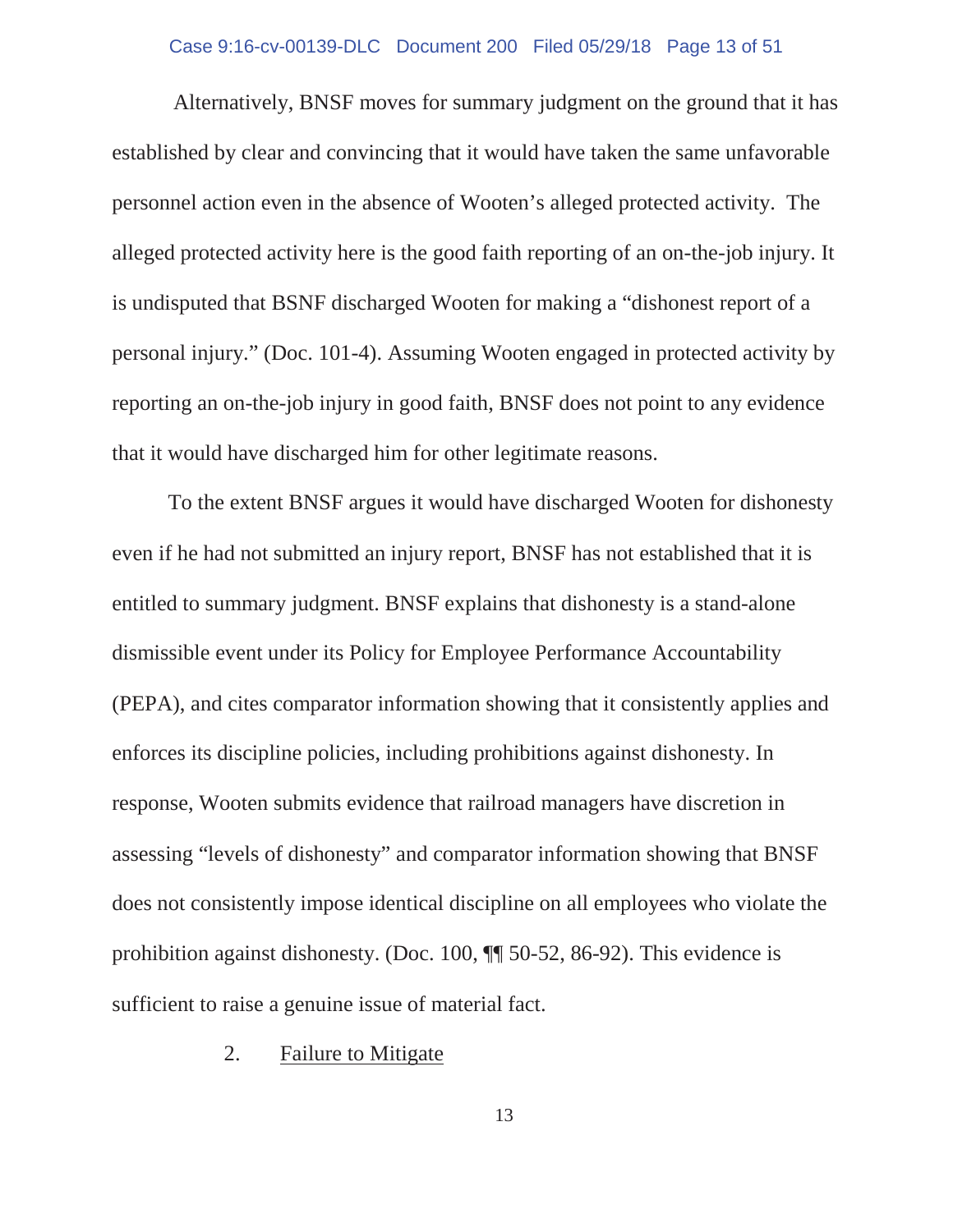## Case 9:16-cv-00139-DLC Document 200 Filed 05/29/18 Page 14 of 51

Wooten moves for summary judgment on BNSF's affirmative defense of failure to mitigate. The parties agree that Wooten had a duty to mitigate his damages by using "reasonable diligence in finding other suitable employment." *Ford Motor Co. v. E.E.O.C*., 458 U.S. 219, 231 (1982). While the duty to mitigate lies with the injured party, the burden of proving a failure to mitigate lies with employer. See *Sangster v. United Air Lines, Inc.*, 633 F.2d 864, 868 (9<sup>th</sup> Cir. 1980). In most cases, an employer satisfies this burden by establishing that (1) "there were substantially equivalent jobs available, which [the plaintiff] could have obtained," and (1) the plaintiff "failed to use reasonable diligence in seeking one." *EEOC v. Farmer Bros. Co.*, 31 F.3d 891, 906 (9<sup>th</sup> Cir. 1994).

Wooten argues BNSF's failure to mitigate defense fails as a matter of law because BNSF has not provided enough evidence to create a question of fact as to (1) whether any alternative employment was available to Wooten; (2) whether Wooten failed to use reasonable efforts to secure such employment; and (3) the amount by which damages would have been reduced had Wooten satisfied his obligation.

Contrary to Wooten's argument, BNSF has presented sufficient evidence on all three of these points to survive summary judgment.3 With respect to

<sup>3</sup> Because BNSF has presented sufficient evidence on all three points, the Court need not address BNSF's argument that it is not required to show alternative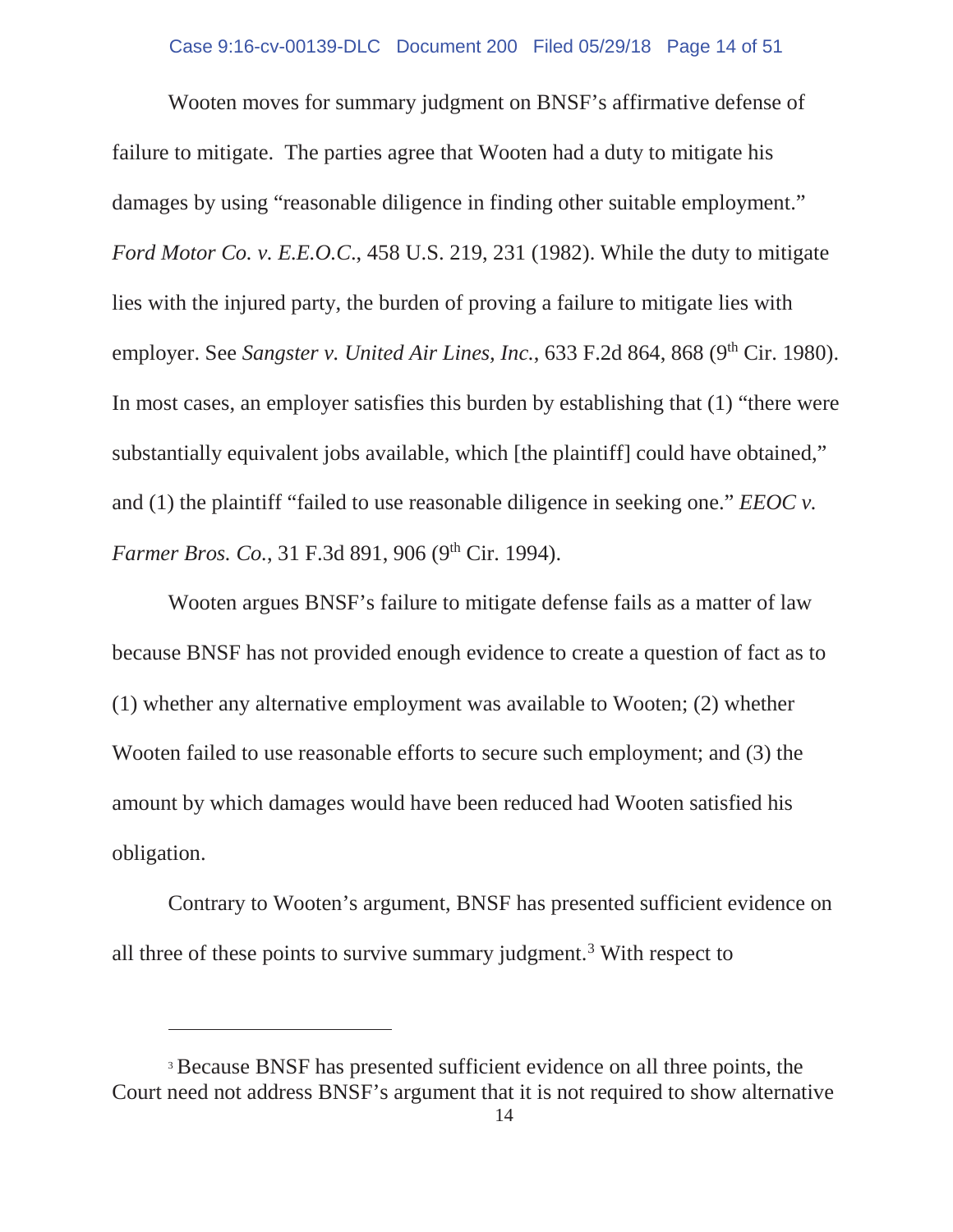## Case 9:16-cv-00139-DLC Document 200 Filed 05/29/18 Page 15 of 51

substantially equivalent employment, BNSF has submitted evidence from damages expert Katherine Dunlap that alternate and equivalent employment opportunities were available in the railroad industry in various cities in Washington, Utah, Idaho, and Wyoming.4 (Doc. 134, ¶ 98). While Wooten argues he should not have been required to relocate to any of these locations, whether it would have been reasonable to expect that he do so under the circumstance is a question for the trier of fact.

As to the reasonableness of Wooten's efforts to secure alternative employment, BNSF points to evidence that he submitted only one employment application, which was for a job at car dealership, and did not actively seek out any other employment. While Wooten is now working as an insurance agent, BNSF claims that is only because he was offered the job by a former acquaintance. (Doc. 134, ¶ ¶95, 96). In addition, Dunlap states in her expert report that diligence obtaining equivalent employment should entail engaging in job search activities on a full-time basis. (Doc. 134, ¶ 97). According to BNSF, Wooten did not meet this

employment was available if it can demonstrate that Wooten failed to use reasonable diligence.

<sup>4</sup> Wooten objects to Dunlap's expert report on the ground that it is unsworn and inadmissible. (Doc. 101, at 26). Even assuming that would preclude the Court from considering the report on summary judgment, BNSF has cured any defect by filing Dunlap's declaration attesting to her report. (Doc. 134-13).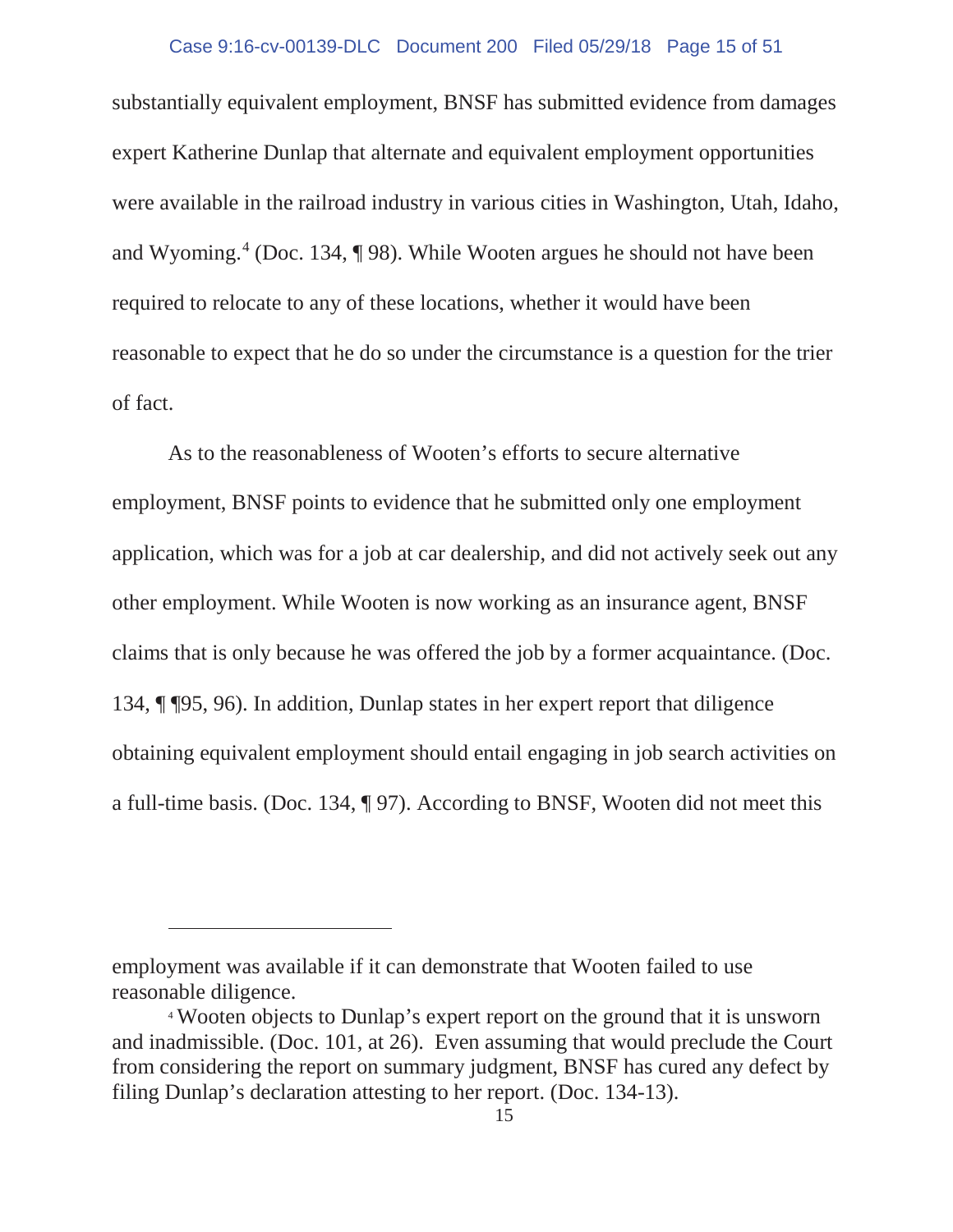## Case 9:16-cv-00139-DLC Document 200 Filed 05/29/18 Page 16 of 51

time commitment. The reasonableness of Wooten's mitigation efforts is for the jury to consider.

Finally, Wooten argues that even if he failed to mitigate, BNSF has not presented any evidence showing the amount by which his damages should be reduced. But Dunlap addresses damages in her expert report, which is sufficient for summary judgment purposes. Wooten argues that Dunlap's conclusions are not supported, but such arguments are for the trier of fact to consider. Wooten's motion for summary judgment on BNSF's affirmative defense of failure to mitigate should be denied.

## 3. Punitive Damages

BNSF moves for summary judgment on Wooten's request for punitive damages. To recover punitive damages under the FRSA, Wooten must prove that BSNF acted "[w]ith malice or ill will or with knowledge that its actions violated federal law or with reckless disregard or callous indifference to the risk that its actions violated federal law." *Worcester v. Springfield Terminal Railway Company*, 827 F.3d 179, 182 (1st Cir. 2016) (quoting *Smith v. Wade*, 461 U.S. 30, 56 (1983)). BNSF maintains that the undisputed evidence establishes that it followed its written policies prohibiting retaliation (doc. 111), and argues Wooten has not come forward with any evidence upon which a jury might find that it acted with the requisite level of intent to support an award of punitive damages.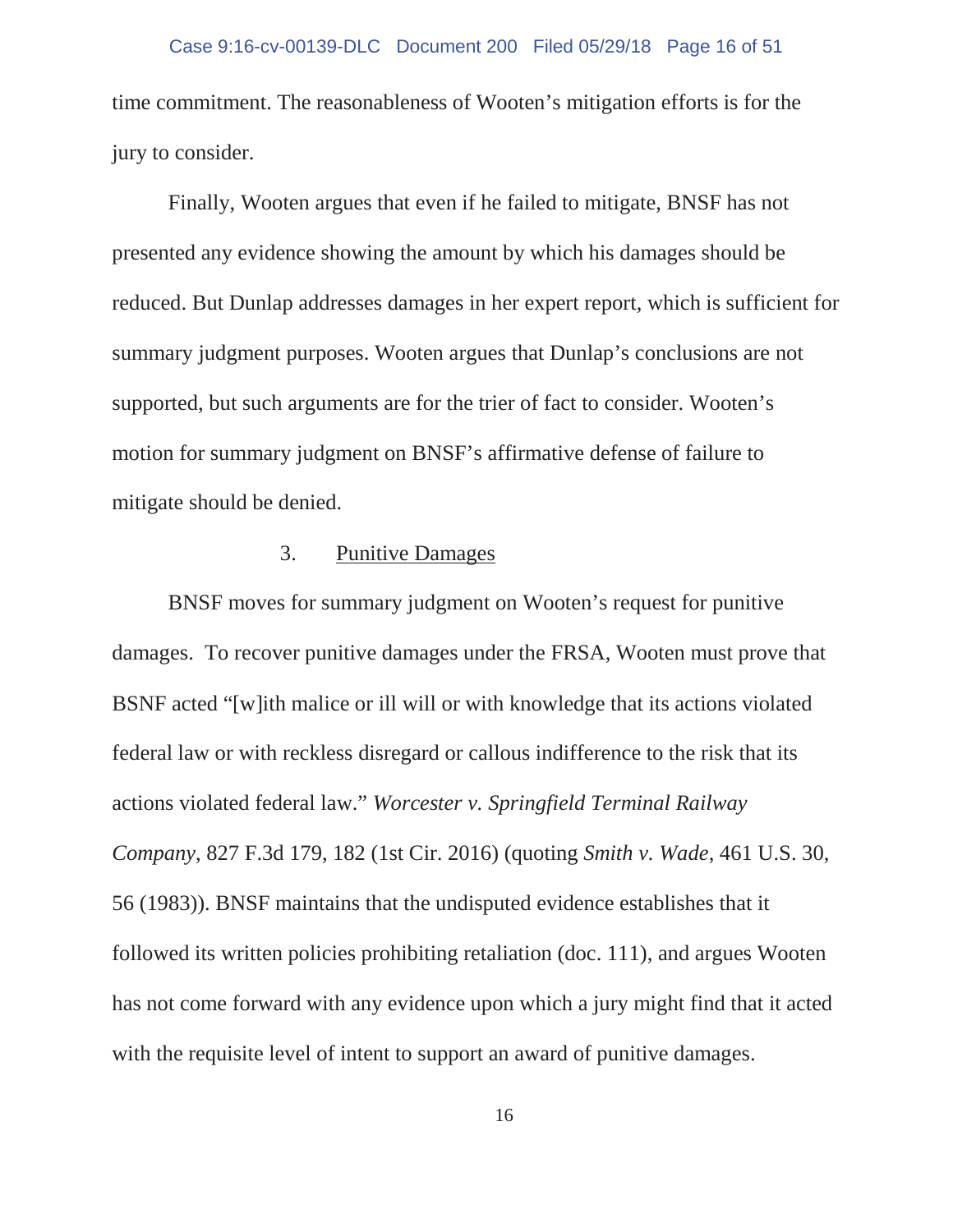## Case 9:16-cv-00139-DLC Document 200 Filed 05/29/18 Page 17 of 51

In response, Wooten points to evidence showing that BNSF anticipated litigation on the very day he was injured. (Doc. 90-6). Wooten also cites deposition testimony from Pino explaining that within 24 hours of the alleged incident, he had determined based on video taken as Wooten arrived to work on the night in question that Wooten was injured before he showed up for work. (Doc. 90- 7, at 2). The Court also remains mindful, as previously discussed, that Wooten has established the existence of a genuine issue of material fact as to whether BNSF acted with discriminatory animus in terminating his employment. Thus, viewing the evidence in the light most favorable to Wooten and drawing all inferences in his favor, a reasonable trier of fact could find that BNSF, through its employees, acted with reckless disregard in terminating Wooten's employment. Whether the standard for punitive damages is satisfied is better left to the jury.

## 4. Exhaustion of Administrative Remedies

Finally, BNSF moves for summary judgment on Wooten's FRSA claim based on failure to exhaust his administrative remedies. The FRSA states that an employee "may seek relief in accordance with the provisions of this section, with any petition or other request for relief under this section to be initiated by filing a complaint with the Secretary of Labor." 49 U.S.C. §20109(d)(1). "The text of the statute therefore makes clear that to receive relief under the FRSA, litigants must first file a complaint with OSHA alleging unlawful discrimination." *Foster v.*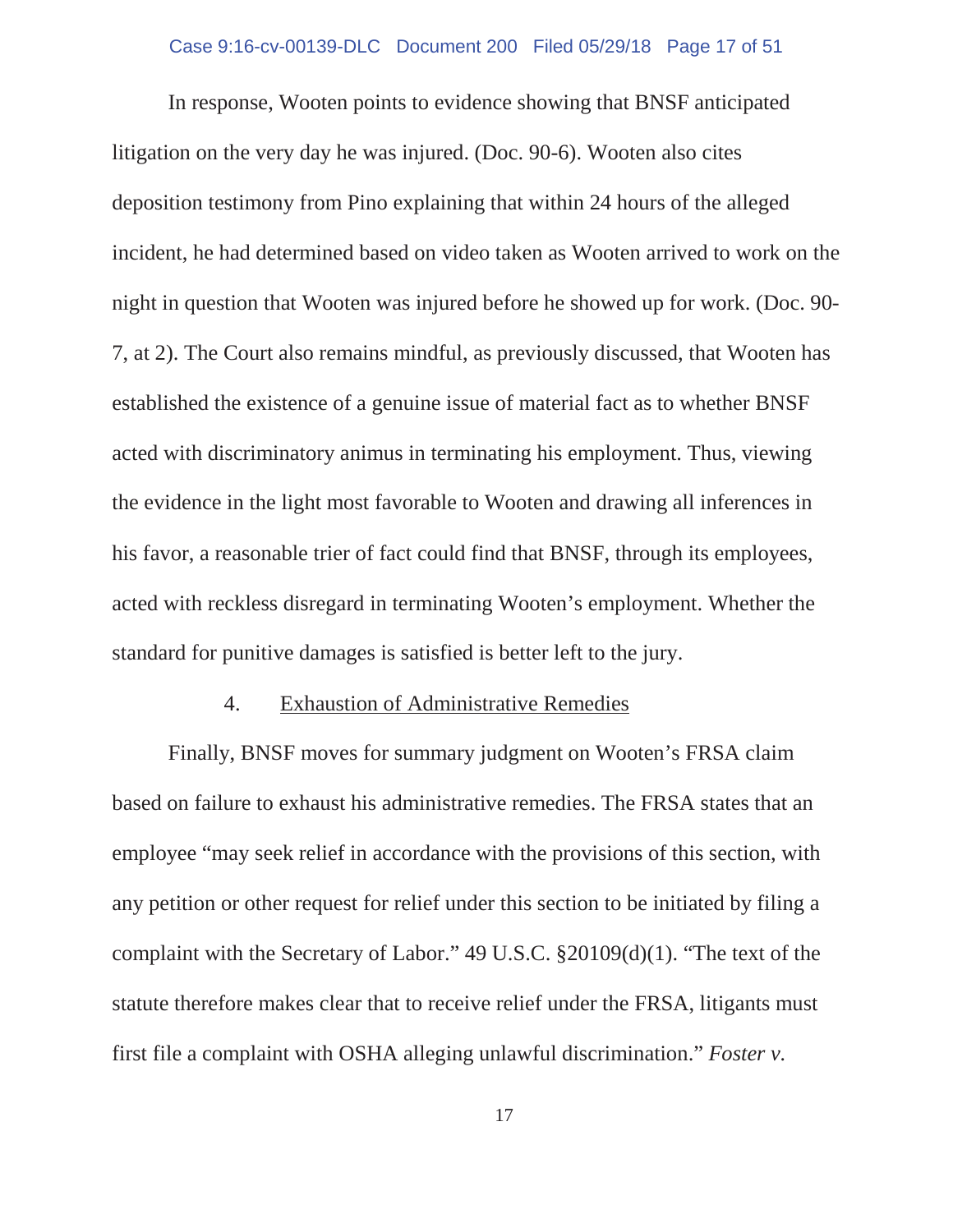#### Case 9:16-cv-00139-DLC Document 200 Filed 05/29/18 Page 18 of 51

*BNSF Railway Company*, 866 F.3d 962, 966 (8th Cir. 2017); See 49 U.S.C. §20109(d)(2); 49 U.S.C. § 42121(b)(1); 29 C.F.R. § 1982.103. The FRSA's exhaustion requirements are met "where the retaliation claim is reasonably related to the administrative complaint." *Finley v. Salazar*, 2013 WL 1209940, at \*2 (D. Mont. Mar. 25, 2013); See also *Vasquez v. County of Los Angeles*, 349 F.3d 634, 644 (9th Cir. 2004).

Wooten filed an OSHA complaint alleging he engaged in protected activity by notifying BNSF that he had suffered a work-related personal injury. In his Complaint in his case, Wooten alleges he also engaged in protected activity by "reporting in good faith a hazardous safety condition" by reporting a "defective latch on a locomotive door." (Doc. 1 § 22). BNSF argues Wooten cannot raise those claims in this case because he did not include similar allegations in his OSHA complaint.

But because Wooten's report of a personal injury stated that he injured his wrist as a result of a door latch that was not functioning properly, his claim that he engaged in protected activity by reporting a hazardous safety condition is reasonably related to his OSHA complaint. Therefore, BNSF's motion for summary judgment on failure to exhaust administrative remedies should be denied.

**C. BNSF's Motion for Summary Judgment on Plaintiff's LIA Claim (Doc. 102)**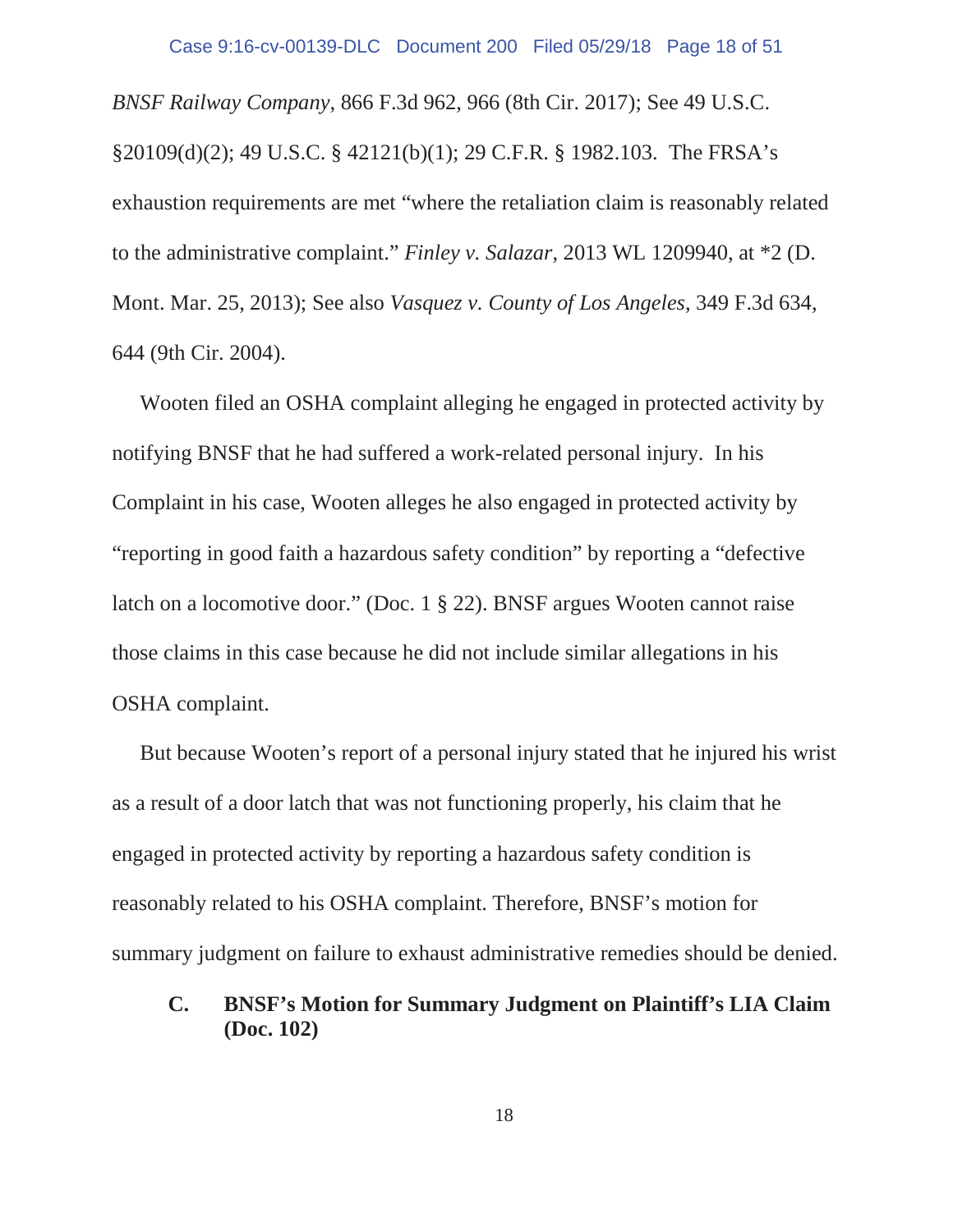BNSF moves for summary judgment on Wooten's claim under the Locomotive Inspection Act ("LIA"), 49 U.S.C. § 20701. The LIA provides that "[a] railroad carrier may use…a locomotive…on its railroad line only when the locomotive…and its parts and appurtenances are in proper condition and safe to operate without unnecessary danger of personal injury." 49 U.S.C. § 20701(1). Thus, "[i]n order to state a violation of the LIA, the plaintiff must show that the complained of condition created a safety hazard." *Glow v. Union Pac. R.R. Co.*, 652 F. Supp. 2d 115, 1143 (E. D. Cal. 2009) (citing *Oglseby v. S. Pac. Transp. Co.*, 6 F.3d 603, 609 (9th Cir. 1993).

BNSF argues that Wooten's LIA claim fails for two reasons. First, BNSF maintains there is no evidence that the door latch was defective or in an unsafe condition, as those terms are construed under the LIA. To the contrary, BNSF claims the undisputed evidence shows the door latch on BNSF 6867 was working properly on the night of Wooten's alleged injury. For example, BNSF points out that the engineer working with Wooten that night, Matt Roth, testified at his deposition that he did not notice anything out of the ordinary with respect to the door latch. (Doc. 104-1). Consistent with Roth's testimony, the 3-Man Inspection team responsible for inspecting BNSF 6867 the day after the incident found no defects and determined that no repairs to the locomotive were needed. (Doc. 104- 6). Because the inspection team did not find any defects, BNSF 6867 remained in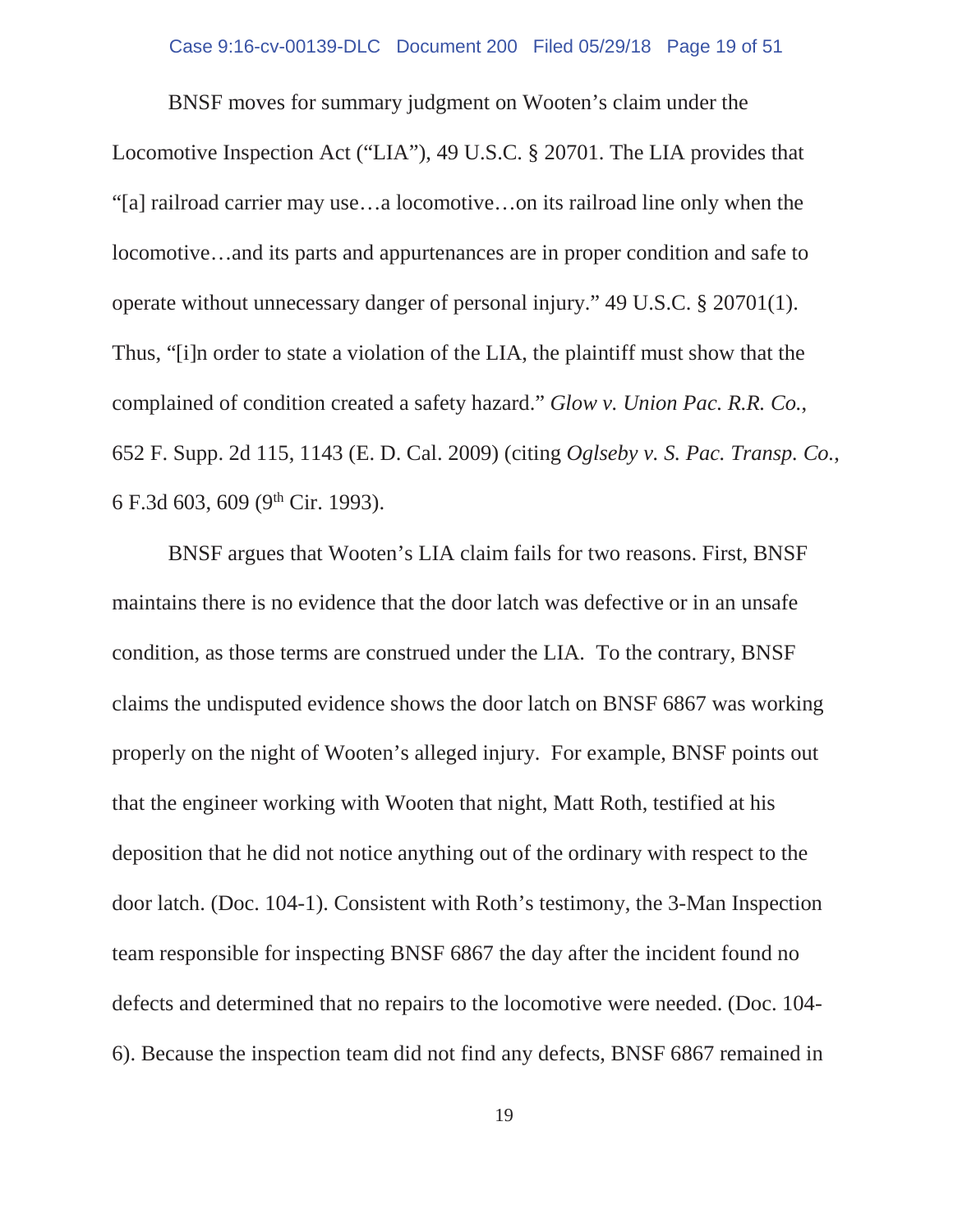service. (Doc. 104-9). Through August, September, and October of 2015, BNSF did not receive any reports that the door latch in question ever malfunctioned or was otherwise defective. (Doc. 104-8). BNSF argues the evidence described above establishes as a matter of law that BNSF's door latch was not defective or in an unsafe condition.

But Wooten testified at his deposition that as he went to exit BSNF 6867 to perform the roll-by inspection, the locomotive door failed to open on his first attempt and when he tried again, the door swung open and he heard a pop in his wrist. (Doc. 101-5, at 7). Wooten's testimony is sufficient to raise a genuine issue of material fact as to whether the locomotive door latch was in proper condition and safe to operate within the meaning of the LIA.5

Second, BNSF argues the only physical evidence of a door latch defect on BNSF 6867 was the result of later manipulation. On October 27, 2015 – approximately three months after Wooten's injury – BSNS employee Mark Voelker recognized BNSF 6867 as the locomotive on which Wooten claimed he was injured and decided to examine the door latch. Voelker described his

<sup>5</sup> BNSF argues in a footnote that to the extent Wooten argues the design of the locomotive door is defective his claim is precluded under the LIA. (Doc. 103, at 13 n. 3). For support, BNSF cites *Law v. General Motors Corp.*, 114 F.3d 908, 910-11 ( $9<sup>th</sup>$  Cir. 1997), which holds that state common law design defect claims are preempted by the LIA. Wooten is not bringing a state common law design defect claim.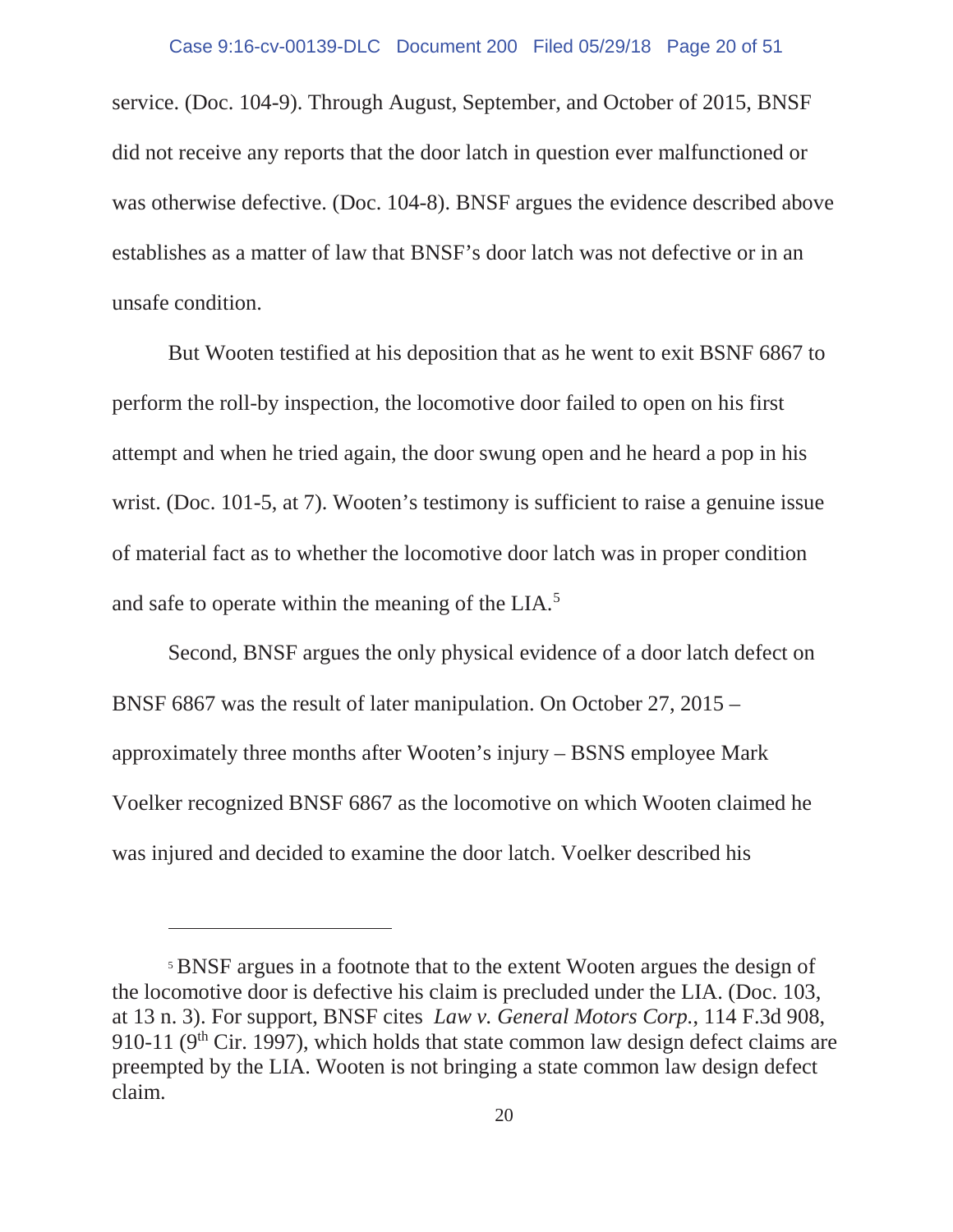## Case 9:16-cv-00139-DLC Document 200 Filed 05/29/18 Page 21 of 51

observations in an email the next day to Wooten's counsel, stating that "[t]he inside handle and mechanism was loose and all four of the screws holding the mechanism to the door were working their way out and were loose as well." (Doc. 104-10). Because the 3-Man Inspection team did not find any defects when it inspected BNSF 6867 the day after Wooten reported his injury, BNSF argues the latch must have been manipulated at some later date. For further support, BNSF points to the deposition testimony Matt Roth, who was the conductor on BNSF 6867 and was present when Voelker examined the door latch. Roth testified that to him, it appeared as if someone had recently taken a tool and loosened the bolts on the locomotive door latch. (Doc. 104-15). Likewise, the conductor and engineer on BNSF 6867 during the October 27, 2015 shift have both stated that they did not recall any issues with the door latch. (Docs. 104-16; 104-17).

But Voelker's credibility, and whether the condition of the door latch as described by Voelker was the result of manipulation after the date of Wooten's are for the trier of fact to consider. For summary judgment purposes, Voelker's observations and Wooten's testimony are sufficient to create a genuine issue of material fact as to whether the locomotive door latch was in proper condition and safe to operate without unnecessary danger of personal injury as required by under the LIA. BNSF's motion for summary judgment on Wooten's LIA claim should be denied.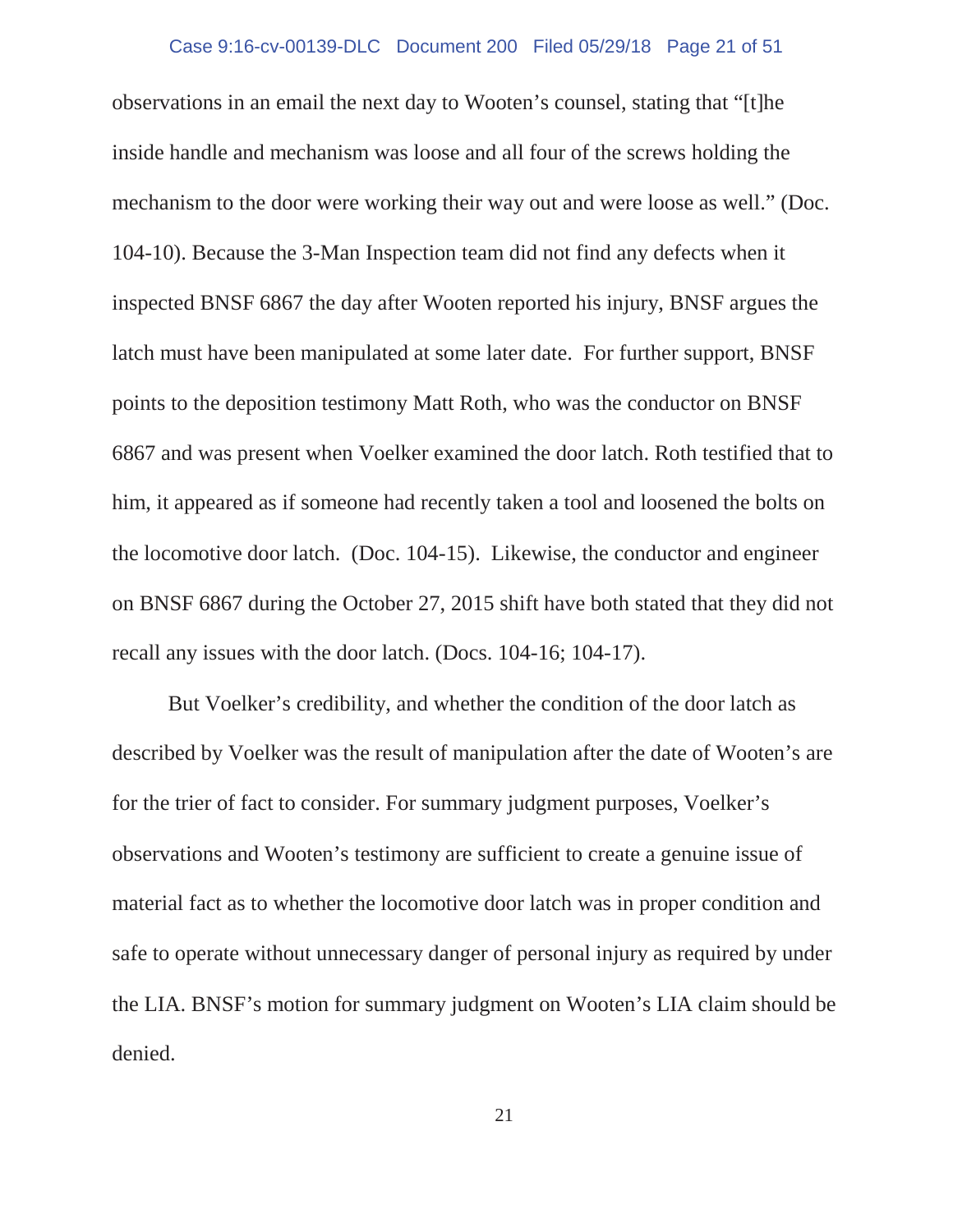## **III. Evidentiary Motions**

#### **A. Plaintiff's Motion for Discovery Sanctions (Doc. 115)**

Plaintiff has filed a motion for discovery sanctions pursuant to Federal Rule of Civil Procedure 37 based on the alleged spoliation of evidence. "Spoliation of evidence is the destruction or significant alteration of evidence, or the failure to preserve property for another's use as evidence, in pending or future litigation." *Bel Air Mart v. Arnold Cleaners, Inc.,* 2014 WL 763185 \*3 (E.D. Cal. Feb. 21, 2014) (*quoting Kearney v. Foley & Lardner, LLP*, 590 F.3d 638, 649 (9<sup>th</sup> Cir. 2009)). "The duty to preserve material evidence arises not only during litigation but also extends to that period before the litigation when a party reasonably should know that the evidence may be relevant to anticipated litigation." *Bel Air Mart*, 2014 WL 763185 \*3 (*quoting World Courier v. Barone,* 2007 WL 1119196 (N.D. Cal. Apr. 16, 2007)).

Where a party to subsequent litigation loses or destroys evidence before litigation commences, the court may impose spoliation sanctions pursuant to its inherent authority. *See Leon v. IDX Systems Corp.*, 464 F.3d 951, 959 (9<sup>th</sup> Cir. 2006); *Unigard Security Ins. Co. v. Lakewood Engineering & Manufacturing Corp.*, 982 F.2d 363, 368 ( $9<sup>th</sup>$  Cir. 1992). This inherent authority gives the court "broad discretion to make discovery and evidentiary rulings conducive to the conduct of a fair and orderly trial." *Unigard Security Ins. Co.*, 982 F.2d at 368.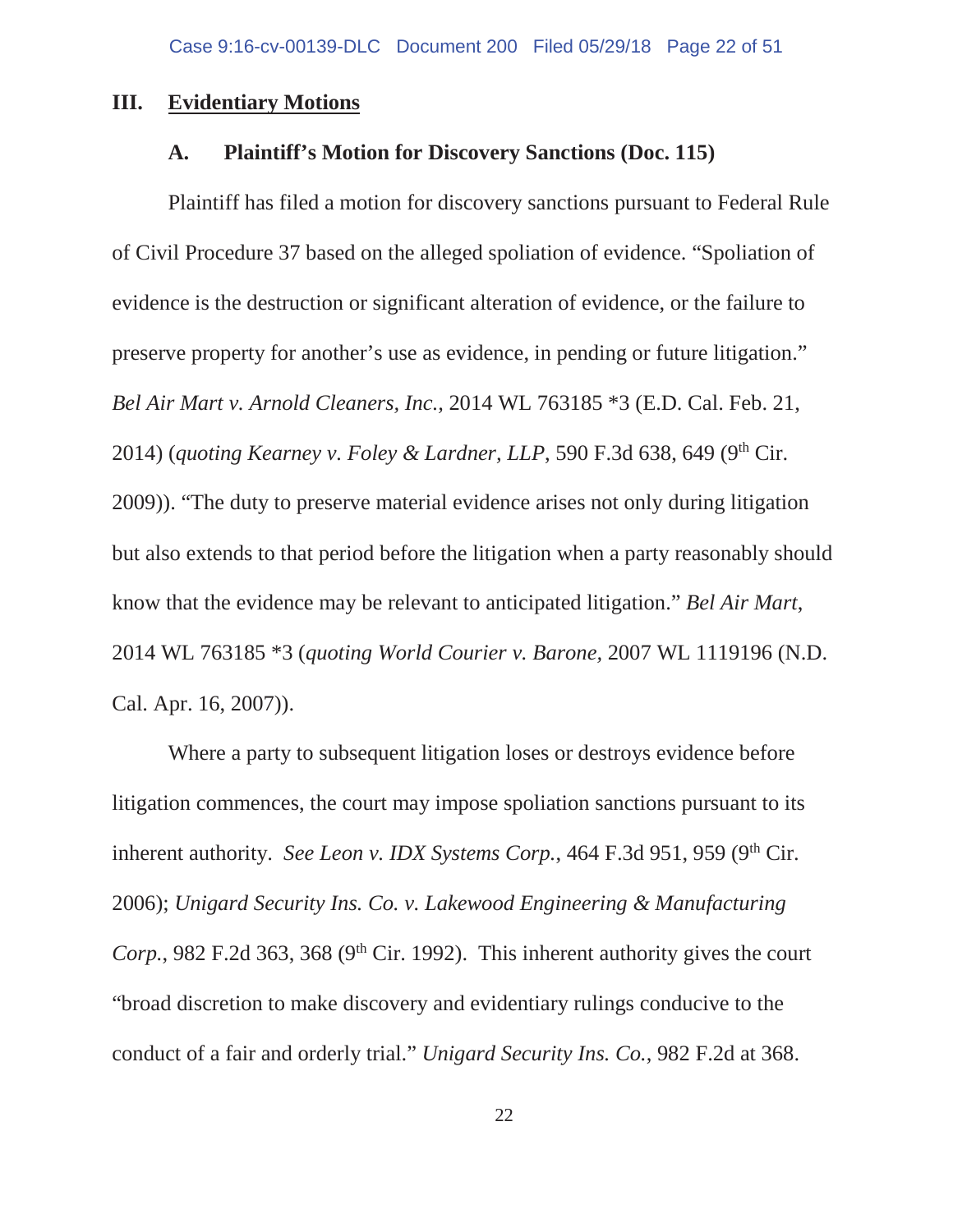"The moving party has the burden of demonstrating sanctionable conduct and prejudice." *Bel Air Mart*, 2014 WL 763185 \*4 (*quoting Rev 973 LLC v. Mouren-Laurens,* 2009 WL 273205 \*1 (C.D. Cal. 2009). To support a finding that spoliation has taken place, "the evidence destroyed must be relevant or 'material evidence.'" *Lavell Enterprises, Inc. v. American Credit Card Processing Corp.*, 2007 WL 4374914 \*11 (D. Mont. Dec. 11, 2007) (*citing Silvestri v. General Motors Corp.*, 271 F.3d 583, 592 (4<sup>th</sup> Cir. 2001)). "Absent a finding that the destroyed evidence was relevant or material, a sanction for spoliation cannot be imposed." *Lavell*, 2007 WL 4374914 \*11.

"The court may impose a range of sanctions for spoliation of evidence depending on the culpability of the party responsible for its destruction and the prejudice caused to the opposing party." *Maxim v. FP Holdings, LP*, 2014 WL 200545 \*2 (D. Nev. Jan. 2, 2014). In particular, the court may: (1) order the exclusion of certain evidence; (2) admit evidence of the circumstances surrounding the destruction of evidence; or (3) instruct the jury that it may draw an adverse inference against the spoliating party. *Peschel v. City of Missoula*, 664 F. Supp.2d 1137, 1141 (D. Mont. 2009). In addition, "[d]ismissal is an available sanction when 'a party has engaged deliberately in deceptive practices that undermine the integrity of the judicial proceedings' because 'courts have inherent power to dismiss an action when a party has willfully deceived the court and engaged in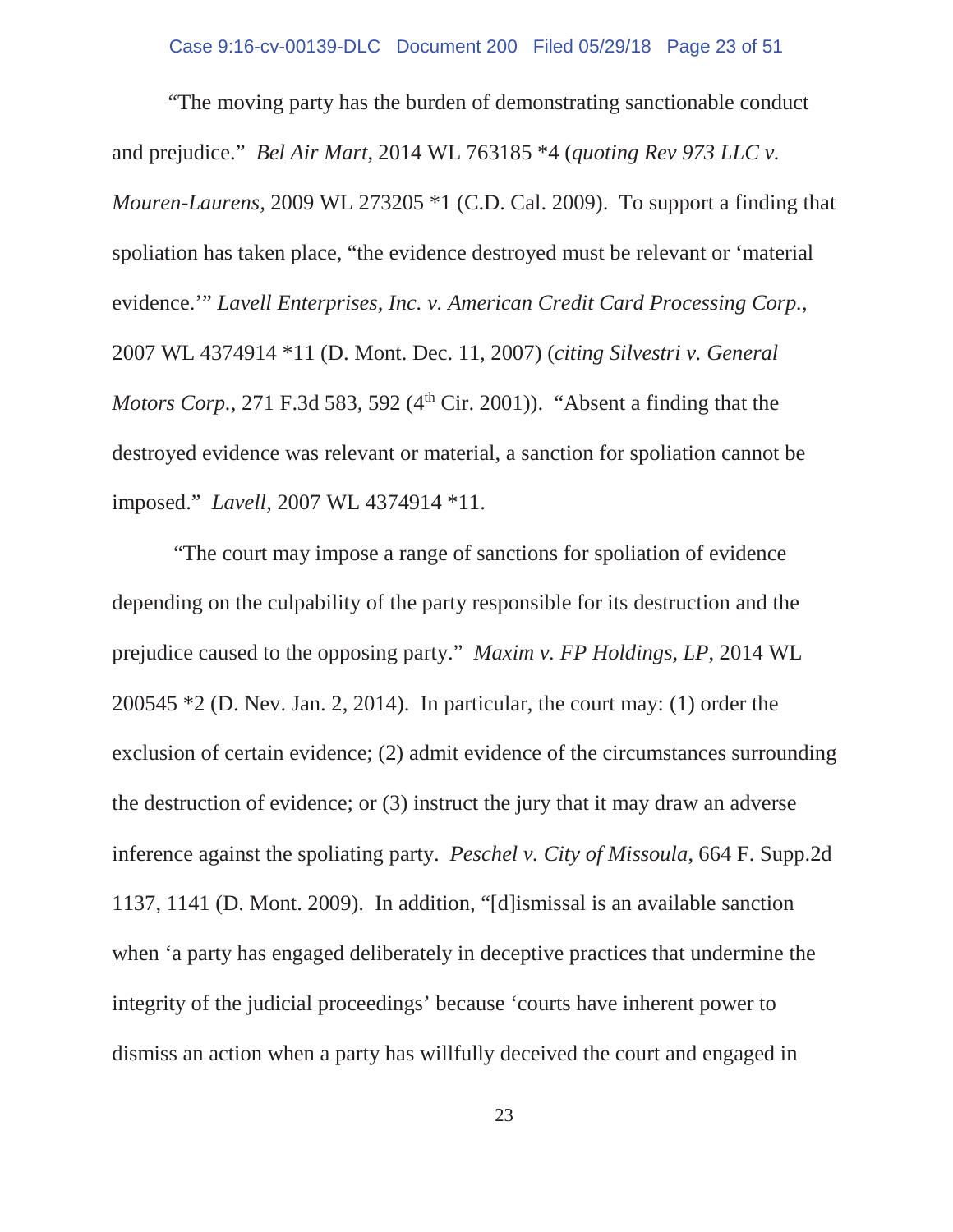#### Case 9:16-cv-00139-DLC Document 200 Filed 05/29/18 Page 24 of 51

conduct utterly inconsistent with the orderly administration of justice.'" *Leon*, 464 F.3d at 958 (*quoting Anheuser-Busch, Inc. v. Natural Beverage Distributors*, 69 F.3d 337, 348 (9th Cir. 1995)).

Drawing from *Leon* and *Halaco Engineering Co. v. Costle*, 843 F.2d 376,  $380$  (9<sup>th</sup> Cir. 1988), this Court has held that the following factors are to be considered before a dispositive sanction can be imposed for the spoliation of evidence (1) the presence of extraordinary circumstances; (2) willfulness, bad faith, or fault by the offending party; (3) the relationship between the misconduct and the matters in controversy; (4) the risk of prejudice to the party seeking sanctions; (5) the public policy favoring disposition of cases on their merits, and; (6) the efficacy and availability of lesser sanctions. *Peschel*, 664 F.Supp.2d at 1142.

Wooten claims that BNSF spoliated three categories of evidence: (1) original videos recorded on several BNSF Lococam video modules on July 31, 2015, and August 1, 2015; (2) original digital data and metadata evidence regarding photographs that BNSF alleges were taken by claims agent Nancy Ahern and mechanical officer Matt Collins on July 31, 2015, and August 1, 2015, and; (3) the locomotive door and door handle on BNSF 6867. (Doc. 116, at 6-7). Wooten argues this evidence was directly relevant to the parties' claims and defenses, and BSNF either decided to destroy or failed to preserve the evidence. Wooten asks the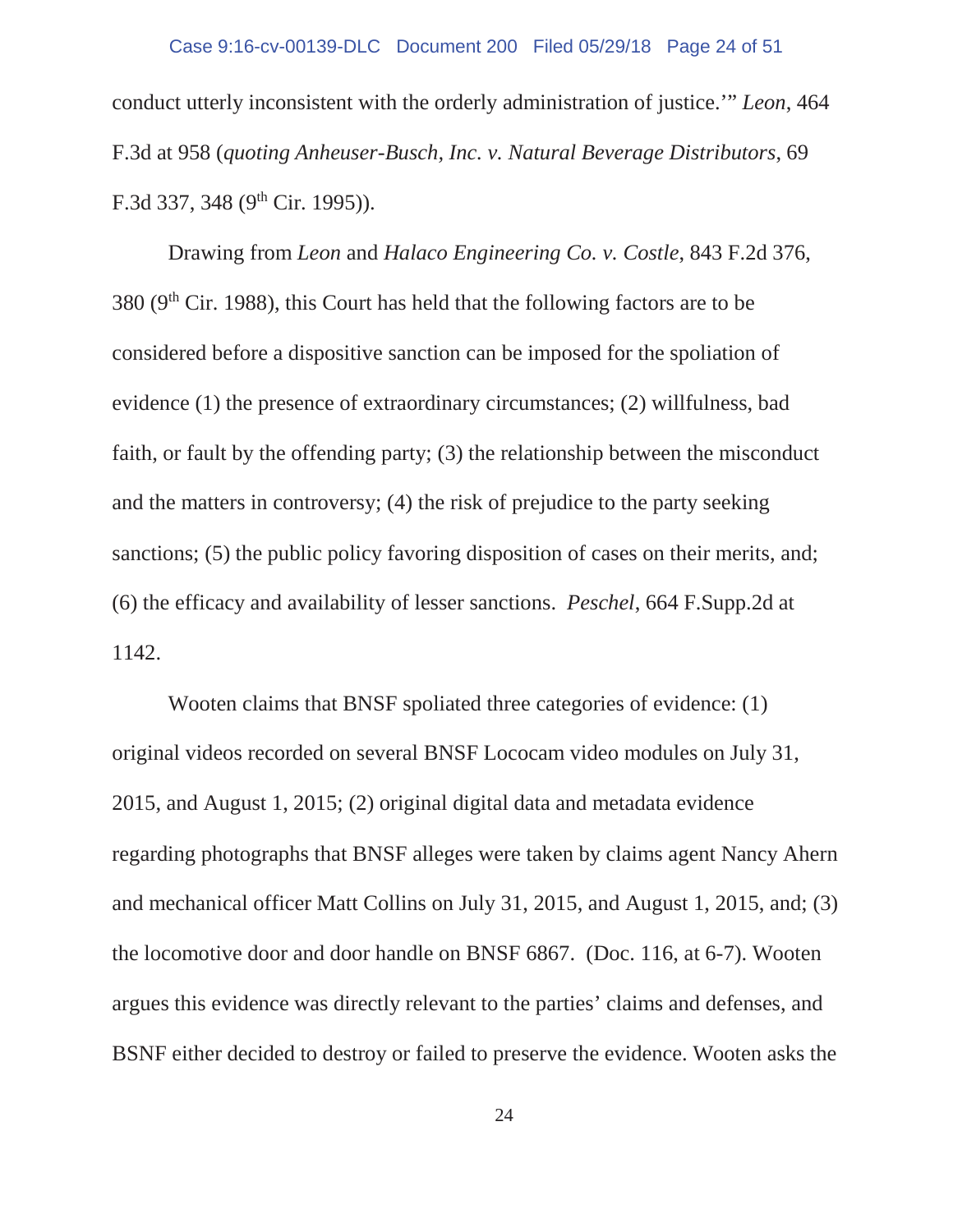### Case 9:16-cv-00139-DLC Document 200 Filed 05/29/18 Page 25 of 51

Court to impose sanctions against BNSF "by entering judgment in his favor, or in the alternative, imposing the highest sanction which the Court finds warranted." (Doc. 116, at 25).

BNSF does not dispute that it recognized the prospect of litigation immediately after Wooten reported his injury, thereby triggering its duty to preserve relevant evidence. BNSF argues it did just that, and took reasonable steps to collect and preserve evidence that might be relevant to future litigation. Even if Wooten could establish that it spoliated evidence, BNSF argues sanctions are not warranted because he has not shown any substantial prejudice as a result.

## 1. Videos

Wooten contends that BNSF failed to preserve video evidence from three BNSF locomotives: (1) BNSF 6867, the lead locomotive on which Wooten claims he was injured; (2) BNSF 4080, the locomotive directly behind BNSF 6867, and; (3) BNSF 7421, the lead locomotive on a train moving past Wooten's location in the opposite direction at about the time of his roll-by inspection.

All three locomotives were equipped with General Electric Company ("GE") camera systems, which hold up to 72 hours of video taken from the front and both sides of a locomotive, and automatically stop recording five minutes after a locomotive has stopped moving. Video footage from the GE camera systems can be preserved either by pulling the physical video module from the locomotive and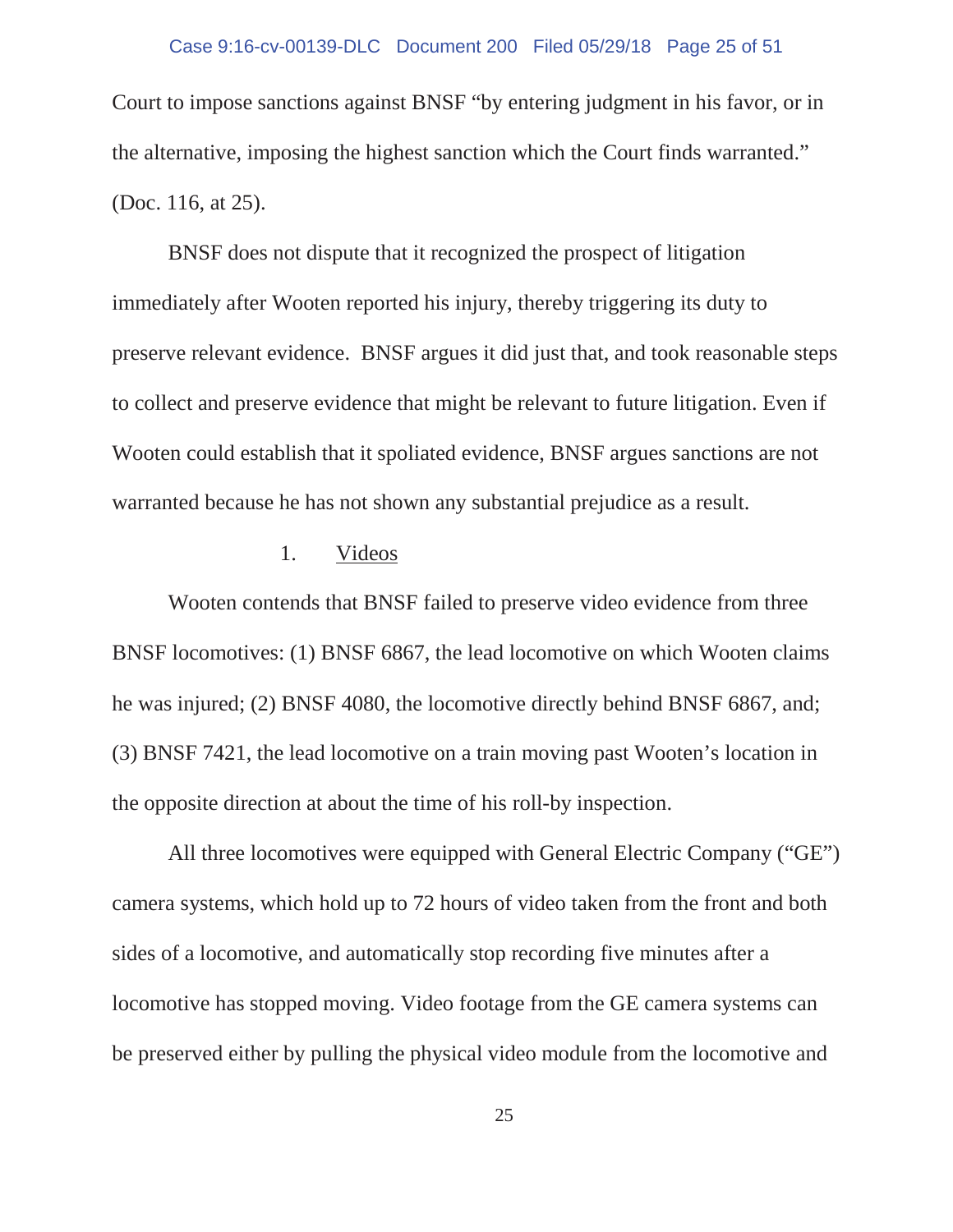### Case 9:16-cv-00139-DLC Document 200 Filed 05/29/18 Page 26 of 51

uploading the original video, or by remotely downloading video in 12 second clips through a system called Wi-Tronix. (See Docs. 146-9; 146-10).

BNSF pulled the physical module from BNSF 6867 and uploaded original video taken at about the time of Wooten's alleged injury while the train was at Coram. (Docs. 83, at 46; 146-9, at 2). Wooten cannot be seen on the uploaded video, which shows the top portion of the locomotive door opening and closing but did not capture alleged incident. (Doc. 146-11). The physical module from BNSF 6867 has apparently been placed back in service on a different locomotive.

Instead of pulling the physical modules from BNSF 4080, BNSF preserved partial Wi-Tronix video downloads taken while the train was at Coram. Because BNSF 4080 was directly behind BNSF 6867, the camera's field of vision was obscured and the video does not show anything relevant. (Doc. 146-11).

BNSF also preserved partial Wi-Tronix video downloads from BNSF 7421 as it passed Wooten's location shortly after the alleged incident. (Doc. 146-11). The video from BNSF 7421 shows the light from Wooten's lantern for approximately six seconds, and Wooten is visible for approximately four seconds. (Doc. 146-11).

Wooten argues BNSF should have pulled the physical modules from all three locomotives and preserved all 72 hours of video. In particular, Wooten faults BNSF for failing to preserve any video from BNSF 6867 and 4080 while the train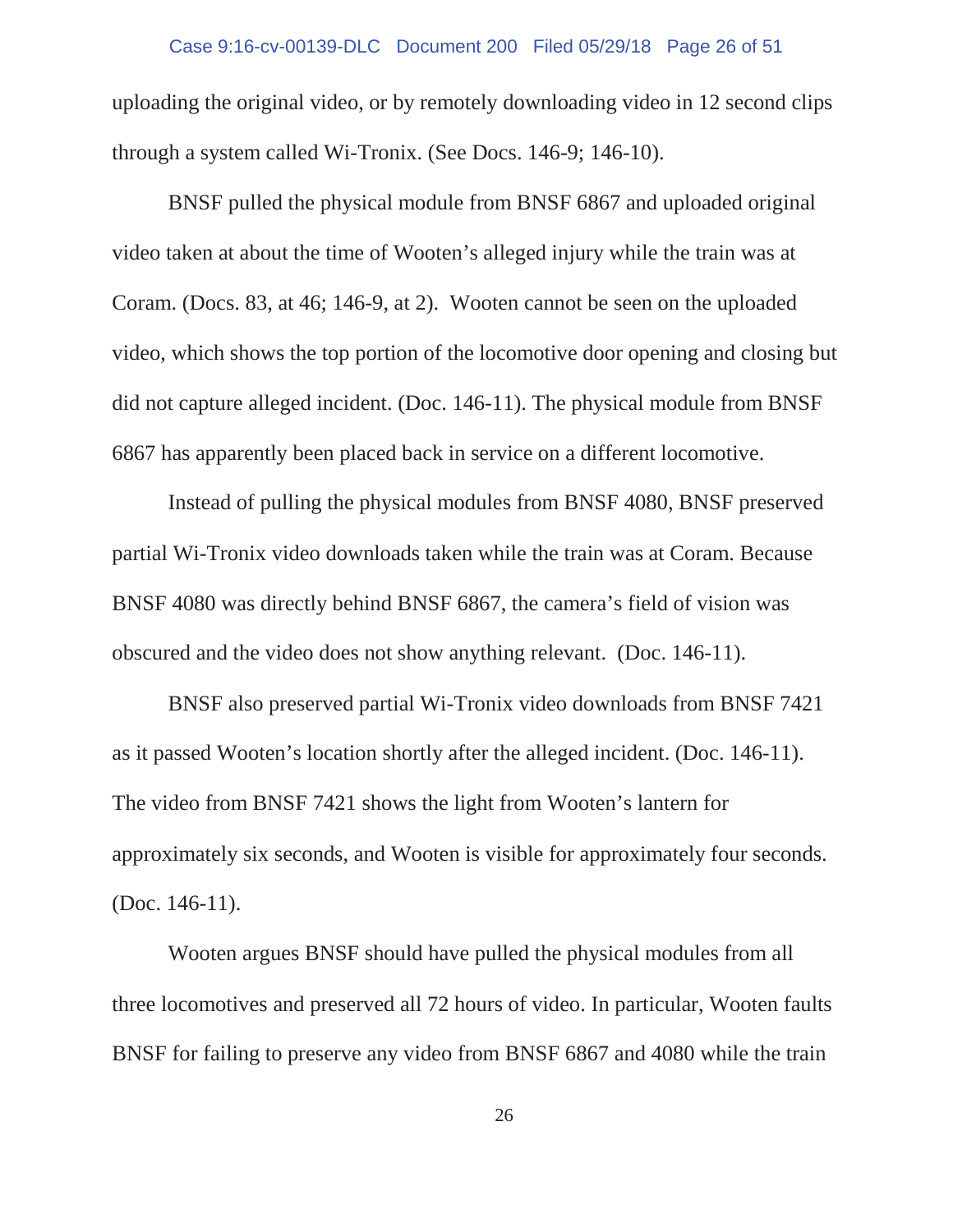## Case 9:16-cv-00139-DLC Document 200 Filed 05/29/18 Page 27 of 51

was in Whitefish, where he boarded at the beginning of his shift, in Belton, where he received help getting off the train after the alleged incident, or in Havre, where locomotive 6878 was inspected. Wooten argues video from those locations may have contained relevant footage showing him both before and after the alleged incident, and claims BNSF's failure to preserve such footage constituted spoliation.

In response, BNSF argues that its preservation of locomotive video was both reasonable and proportional to the needs of the case. See *Rimkus Consulting Group, Inc. v. Cammarata*, 688 F.Supp.2d 598, 612 (S.D. Tex. 2010) (stating that reasonableness and proportionality should be considered in the spoliation analysis). BNSF's evidence preservation manager, Larry Fernandes, detailed the logistical and technological burdens associated with pulling the video modules and saving 72 hours of video. (Docs. 146-9; 146-13). BNSF explains that it decided what video to collect and preserve based on a number of factors affecting the likelihood that the video would contain relevant footage, including each camera's field of vision and the fact that recording automatically stops after a locomotive is idle for five minutes.

Wooten also challenges BNSF's decision to provide Wi-Tronix video downloads from BNSF 4080 and 7421, instead of uploading original video directly from the physical modules. According to Fernandes, BNSF does not alter or edit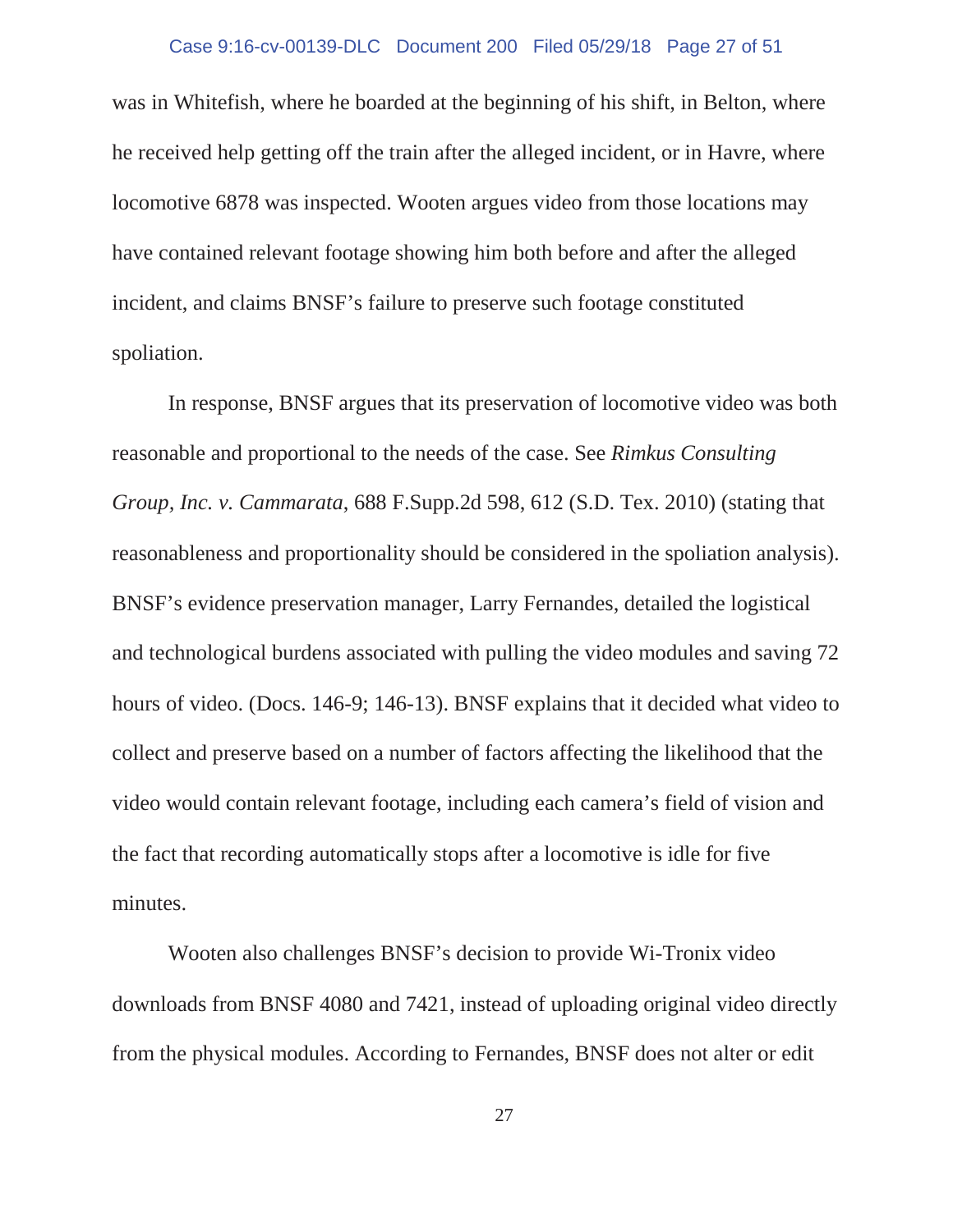## Case 9:16-cv-00139-DLC Document 200 Filed 05/29/18 Page 28 of 51

videos, include video downloaded through W-Tronix. But Wooten nevertheless questions the "foundation" and "accuracy" (doc. 116, at 17) of Fernandes' statement and BNSF's Wi-Tronix video downloads. Wooten claims that BNSF produced Wi-Tronix video from another locomotive, BNSF 8197, that was obviously edited because it showed the same footage twice in succession. (Docs. 116, at 18; 116-20). Wooten argues the only way to check the authenticity and foundation for accuracy of the video BNSF saved in this case would be to compare it to the full original video that has been destroyed.

Again, BNSF steps forward with an explanation. BNSF acknowledges that the video from BNSF 8197 shows the same footage twice, but as Fernandez explains it, "[p]ulling video though Wi-Tronix is not an exact science" and sometimes multiple requests for video will have to be made to get all of the footage sought. When that happens, the video repeats because overlapping footage was pulled through Wi-Tronix. (Docs. 146-9, 146-13).

For the most part, Wooten's concerns regarding the preservation, accuracy, and foundation of the locomotive video at issue can be adequately addressed at trial, on cross-examination. Nevertheless, the Court finds based on the argument and evidence presented, that it is appropriate to allow Wooten to put on evidence as to the circumstances surrounding the alleged spoliation of BNSF 6867's video module and the other locomotive video at issue. The jury will be allowed to draw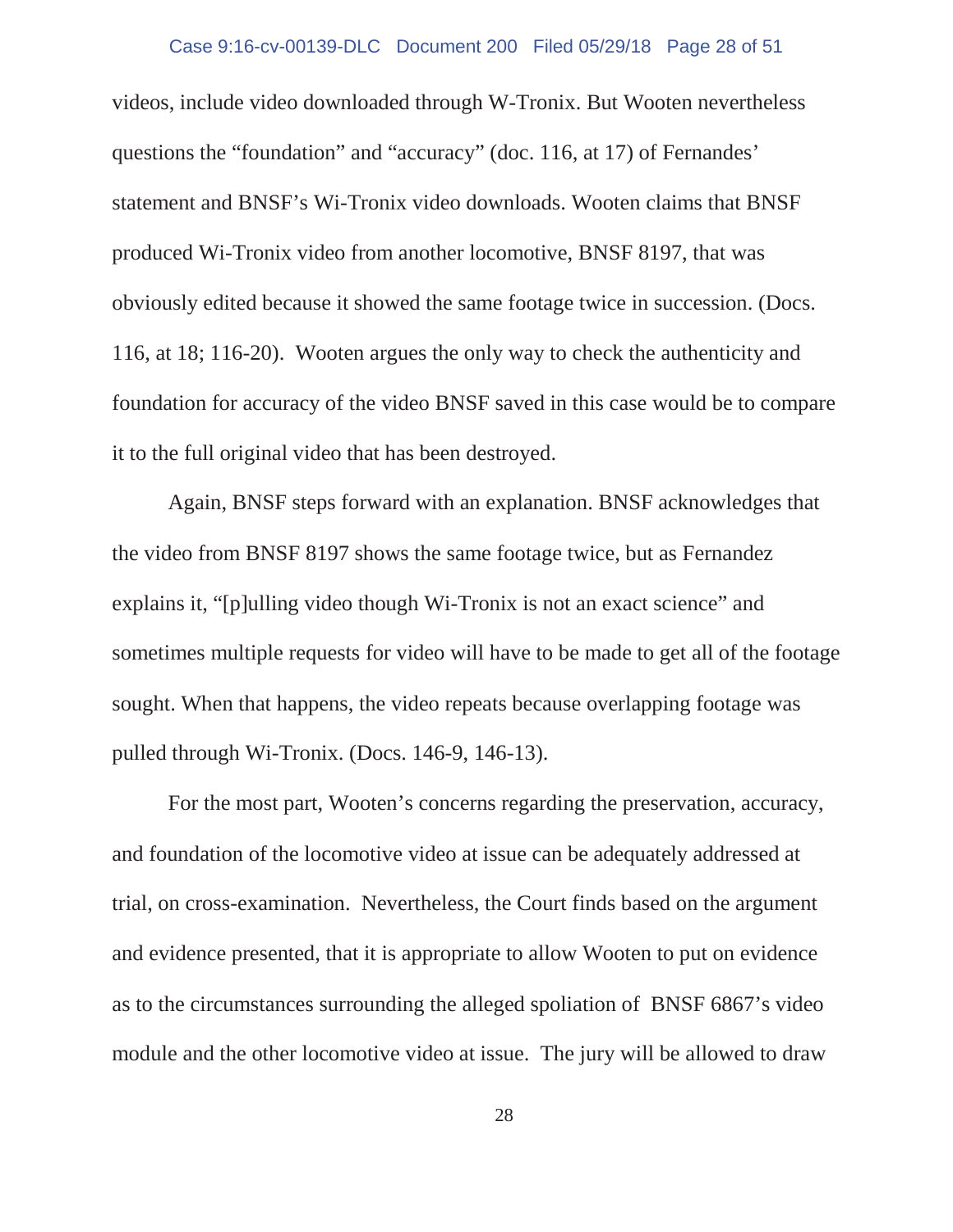whatever reasonable inferences may follow from the evidence presented. In addition, admitting this evidence at trial will give the Court the opportunity to further consider giving an adverse inference instruction should the Court determine it is warranted.

## 2. Locomotive Inspection Photographs

Wooten next argues that BNSF failed to preserve original digital media with metadata from photographs taken by Ahern and BNSF's 3-Man Inspection team while inspecting BNSF 6867 in Havre after the alleged incident.

Matt Collins was the mechanical floor supervisor at the Havre Diesel Shop who arranged the 3-Man Inspection of BNSF 6867, which was carried out by three diesel shop employees and took place on July 31, 2015. (Doc. 146-3). The 3-Man Inspection Report found no defects with the locomotive door or door handle on BNSF 6867. (Doc. 104, ¶ 7). During the inspection, the 3-Man crew took several photographs of the locomotive, including the door. (Doc. 146-3, at 7). It was later realized that the date stamp on the camera was not set correctly when the photographs were taken, making it appear that they were taken in 2009. (Doc. 146-4).

BNSF claims representative Nancy Ahern also took several photographs of BNSF 6867 to document its condition on July 31, 2015. (Doc. 146-5). At her deposition, Ahern testified that the "believe[d]" she took the photographs with her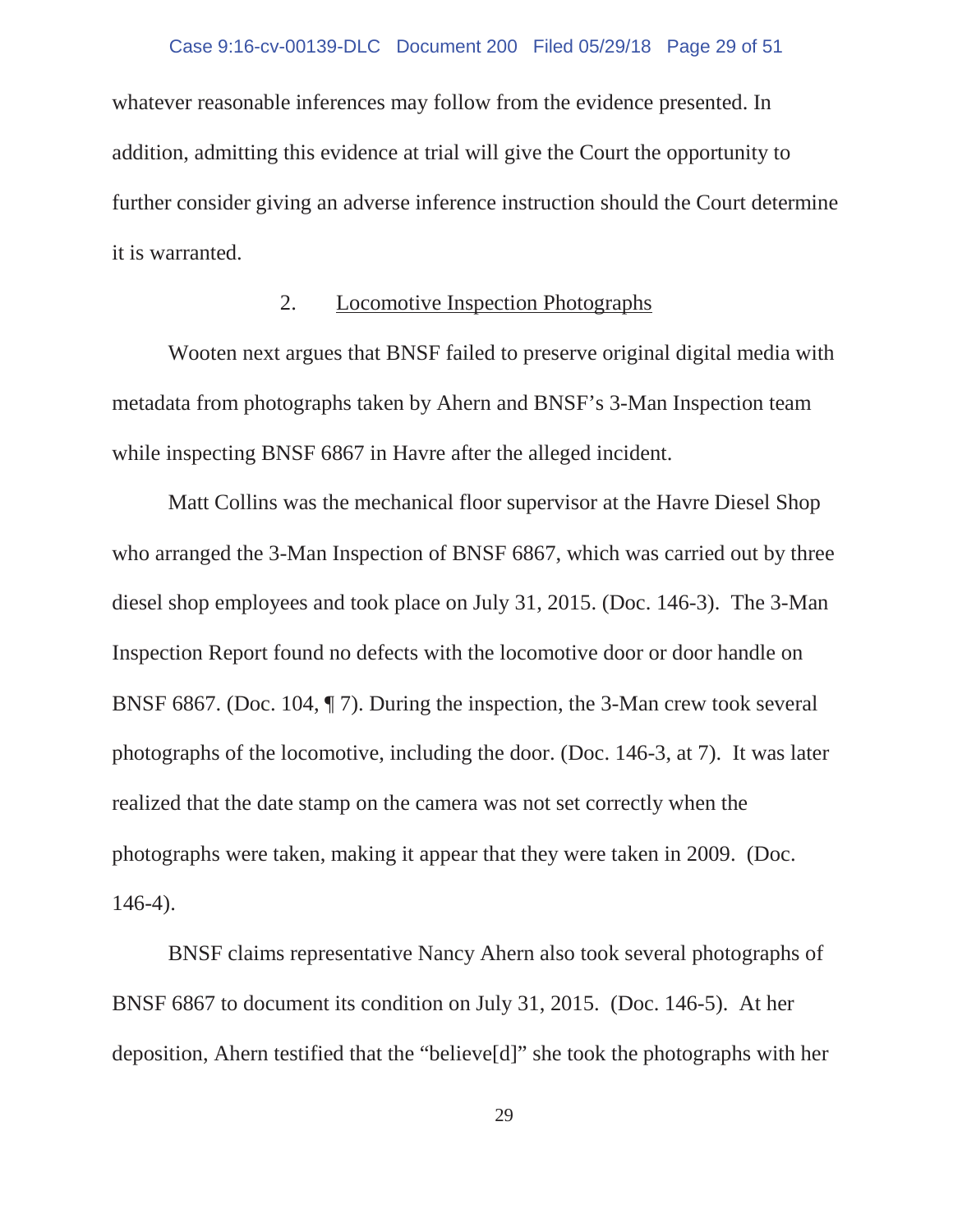iPhone (doc. 146-5, at 4), but underlying data from the photographs demonstrates that they were taken with a Canon PowerShot A2000. Ahern has a Canon PowerShot A2000 that she sometimes used to take photographs for her investigations. Based on the photograph data, Ahern later attested that she used the Canon PowerShot A2000 camera to take the photographs of BNSF 6867. (Doc. 146-6).

BNSF states that it has provided Wooten with the original inspection photographs taken by Ahern and the 3-Man Inspection team. (Doc. 146, at 17). According to BNSF, those photographs show there were no defects or other problems with the locomotive door handle on which Wooten claims he was injured on July 31, 2015. BNSF also states that it provided Wooten with the metadata for the inspection photographs on January 17, 2017, and explained in a letter to Wooten's counsel that the file names had been changed, but the photographs and data had not been modified. (Doc. 146-14).

Wooten nevertheless challenges the foundation and authenticity of the photographs provided by BNSF, and stands by his position that whatever metadata BNSF has produced thus far is not sufficient. Wooten's expert, Edward Baker, explains that unlike original metadata, reproduced metadata on photographs showing the "date taken" can be easily altered on any computer. (Doc. 116-20). Wooten maintains that he needs the "original SD/media cards and digital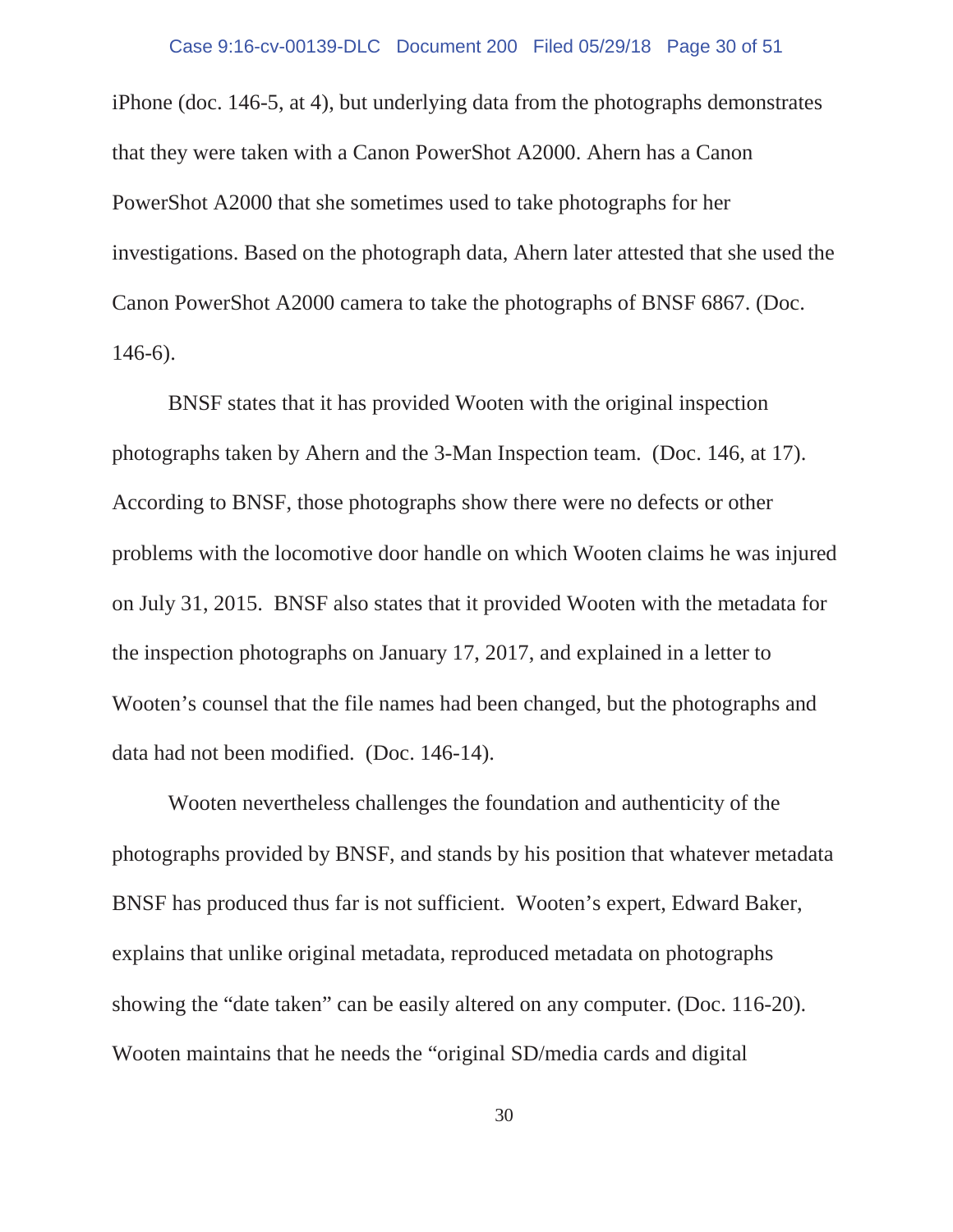### Case 9:16-cv-00139-DLC Document 200 Filed 05/29/18 Page 31 of 51

photographic metadata media originally captured" by the cameras used by Ahern and the 3-Man Inspection team in order to establish the actual date on which the photographs were taken. (Doc. 160, at 9).

As directed by the Court at the hearing on May 21, 2018, if the original SD/media card from the camera used by Ahern to take photographs of BNSF 6867 is in BNSF's possession, BNSF must produce it for Wooten on or before June 1, 2018. Otherwise, the Court finds that Wooten's arguments about the foundation and authenticity of BNSF's inspection photographs are not a sufficient basis for imposing spoliation sanctions. Wooten's concerns regarding the accuracy and foundation of those photographs can be adequately addressed at trial, through expert testimony and on cross-examination.

## 3. Locomotive door and handle

Wooten claims he was injured on July 31, 2015, when he tried to open the door on BSNF 6867 and the "door latch became stuck or otherwise failed to open." (Doc. 1, ¶ 9). Wooten points out that BNSF was aware of this claim by the time the train arrived in Havre just hours after his alleged injury, and argues BNSF should have removed the locomotive door and/or door handle and component parts on July 31, 2015 to preserve them as the best evidence for use in future litigation.

BNSF explains that it did not immediately remove the locomotive door because the 3-Man Inspection did not find any mechanical defects, and a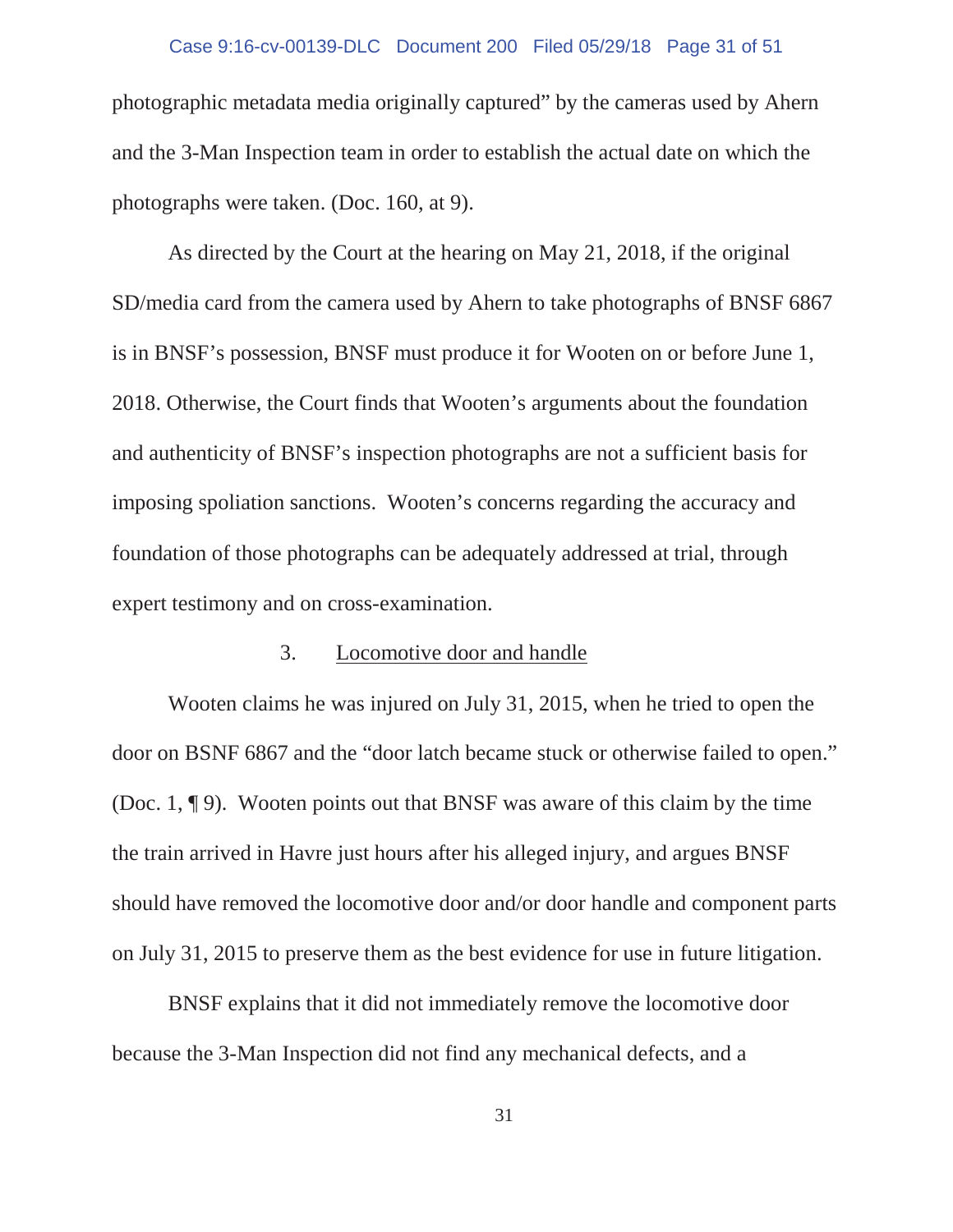### Case 9:16-cv-00139-DLC Document 200 Filed 05/29/18 Page 32 of 51

replacement door was not immediately available. (Doc. 146-5, at 2). BNSF ordered a replacement door, which arrived at the Havre Diesel Shop approximately three months later, in late October 2015. (Docs. 146-5; 146-7). In the meantime, BNSF 6867 remained in service and no other problems or defects were reported. (Doc. 104, ¶¶ 10-11). When the replacement door arrived in late October 2015, BNSF removed the locomotive door and preserved it for evidence. (Doc. 146-5).

At trial, Wooten is certainly entitled to challenge BNSF's explanation and the reasonableness of its decision to keep BNSF 6867 in service while waiting for a replacement door. But under the circumstances, he has not shown that BNSF engaged in sanctionable spoliation.

# **B. BNSF's Supplemental Motion for Protective Order and Sanctions (Doc. 153)**

BNSF moves the Court to enter a protective order and impose sanctions pursuant to its inherent authority and under Federal Rule of Civil Procedure 37(c). In short, BNSF claims that ex-BNSF management employee, Michael Hart, misappropriated several thousand privileged, confidential, and proprietary BNSF documents upon his termination and wrongfully shared more than two hundred of those documents with Wooten's counsel. While BNSF certainly has a bone to pick with Hart and has apparently initiated litigation against him in Texas, Hart's conduct is not the subject of this motion. Instead, BNSF's motion addresses the conduct of Wooten's counsel. BNSF claims that Wooten's counsel violated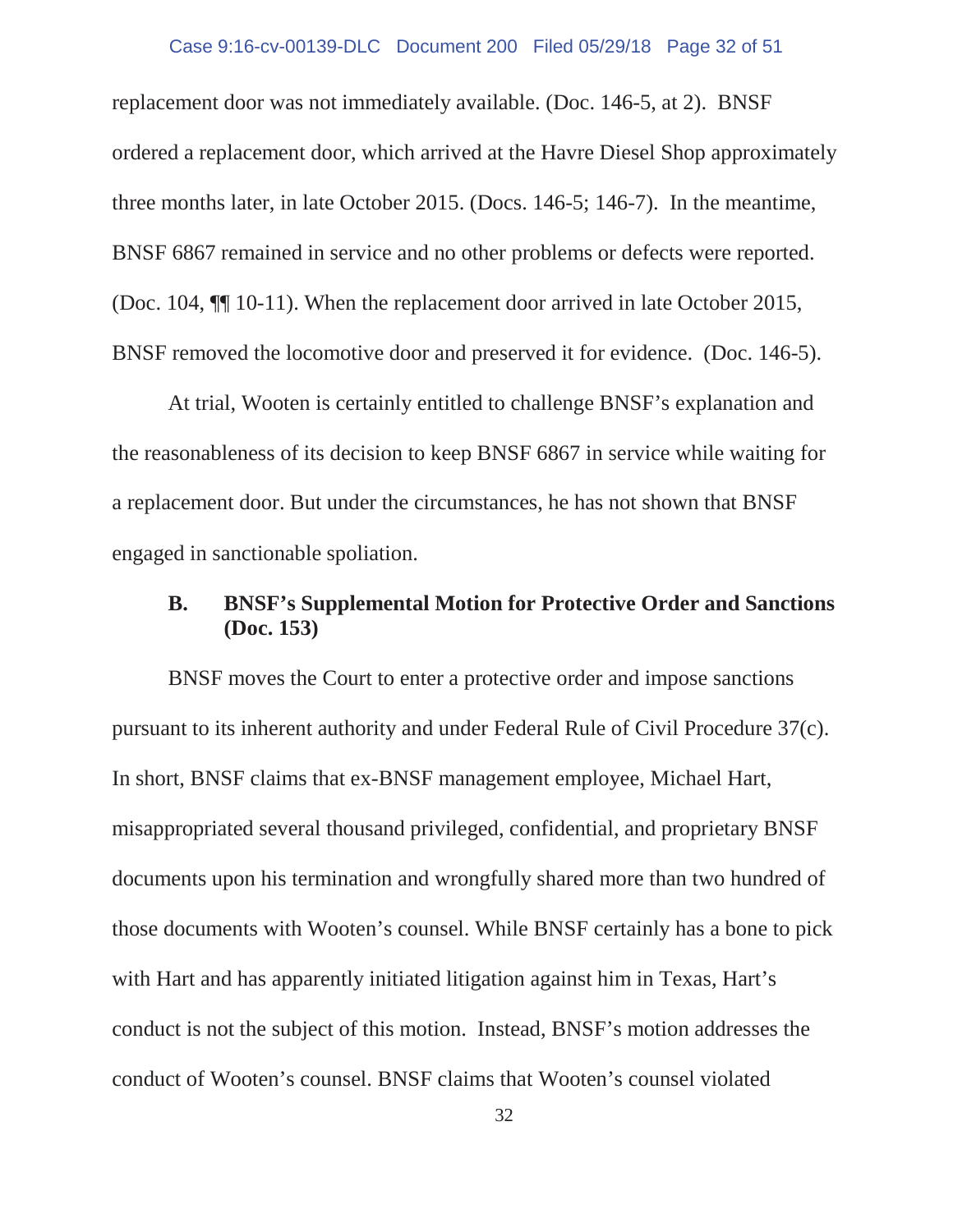## Case 9:16-cv-00139-DLC Document 200 Filed 05/29/18 Page 33 of 51

professional ethics rules, federal and local disclosure requirements, and principles of fair play by accepting the misappropriated BNSF documents from Hart and attempting to use them in this litigation. BNSF asks the Court to (1) order Wooten to return all of the misappropriated documents to BNSF; (2) prohibit Wooten and his counsel from disseminating and/or using the documents during this or future litigation; (3) impose monetary sanctions; (4) award BNSF its attorney fees and costs incurred filing this motion; and (5) disqualify Wooten's counsel, or alternatively, order the deposition of Wooten's counsel and require in camera inspection of documents and communications exchanged between Hart and Wooten's counsel.

## 1. Additional Background

In early summer 2017, Wooten's counsel learned from another FELA plaintiff's attorney that Hart was making himself available as a consulting expert to plaintiff's lawyers bringing claims against BNSF. Wooten's counsel spoke to Hart and indicated that he was interested in the information Hart had, but told Hart he did not want to obtain any attorney-client communication or other information that would not be otherwise discoverable. (Doc. 75-1, ¶ 7). On October 6, 2017, Hart emailed more than two hundred pages of BNSF documents to Wooten's counsel, several of which were marked privileged or confidential. ("Hart documents"). (Docs. 76, 76-1). Approximately one week later, Wooten's counsel introduced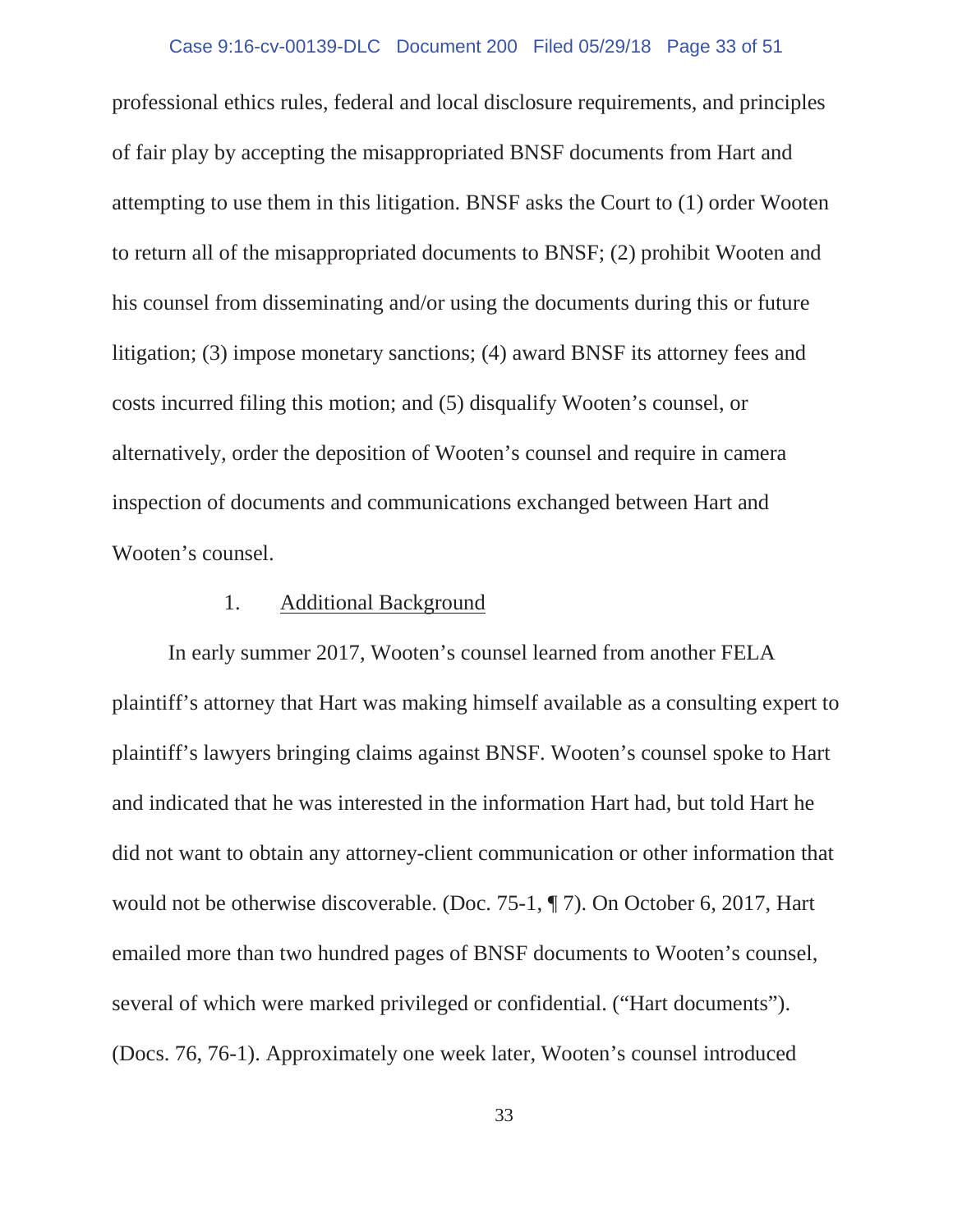#### Case 9:16-cv-00139-DLC Document 200 Filed 05/29/18 Page 34 of 51

three of those BNSF documents during Ahern's deposition. (Doc. 46-5). Those three documents included: (1) 2016 Goals (doc. 76, at 3-23); (2) BNSF General Claims Department 2015 Goal Period – Manager (doc. 76, a 166-67) and; (3) BNSF General Claims Department 2014 Goal Period – Senior Claim Representative and Assistant Manager (doc. 76, at 183-90). BNSF objected, and later learned that Wooten's counsel had gotten the documents from Hart.

In November 2017, BSNF issued a subpoena to Hart in Oregon, directing him to produce the following: (1) "all documents that you had use of or access to at [BSNF] that you have provided to any third party from the date of your employment with BNSF to the present; (2) "all documents, communications, email or text messages sent to or received from any employee, agent, owner or representative of" Wooten's counsel's law firm; (3) "all records of payment received from [Wooten's counsel's law firm] from January 1, 2017 to present;" and (4) "all documents, communications, e-mail or text messages you sent to or received from any attorney that is prosecuting claims against BNSF." (Doc. 171- 3).

Hart produced nearly 200 pages of documents in response to item (1) of the subpoena, and Wooten filed a motion to quash items (2)-(4) of the subpoena in the United States District Court for the District of Oregon. (Doc. 171-3; 76). The documents Hart produced in response to the subpoena overlap significantly with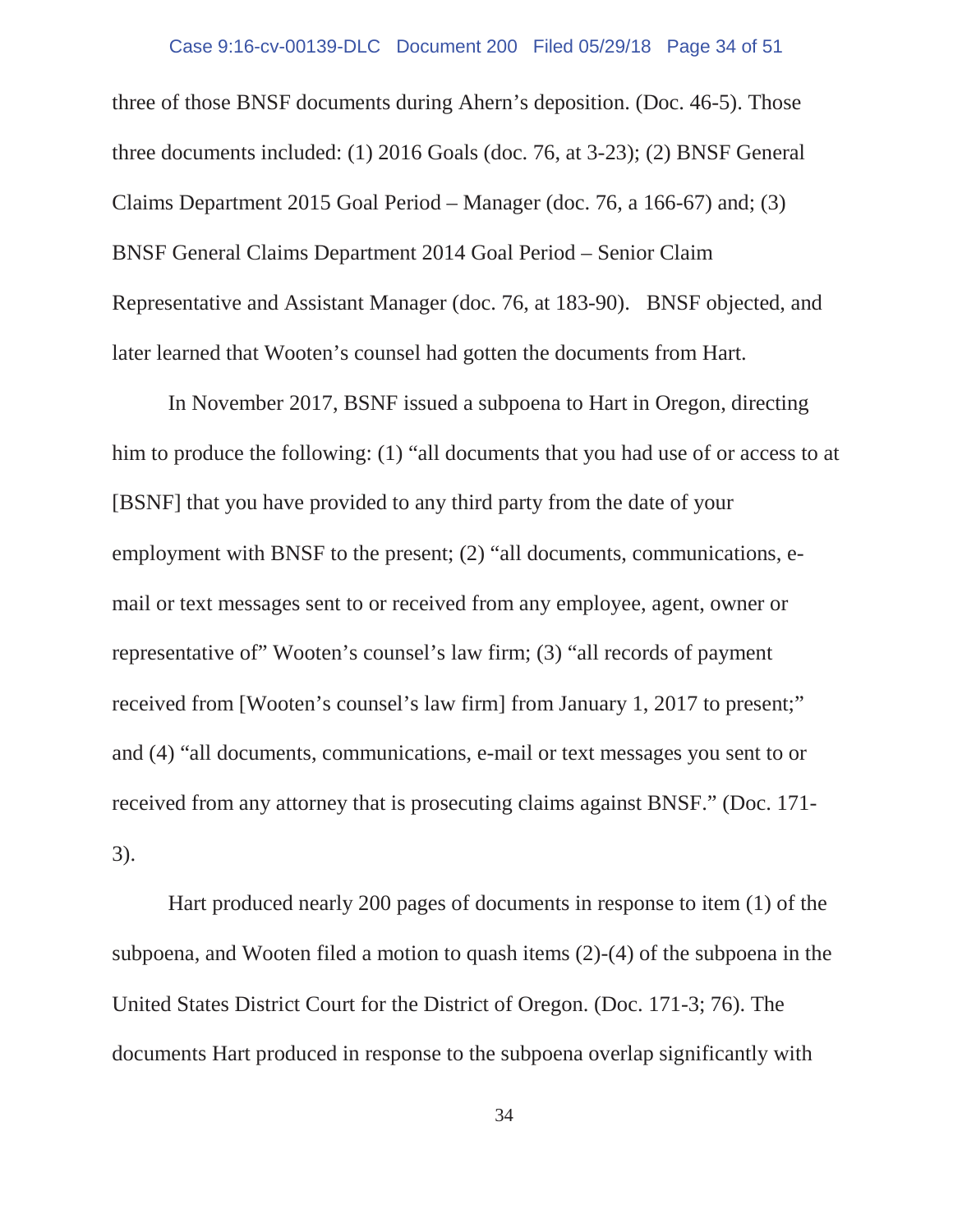### Case 9:16-cv-00139-DLC Document 200 Filed 05/29/18 Page 35 of 51

those that Wooten's counsel obtained from Hart. (Compare Doc. 76 with 76-1). On January 9, 2018 the Oregon court granted Wooten's motion to quash items (2)-(4), and sua sponte quashed item (1). (Doc. 171-4). With respect to items (1) and (4), the court found the subpoena requested "so much information unrelated to the Montana case that it looks to me that the defense is simply trying to use this as a vehicle to investigate a much broader frustration they have with Mr. Hart." (Doc. 171-4, at 11). With respect to items (2) and (3), the court found that because Wooten's counsel had hired part as a nontestifying expert, the documents requested were "privileged or work product." (Doc. 171-4, at 12-13).

In the meantime, on December 1, 2017, BNSF filed a Motion for Protective Order and Sanctions related to the Hart documents (Doc. 67). At a hearing on December 19, 2017, the Court addressed several pretrial motions, including BNSF's motion for a protective order and sanctions. (Doc. 83). After considerable discussion with counsel, the Court ordered that BNSF filed a renewed motion for protective order addressing whether the Hart documents are confidential and privileged, at which point the Court would address the issue of sanctions if appropriate. (Doc. 83, at 75-77).

### 2. The Hart Documents

Consistent with the Court's directive, BNSF filed the pending supplemental motion for protective order and sanctions on April 3, 2018. (Doc. 153). BNSF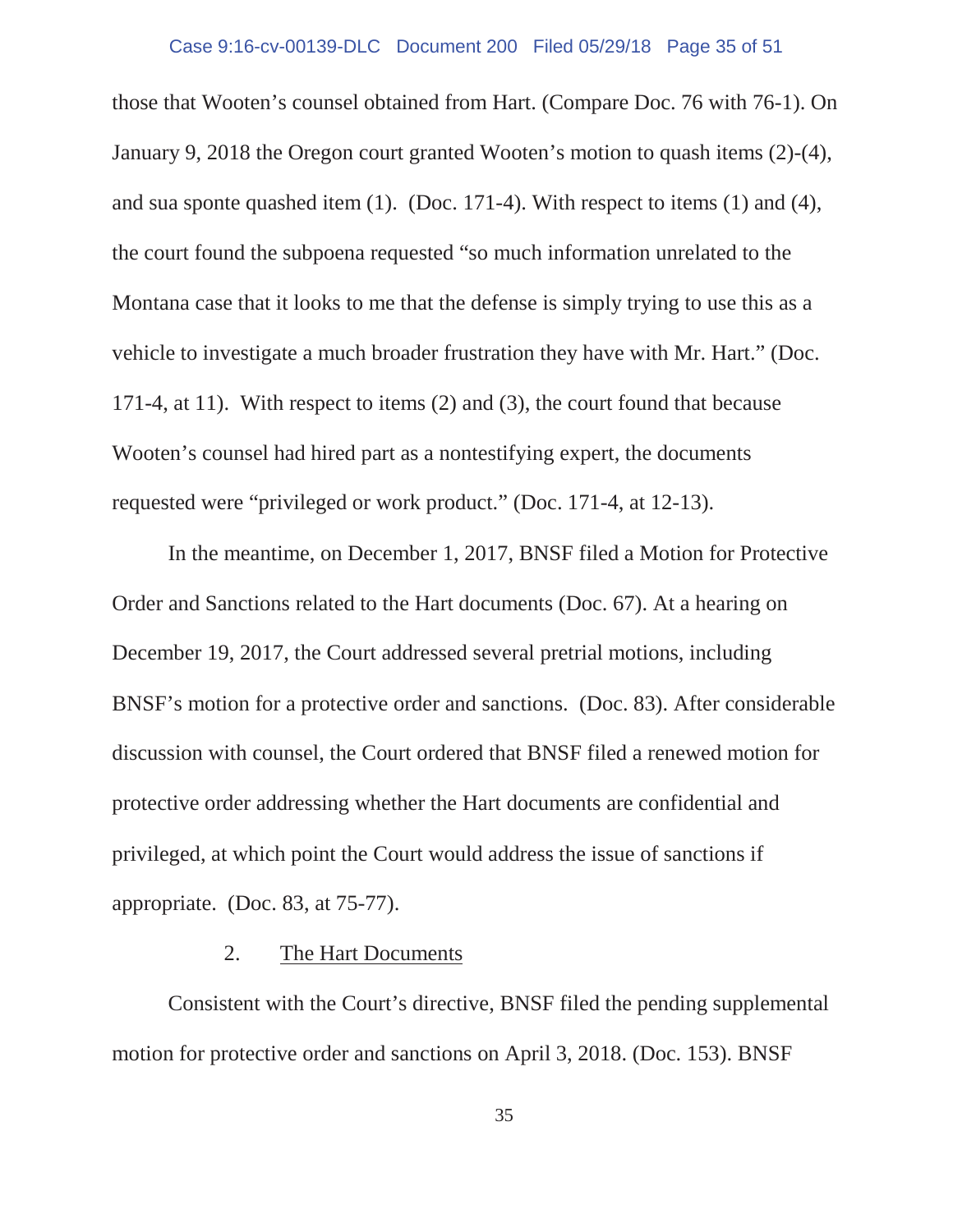argues the documents Hart conveyed to Wooten's counsel contained (a) attorneyclient and work-product privileged information; and (b) confidential and proprietary information.

## (a) *Attorney-Client and Work-Product Privileged Information*

The attorney-client privilege protects confidential communications between an attorney and client made in confidence for the purpose of securing legal advice. See e.g. *United States v.* Chen, 99 F.3d 1495, 1501 (9<sup>th</sup> Cir. 1996). The burden of establishing that the attorney-client applies rests with the party asserting the privilege. *Tornay v. United States*, 840 F.2d 1424, 1426 (9<sup>th</sup> Cir. 1988).

The work-product doctrine protects from discovery "documents and tangible things that are prepared in anticipation of litigation or for trial by or for another party or its representative." Fed. R. Civ. P. 26(b)(3)(A). "It is well established that documents prepared in the ordinary course of business are not protected by the work-product doctrine because they would have been created regardless of the litigation." *Heath v. F/V ZOLOTOI*, 221 F.R.D. 545, 549-50 (W.D. Wash. 2004). A "dual purpose document" is one that serves "both a non-litigation and a litigation purpose." *American Civil Liberties Union of Northern California v. U.S Dept. of Justice*, 880 F.3d 473, 485 (9<sup>th</sup> Cir. 2018). "A dual purposes document is considered 'prepared or obtained because of the prospect of litigation' if it 'would not have been created in substantially similar form but for the prospect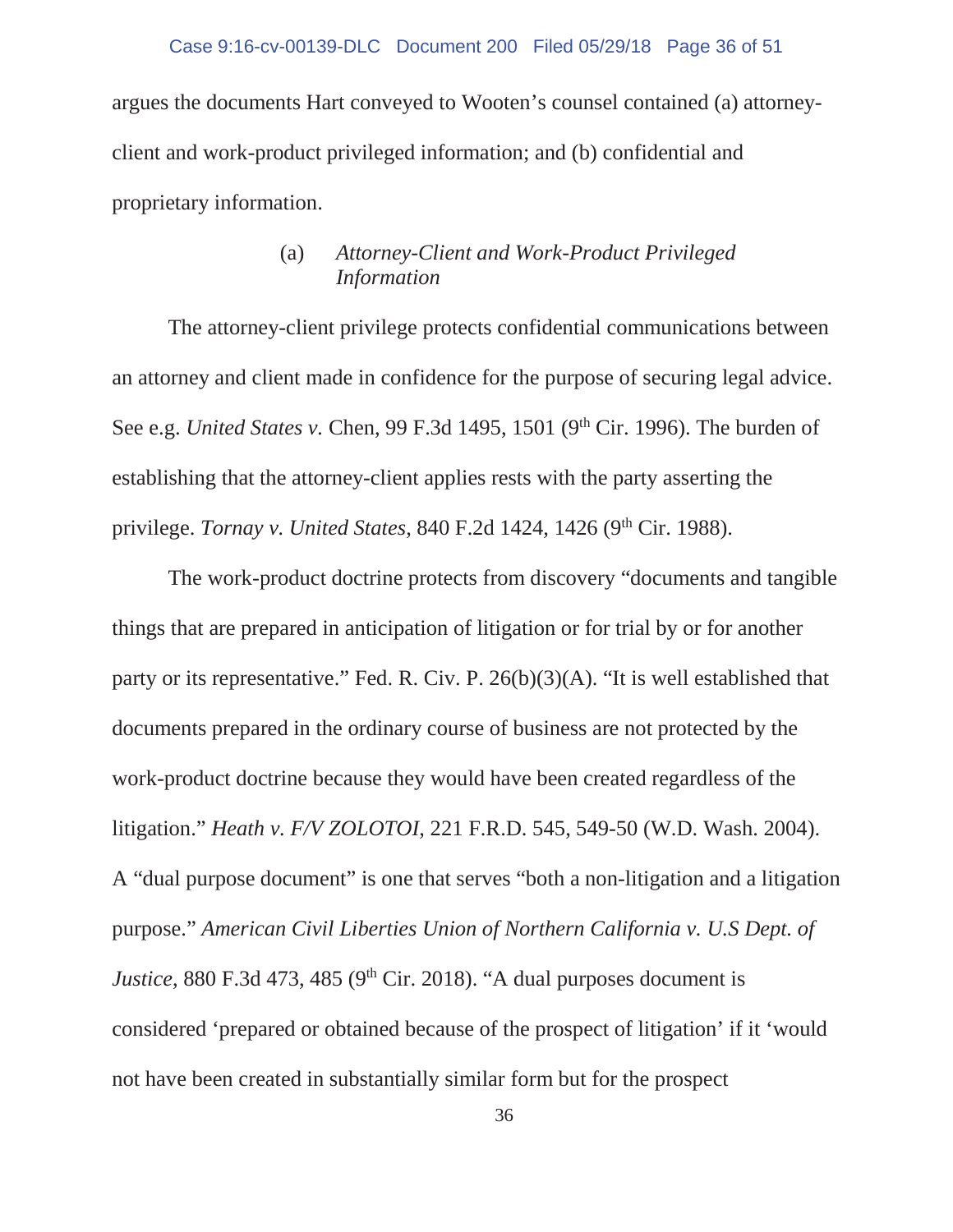of…litigation.'" *ACLU,* 880 F.3d at 485-86 (quoting *In re Grand Jury Subopoena*, 357 F.3d 900, 907 (9th Cir. 2004)). Attorney work product need not "be prepared in anticipation of specific litigation to be privileged," and is protected if it "is aimed directly for use in (and will inevitably be used in0 litigating cases." *ACLU*, 880 F.3d at 487 (quoting *National Association of Criminal Defense Lawyers v. Dept. of Justice Executive Office for United States Attorneys*, 844 F.3d 246, 254 (D.C. Cir. 2016). The party claiming work product protection bears the burden of proving that the doctrine applies. See e.g. *Verizon California Inc. v. Ronald A. Katz Tech. Licensing, L.P.*, 266 F.Supp.2d 1144, 1148 (C.D. Cal. 2003).

As BNSF describes them, the Hart documents fall into four specific categories: (i) BNSF's litigation roadmap; (ii) evidence preservation guidelines; (iii) BNSF's Law Department File System Expectations ("LDFS Expectations"), and; (iv) Hart's 2016 performance review.

## i. BNSF's Litigation Roadmap

BNSF argues that its litigation roadmap is attorney-client and work-product privileged. As described by BSNF's senior general counsel, James Roberts, the litigation roadmap is a litigation resource for BNSF's counsel and their agents, including claims department employees. Prepared at the direction of BNSF's general counsel, the litigation roadmap establishes BNSF's internal litigation deadlines and other case management protocols applicable to BNSF's outside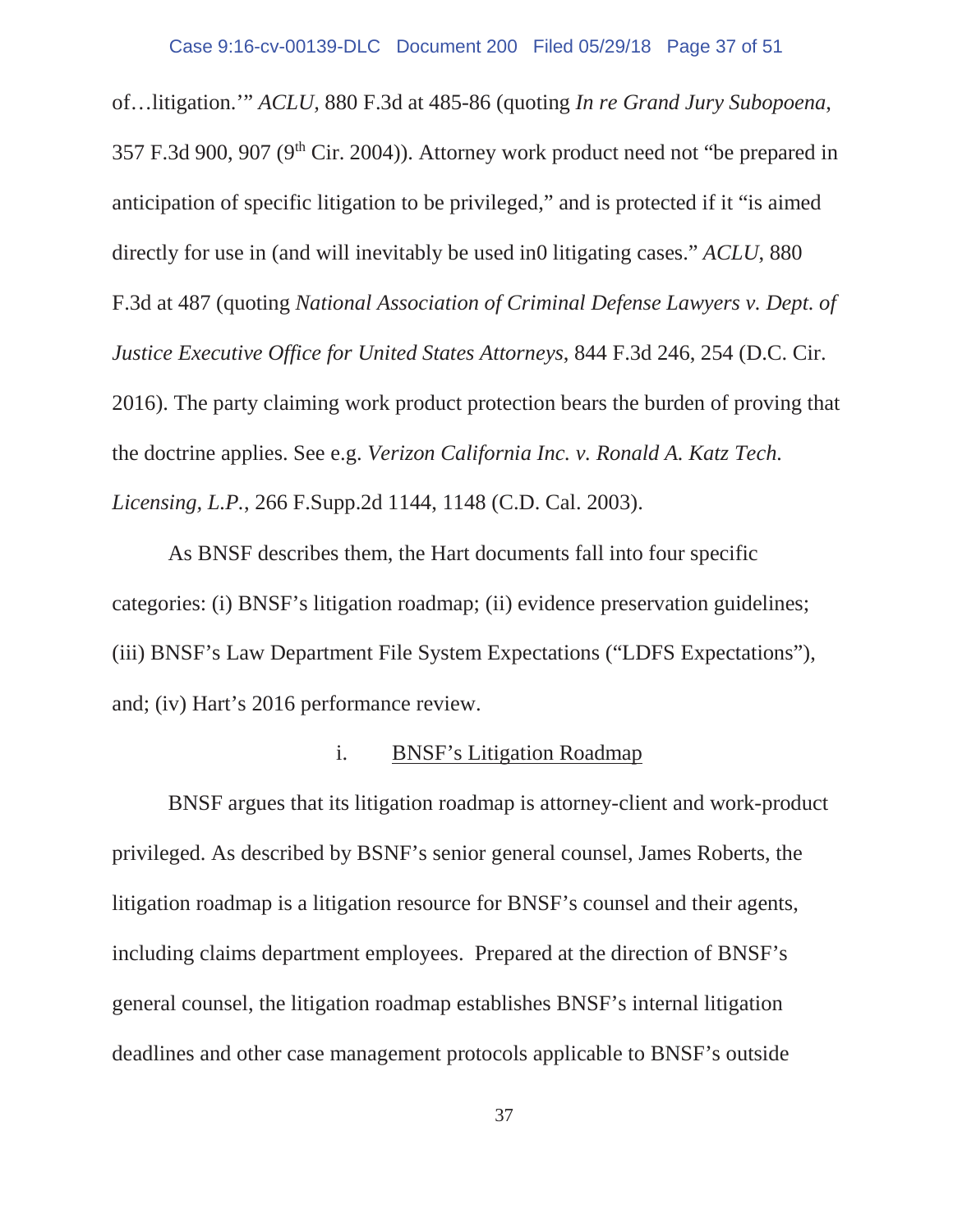#### Case 9:16-cv-00139-DLC Document 200 Filed 05/29/18 Page 38 of 51

counsel. The litigation roadmap also details internal BNSF legal strategy processes that would be valuable to attorneys suing BNSF. (Doc. 154-7, at 4).

BNSF contends that Hart copied and pasted its litigation roadmap into several of the "goal" documents he prepared and conveyed to Wooten's counsel. In particular, BNSF claims that portions of its litigation roadmap are found within the three Hart documents used by Wooten's counsel at Ahern's deposition. Hart testified at his deposition that he may have lifted material directly from the litigation roadmap into these documents and could not identify any original content that he created. (Doc. 154-1, at 102).

Wooten argues it is an overstatement to say that Hart conveyed BNSF's litigation roadmap to Wooten's counsel. According to Wooten, what Hart *did*  provide were goal document that he prepared for the claims department that allegedly contained *portions* of the litigation roadmap. (Doc. 171, at 20). Even assuming the litigation roadmap is privileged, which Wooten disputes, Wooten argues the fact that Hart may have used privileged information to create the goal documents does not mean that the goal documents are privileged.

## ii. Evidence Preservation Guidelines

Hart also drafted goals for Evidence Preservation Field Representatives and Managers of Evidence Preservation. (Doc. 76, at 156-163; Doc. 154-7, at 6-7; 154- 1, at 80-84). According to BNSF, these goal documents include BNSF's evidence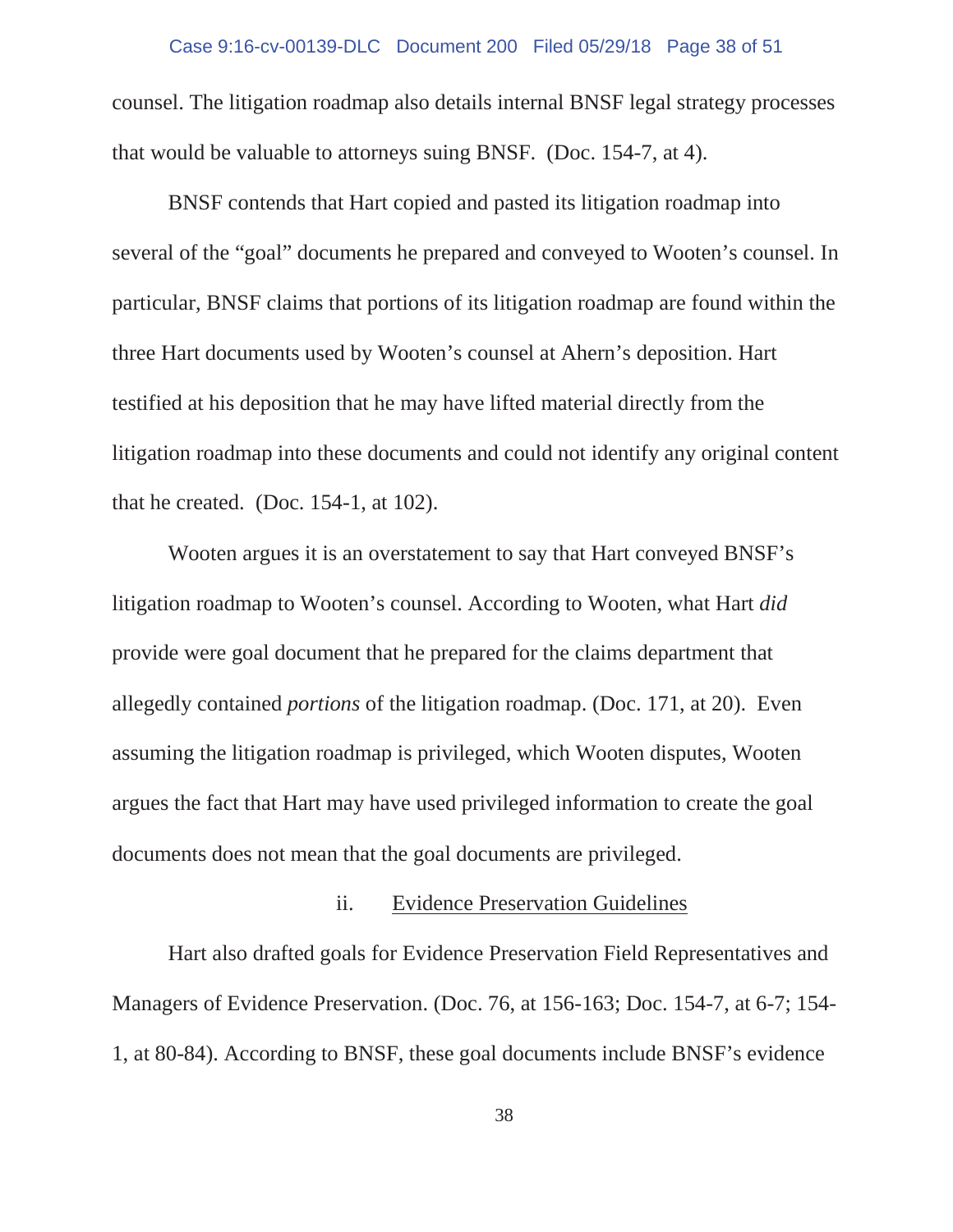### Case 9:16-cv-00139-DLC Document 200 Filed 05/29/18 Page 39 of 51

preservation guidelines, which speak to BNSF's legal strategy on effective investigations, including deadlines, as well as evidence collection, chain of custody, and preservation procedures. (Doc. 76, at 154-160). BNSF argues that its evidence preservation and investigation strategies are work-product privileged.

In response, Wooten argues that the Law Department Guide, which is the source of the Evidence Preservations Guidelines challenged here, is not truly privileged information. As Wooten reads it, the Law Department Guide is a general policy of how BNSF approaches litigation, does not give legal assistance on any specific issue, and was not prepared in anticipation of litigation. Regardless, Wooten points out that his counsel did not use these particular Hart documents at Ahern's deposition, so to the extent the Montana ethics opinion discussed below applies, it has not been violated with respect to these documents.

## iii. BNSF's LDFS Expectations

Hart also conveyed BNSF's LDFS Expectations to Wooten's counsel, both as a stand-alone document and incorporated into two goal documents: (1) BNSF General Claims Department 2014 Goal Period – Senior Claim Representative and Assistant Manager and (2) BNSF General Claims Department 2015 Goal Period – Manager. (Doc. 76, at 164-65, 173, 190). Wooten's counsel used the 2014 Goal Period document at Ahern's deposition. (Doc. 46-5, at 8).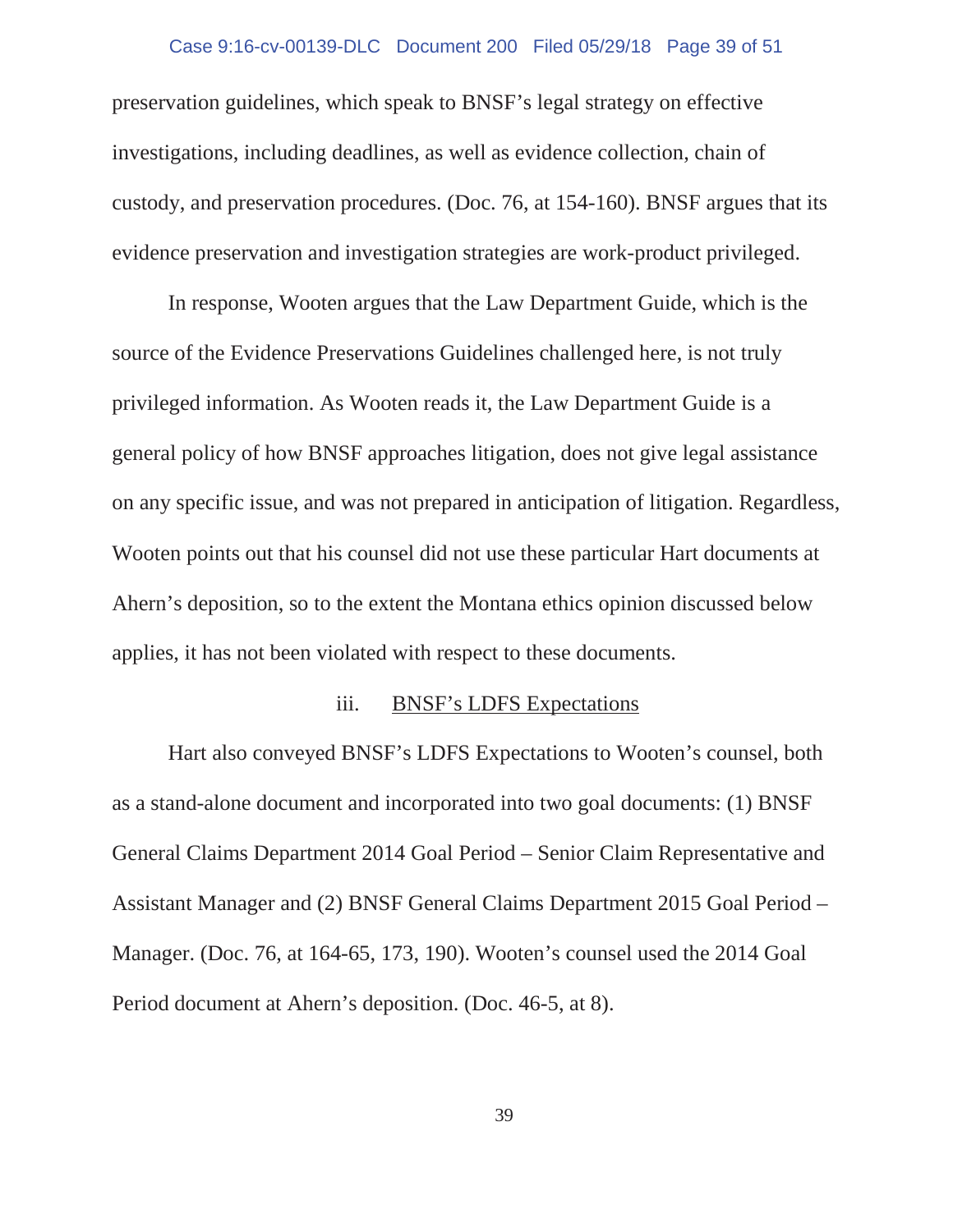## Case 9:16-cv-00139-DLC Document 200 Filed 05/29/18 Page 40 of 51

BNSF's Law Department Filing System its proprietary electronic claims filing system. (Doc. 154-7, at 8). The LDFS Expectations govern evidence collection and file management, including deadlines and procedures to assist outside counsel's handling of a case. (Doc. 154-7, at 8-9). BNSF argues that because its LDFS Expectations were prepared in anticipation of litigation and as legal advice, they are attorney-client and work-product privileged, as are the goal documents Hart prepared and conveyed to Wooten's counsel.

In response, Wooten argues the LDFS Expectations are not privileged work product because BNSF has not shown that they were prepared in anticipation of litigation. Even if they were, Wooten argues the information is no longer privileged to the extent Hart incorporated it into the goal documents he conveyed to Wooten's counsel.

## iv. Hart's Performance Review

Hart conveyed his 2016 BNSF Performance Review to Wooten's counsel. (Doc. 76-1, at 204-19). BNSF provided Hart with his performance review as required by state law, and argues it contains attorney-client privileged commentary reflecting BNSF's litigation strategy. In particular, BNSF notes that the performance review documents Hart's efforts to "[p]ositively impact payout, filings, and increasing outside counsel's ability to provide a qualify defense and prepare cases for trial rather than settlement," such as cancelling venue and case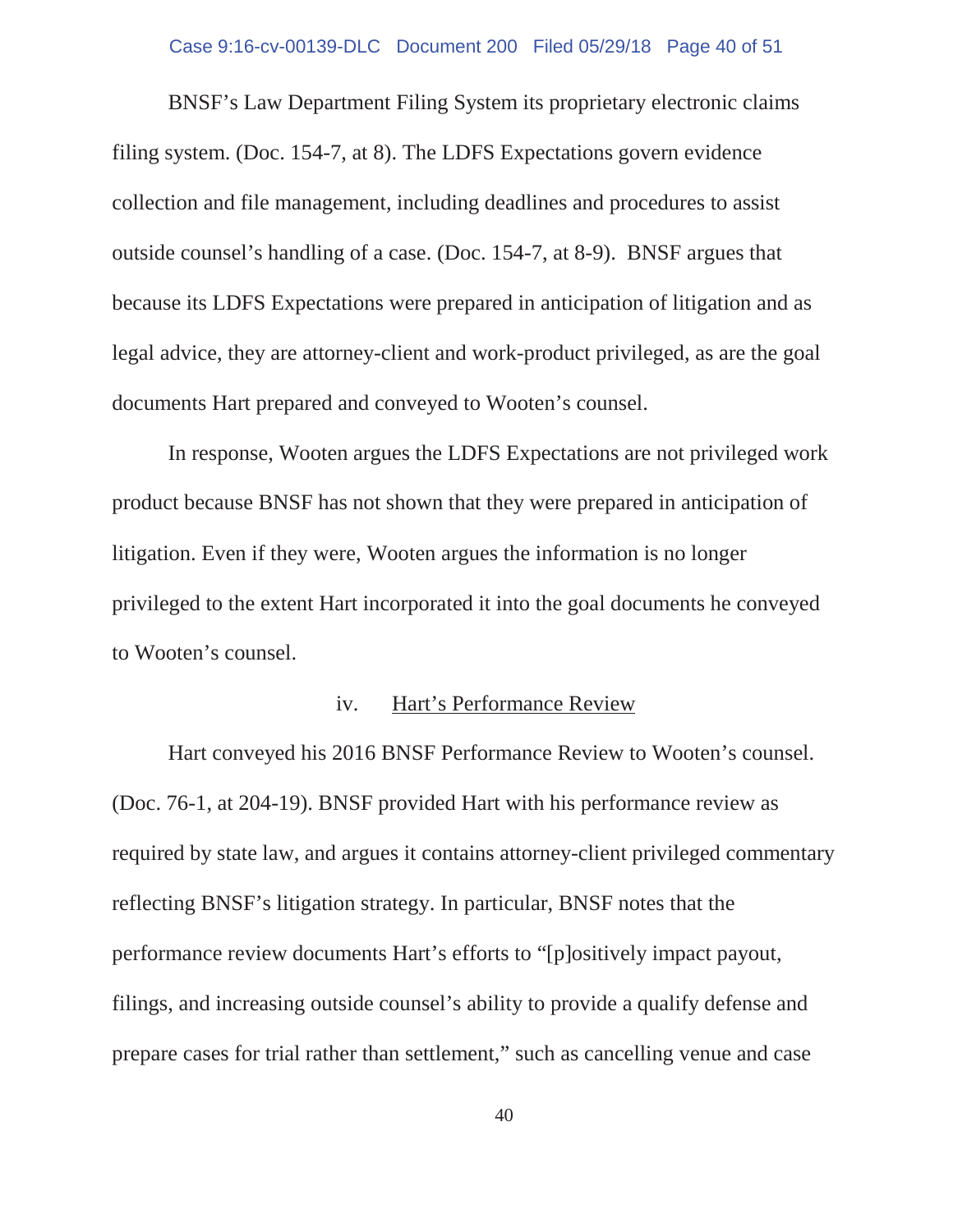## Case 9:16-cv-00139-DLC Document 200 Filed 05/29/18 Page 41 of 51

handling agreements and changing BNSF's messaging around non-malignant asbestos cases. (Doc. 76-1, at 209). In addition, commentary on the review refers to the "unique challenge" BNSF faces in asbestos litigation. (Doc. 76-1, at 209).

In response, Wooten argues that Hart's performance review simply cannot be claimed as privileged because under Oregon law, current or former employees are entitled to access their personnel records. Wooten argues Hart's performance review is not privileged because it was available to him even after his employment with BNSF had ended, at which point BNSF would not have had any authority to give or withhold permission to disclose his performance review or its contents.

# (b) *Confidential and Proprietary Information*

BNSF argues that in addition being privileged, virtually all of the Hart documents contain confidential and proprietary BNSF information. BNSF maintains that the vast majority of these documents were stored on internal BNSF systems, were password protected, were accessible only by limited BNSF personnel, and were not widely or publicly available. BNSF states that if Wooten had sought any of this information through discovery, it would have objected to production and sought a protective order. BNSF accuses Wooten's counsel of using the Hart documents to circumvent the discovery process, thereby undermining BNSF's right to oppose production and the Court's role to supervise discovery.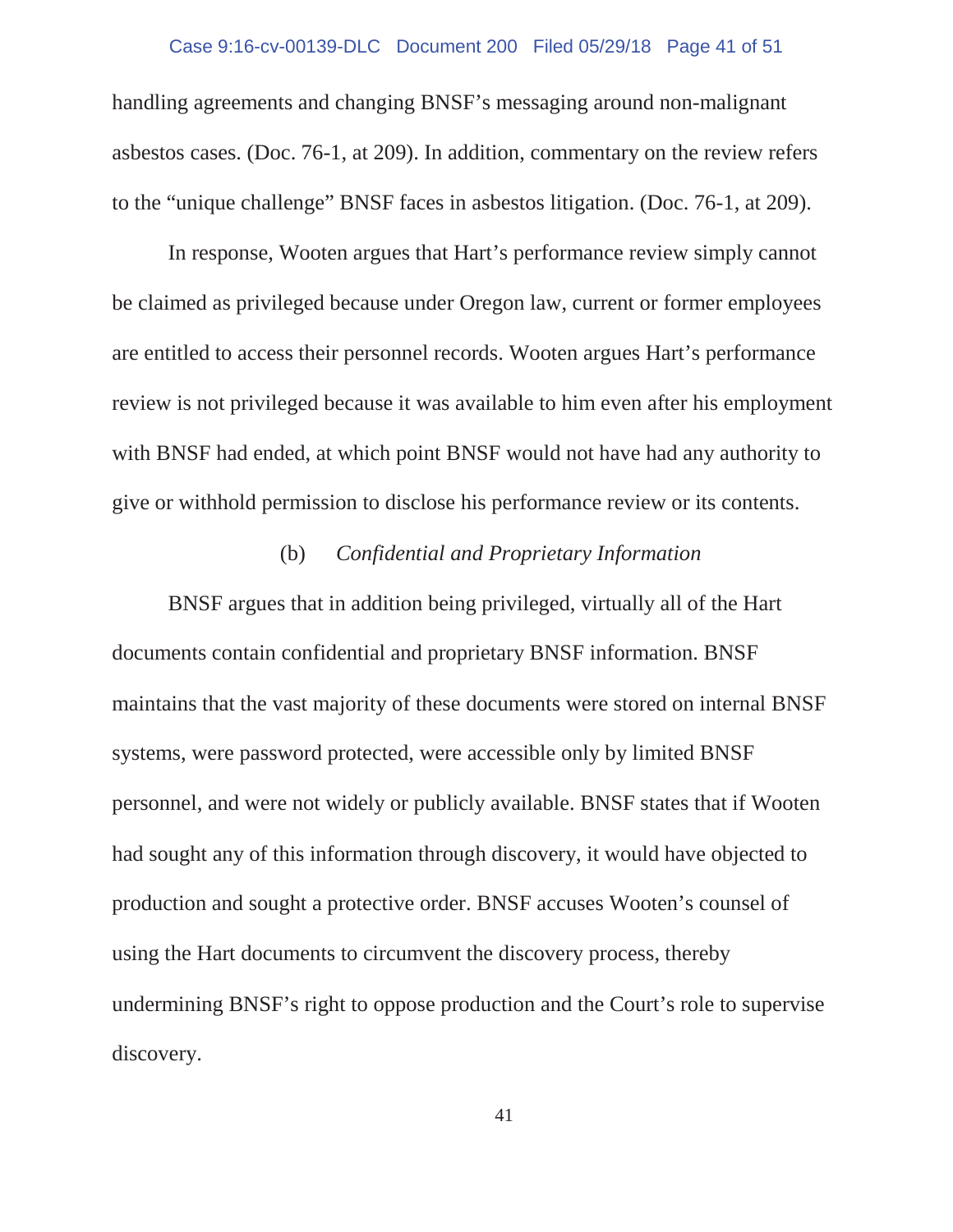## (c) *Waiver*

Even assuming the Hart documents were privileged, and to the extent they contain confidential and proprietary information, Wooten argues that BNSF has waived any privilege or objection by serving Hart with a subpoena for the documents. (See Doc. 171, at 23 for this argument). Wooten notes that under Fed. R. Civ. P. 45(d)(3)(iii), a party may not use a subpoena to obtain privileged or otherwise protected material. Wooten argues the flip side of this rule is that when a party serves a subpoena on a non-party individual, that party may be deemed to have waived any claim of privilege over the documents sought. Wooten maintains that by serving Hart with a subpoena for the documents at issue, BNSF effectively demanded that he produce those documents to Wooten and his counsel, thereby waiving any privilege.

Contrary to Wooten's argument, the voluntary disclosure doctrine does not apply. BNSF served the subpoena in an attempt to recover documents that had been misappropriated by Hart and turned over to its litigation adversaries. In doing so, BNSF did not waive any privilege attached to those documents. Even if Wooten's argument had any merit, BNSF points out that the Oregon court quashed the subpoena and it never turned any documents over to Wooten voluntarily. Because BNSF did not voluntarily disclose privileged, proprietary, or confidential material, it did not waive any privilege attached to those documents.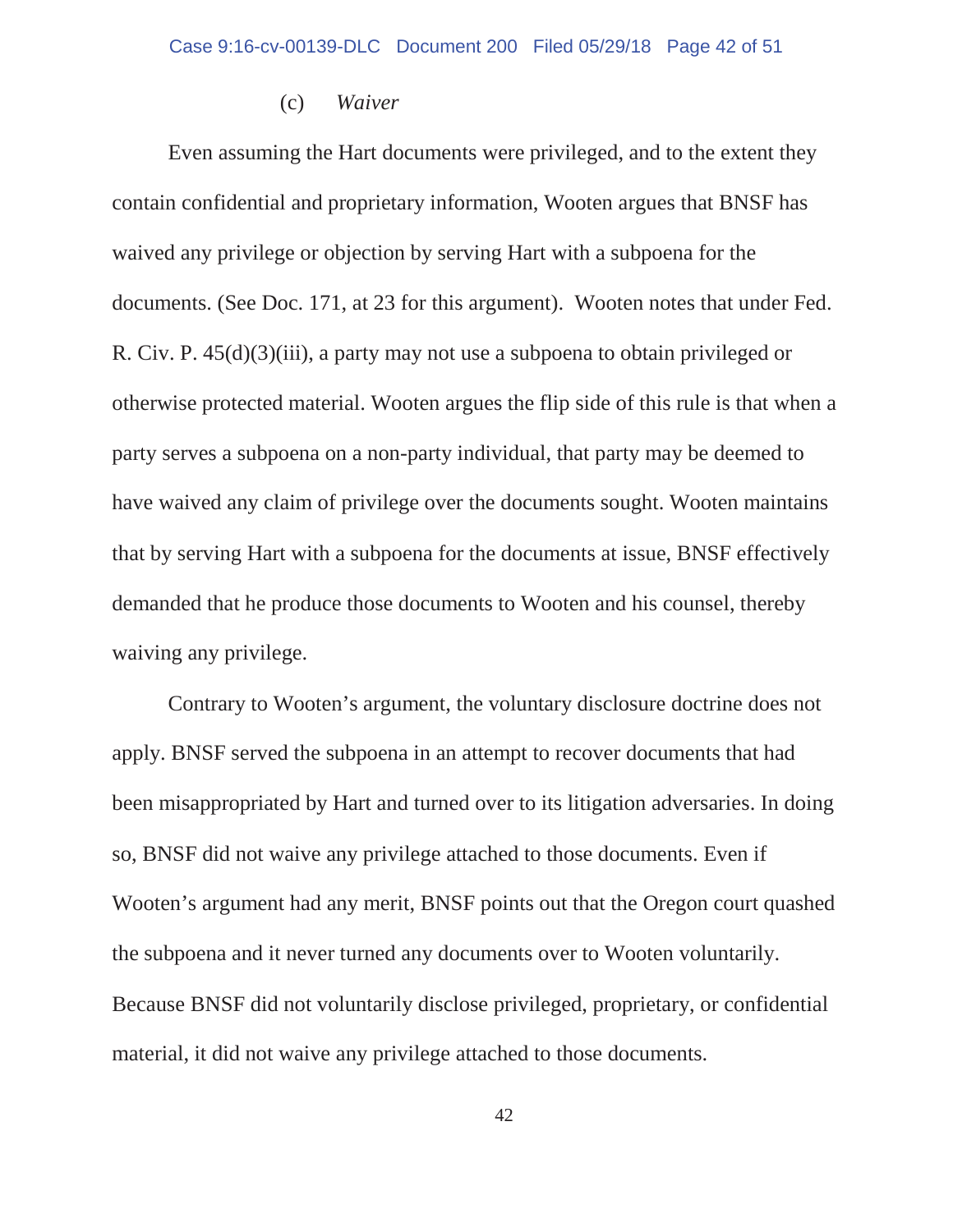## 3. Propriety of Sanctions

By and large, the Court agrees with BNSF that there is a good argument to be made that many of the Hart documents were privileged, and/or contained proprietary and confidential information. But for purposes of addressing BNSF's current motion, the Court need not determine the privileged or protected status of the Hart documents. Regardless of whether the Hart documents are privileged, BNSF argues sanctions are appropriate because Wooten's counsel violated professional ethics rules.

In particular, BNSF contends Wooten's counsel violated Montana Ethics Opinion 951229 by using the misappropriated BNSF documents without providing notice to BNSF or the Court. (Doc. 154, at 16). This Opinion addressed a fact pattern involving a defense attorney who hired a private detective to monitor plaintiffs who filed a personal injury suit. The attorney instructed the detective not to contact the plaintiffs under a pretext. Ignoring those instructions, the detective learned after engaging the plaintiffs in a conversation under a pretext that they both had preexisting injuries and relayed that information to the attorney. (Doc. 154-4).

The Opinion established a two-step procedure for attorneys to follow when they receive information about an opposing party as a result of improper conduct by an independent contractor or agent. "First, the attorney must notify opposing counsel that he has received information which will require judicial review before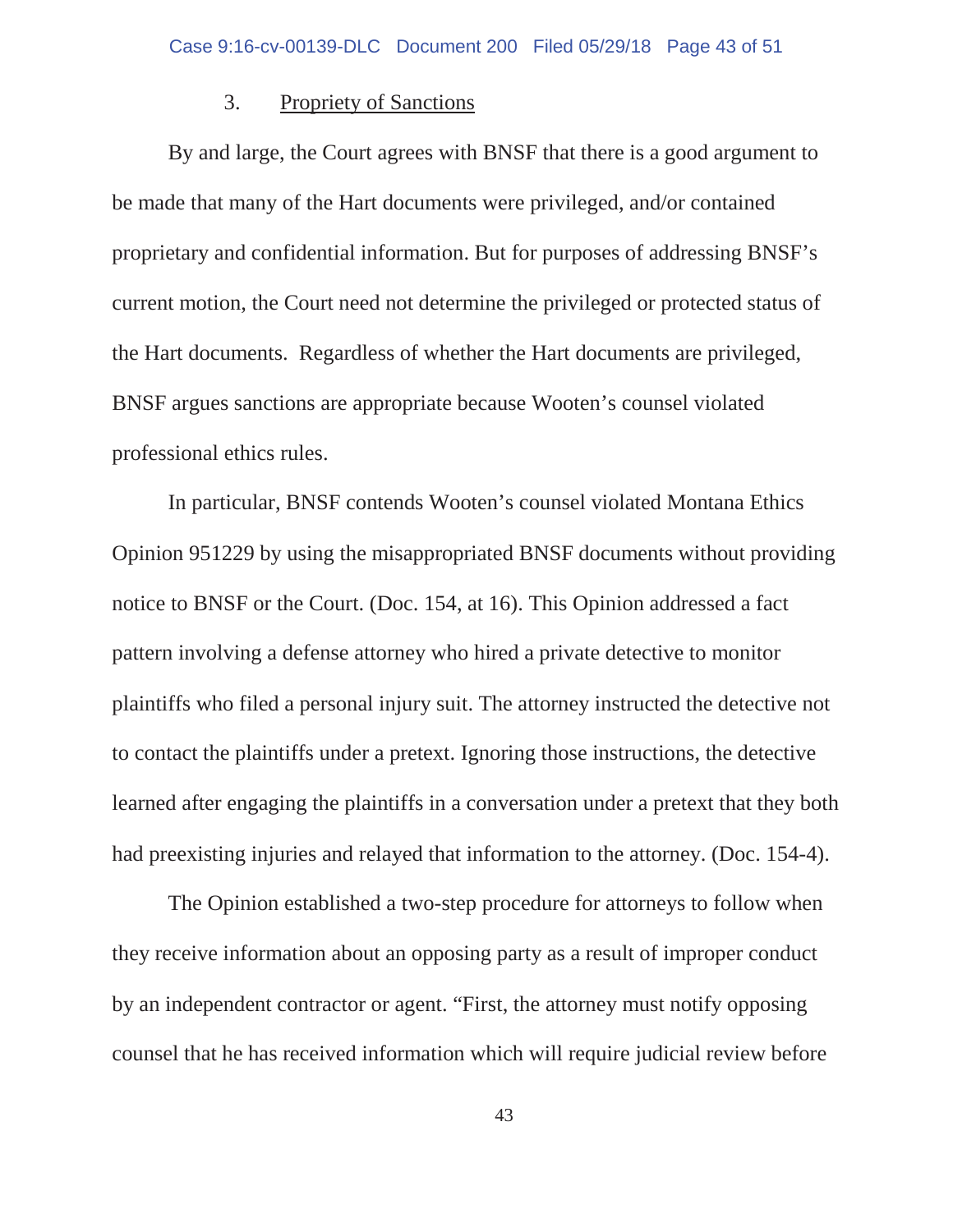### Case 9:16-cv-00139-DLC Document 200 Filed 05/29/18 Page 44 of 51

the extent of its use can be determined." (Doc. 154-4, at 3-4). Second, the attorney must not use "the information until a definitive resolution of the proper disposition of the materials is obtained from a court." (Doc. 154-4, at 3-4). BNSF notes that the Opinion did not turn on the status of the information, and argues this two-step process applies here regardless of whether or not the Hart documents are privileged or confidential.

Wooten's response is twofold. First, Wooten argues the rule set forth in the Opinion does not apply here because it addressed a specific and distinguishable fact pattern. While the fact pattern may be distinguishable in some respects, the Opinion applies more broadly and establishes a two-step procedure that must be followed where, as here, an attorney receives an opposing party's internal information as a result of an agent's improper conduct.

Even assuming the Opinion applies, Wooten argues his counsel complied with the two-step procedure as soon as he became aware of it. Wooten explains that as soon as his counsel discovered the Opinion after Ahern's deposition, he provided all of the Hart documents to BNSF's counsel and began preparing a motion to bring those documents to the attention of the Court. But before Wooten filed that motion, BNSF filed its first Motion for Protective Order and Sanctions related to the Hart documents. Instead of filing a separate motion, Wooten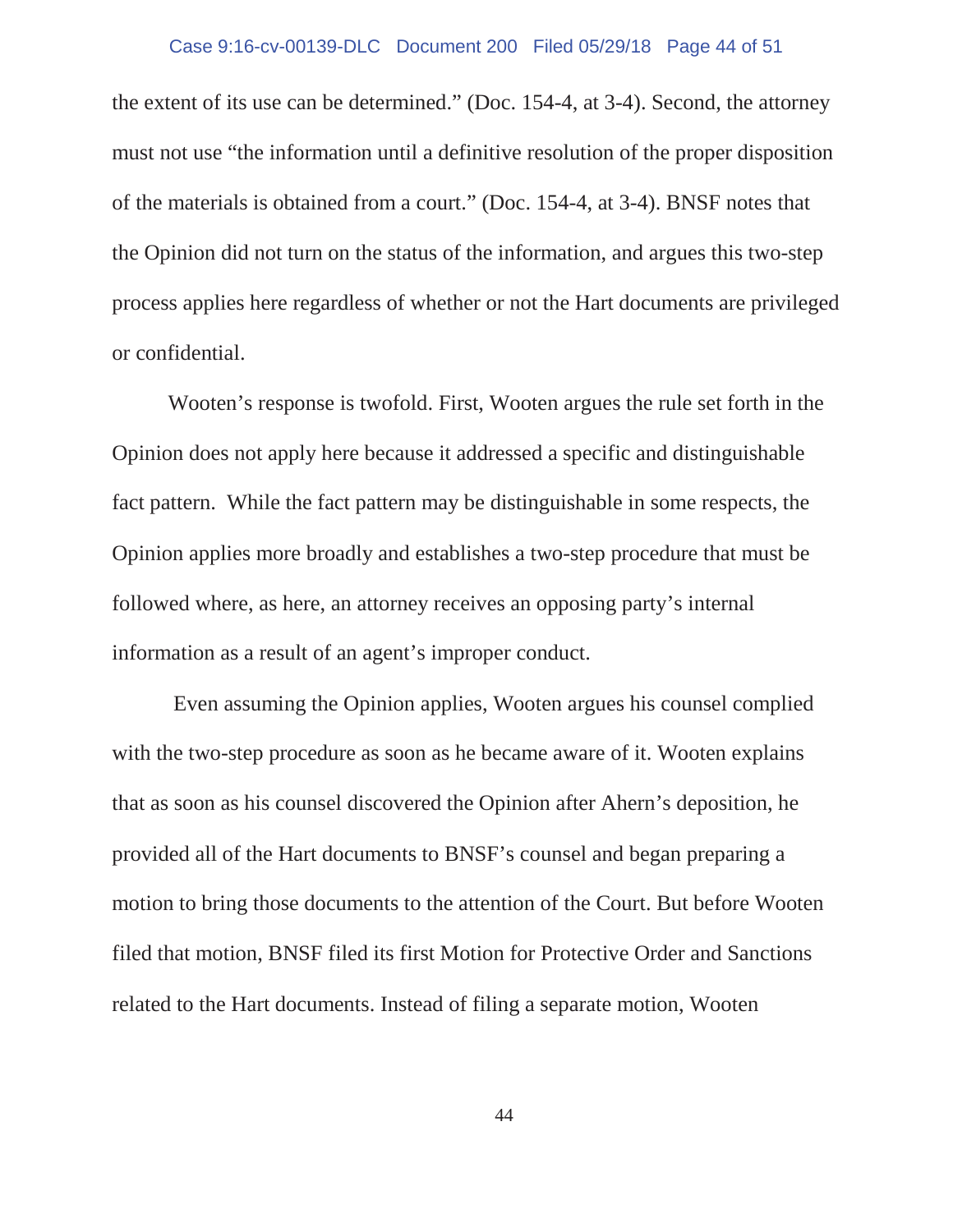addressed the proper disposition of the Hart documents in his brief in response to BNSF's motion.

But the fact remains that Wooten's counsel used internal BNSF documents at Ahern's deposition that he knew or reasonably should have known were misappropriated by Hart, without providing notice to BNSF or the Court. Regardless of whether or not the Hart documents are confidential and privileged, Wooten's counsel effectively circumvented the federal discovery rules by acquiring and using those documents at Ahern's deposition without notice to BNSF or the Court.

Under its inherent authority and in the exercise of its discretion, the Court finds that some sanction is warranted based on Wooten's counsel's use of the Hart documents at Ahern's deposition. The Court finds that the minimum sanction necessary to deter similar conduct in the future is to prohibit Wooten from introducing any of the Hart documents from this point forward in this litigation. Accordingly, to the extent BNSF asks the Court to sanction Wooten by prohibiting him from using the Hart documents in this litigation, its motion is granted.

BNSF also asks the Court to (1) impose monetary sanctions; (2) award BNSF its attorney fees and costs incurred filing this motion; and (3) disqualify Wooten's counsel, or alternatively, order the deposition of Wooten's counsel and require in camera inspection of documents and communications exchanged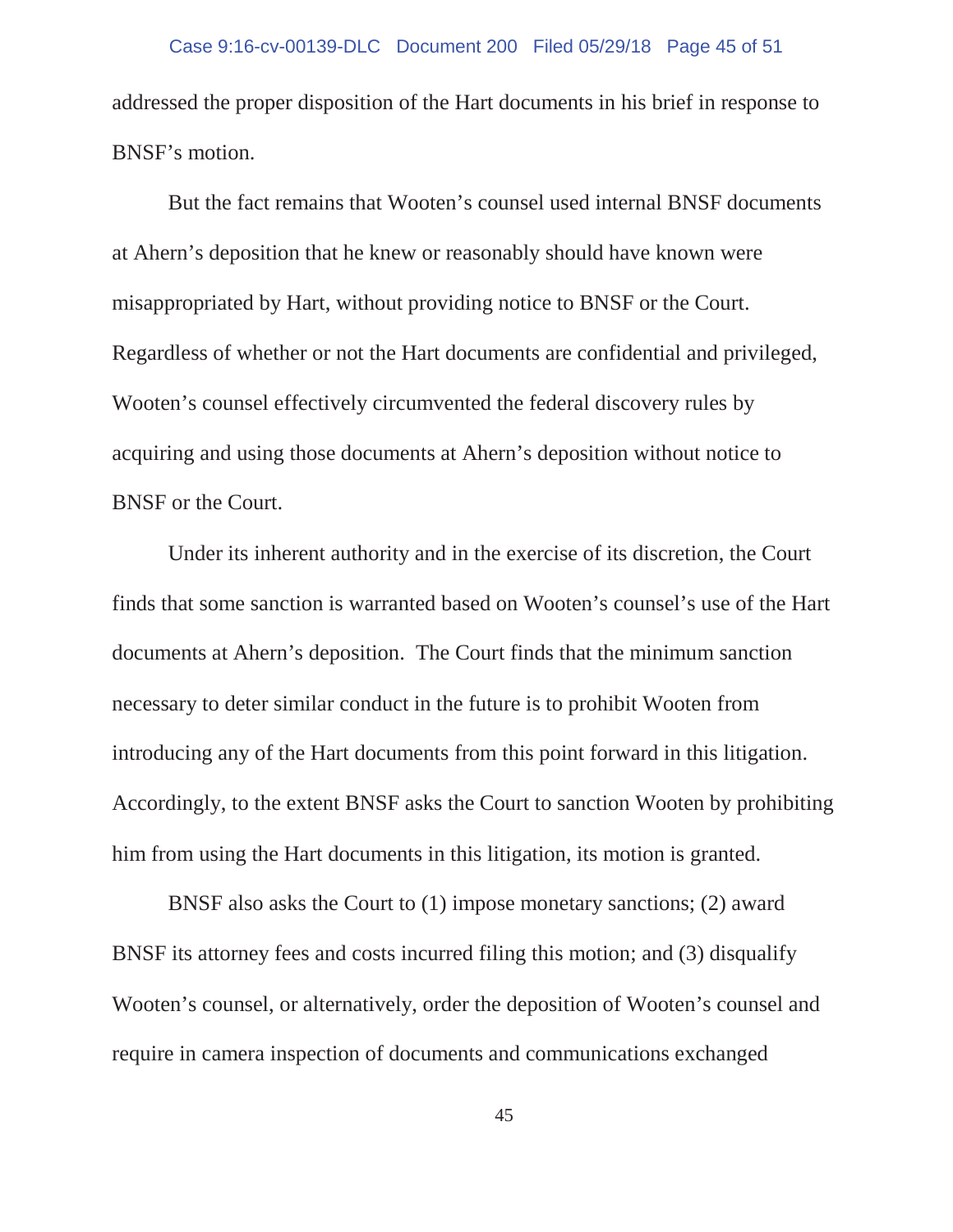between Hart and Wooten's counsel. The Court finds that these sanctions are too severe under the circumstances, and denies this aspect of BNSF's motion.

To the extent BNSF also seeks sanctions in the form of an order directing Wooten's counsel to return all of the misappropriated documents to BNSF and prohibiting him from disseminating and/or using the documents in future litigation, the Court will defer ruling. Whether such additional sanctions are warranted is better addressed at the time of trial.

## **C. BNSF's Motion for Protective Order Regarding the Deposition of Litigation Paralegal Linda Harvey (Doc. 162)**

BNSF moves for a protective order pursuant to Fed. R. Civ. P. 26(c) to prevent Wooten from deposing its in-house litigation paralegal Linda Harvey.

During the course of discovery, Wooten asked BNSF to produce, in one form or another, email correspondence relating to the termination of his employment and/or his August 2, 2015 injury report. Dissatisfied with BNSF's responses, Wooten filed a motion to compel which the Court addressed at a motion hearing on February 22, 2018. To address Wooten's concerns, the Court ordered that BNSF provide a declaration from the individual responsible for producing the email correspondence that all relevant documents had been produced, subject to the attorney-client privilege and work-product doctrine. (Doc. 137, at 21-24). The Court indicated that if following review by Wooten's expert he still had concerns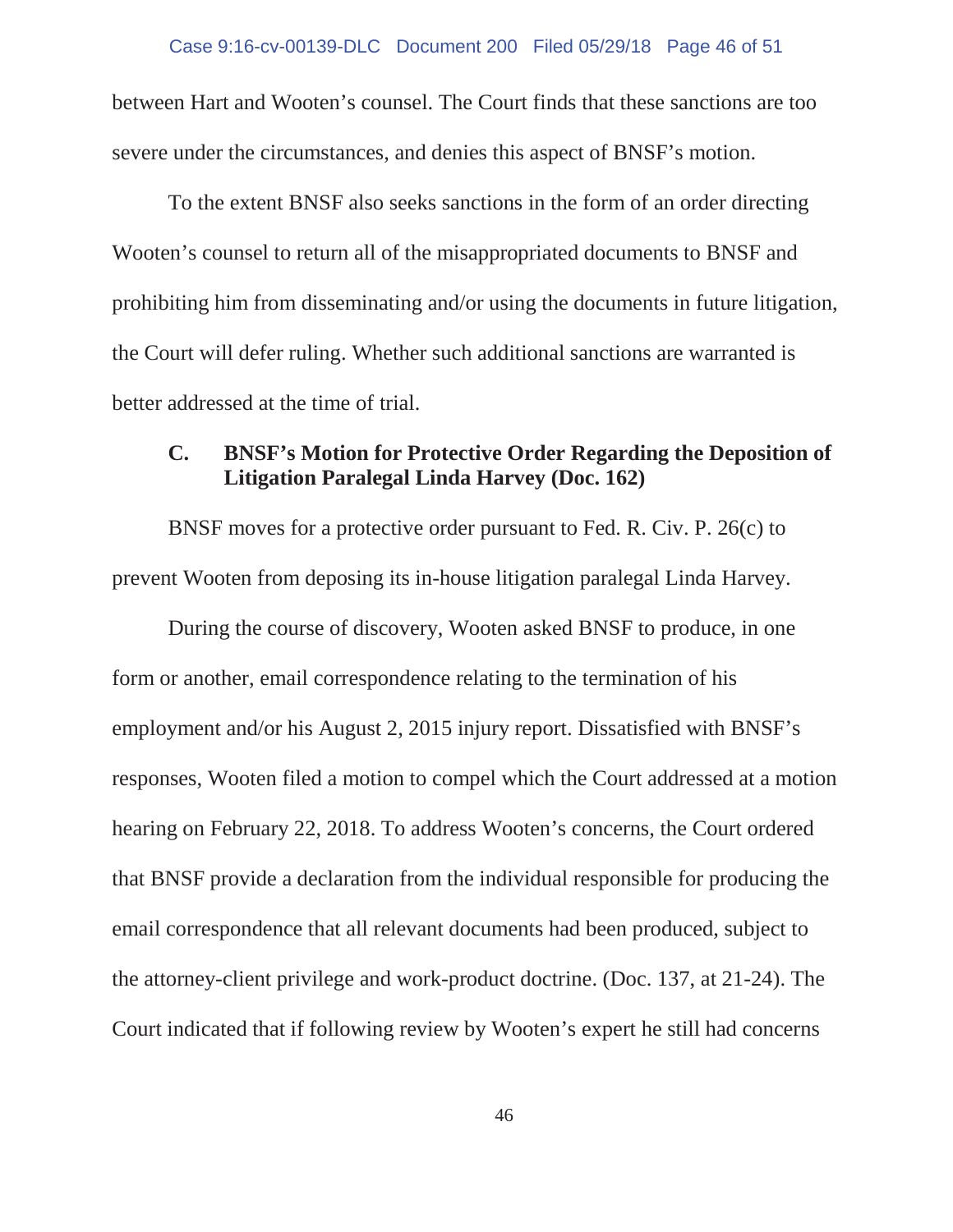as to whether the complete email strings and attachments had been produced, it would allow Wooten to depose the individual responsible for producing them.

BNSF identified Harvey as the person most knowledgeable regarding the email production and provided Wooten with Harvey's declaration. Harvey described the steps she took to secure the relevant documents and certified that to the best of her knowledge, all emails, including the full email strings and attachments, saved to the Sharepoint database were either produced to Wooten's counsel or identified on a privilege log. (Doc. 163-1).

BNSF argues Wooten has failed to demonstrate a legitimate basis for depositing Harvey, and the scope of the deposition as set forth by Wooten's counsel includes topics that are far beyond anything contemplated by the Court at the February 22, 2018, hearing. BNSF further contends that allowing Harvey's deposition would require the violation of the attorney-client privilege and work product doctrine.

In response, Wooten maintains Harvey's declaration is not sufficient because, among other things, it does not state which BNSF custodians of emails she obtained evidence from, when she contacted them, what direction or technical assistance BNSF provided to those custodians. (Doc. 176, at 5). Wooten further contends the Harvey declaration fails to properly authenticate the email, email strings, and attachments provided by the railroad. (Doc. 176, at 12). As a result,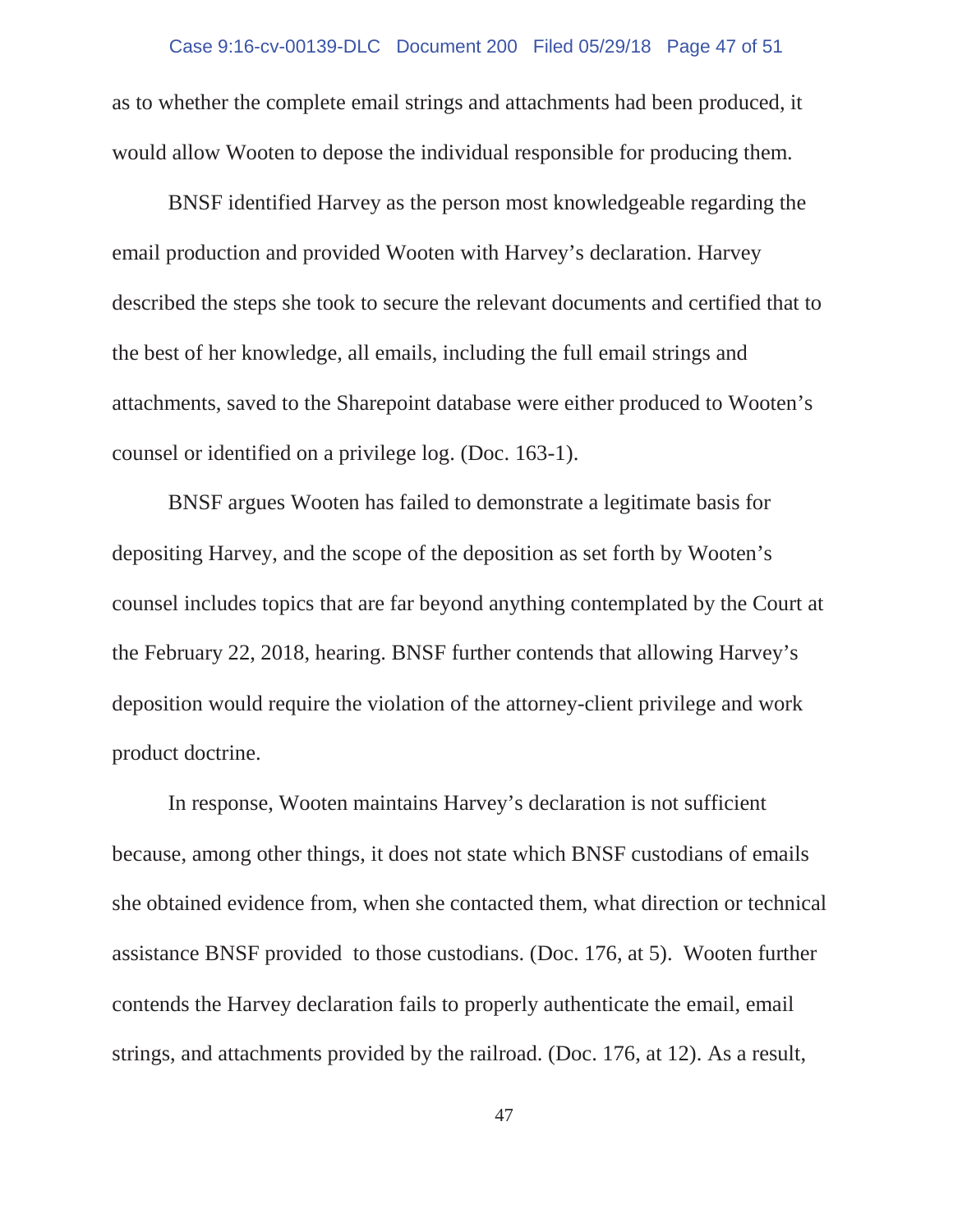Wooten notified BNSF in early April 2018 that it intended to depose Harvey. Wooten makes clear that he is not seeking to discover emails that are subject to the attorney-client or work product privilege, but is simply attempting to discover whether BNSF has produced all relevant emails, email strings, and attachments.

Having considered the parties' arguments, and for the reasons discussed at the motion hearing on May 21, 2018, the Court will allow Wooten to depose Harvey. The deposition shall not exceed two hours in length, and must be taken on or before June 1, 2018.

# **D. Plaintiff's Motion for Protective Order Precluding the Depositions of Greg Smith, Nick Palicz, and Rusty Weber (Doc. 181).**

On May 8, 2018, approximately three months after the close of discovery, BNSF noticed the depositions of Greg Smith, Nick Palicz, and Rusty Weber. Wooten argues BNSF has not established good cause for extending the discovery deadline and allowing these depositions. BNSF has already deposed Smith once, and the Court agrees that BNSF has not shown good cause for deposing him a second time more than three months after the close of discovery.

While BNSF has known about Smith for several months, BNSF argues it only recently uncovered the identity and whereabouts of Palicz and Weber because Wooten was not forthcoming in discovery. BNSF argues that Wooten failed to produce his phone records in response to BNSF's discovery requests, and claims it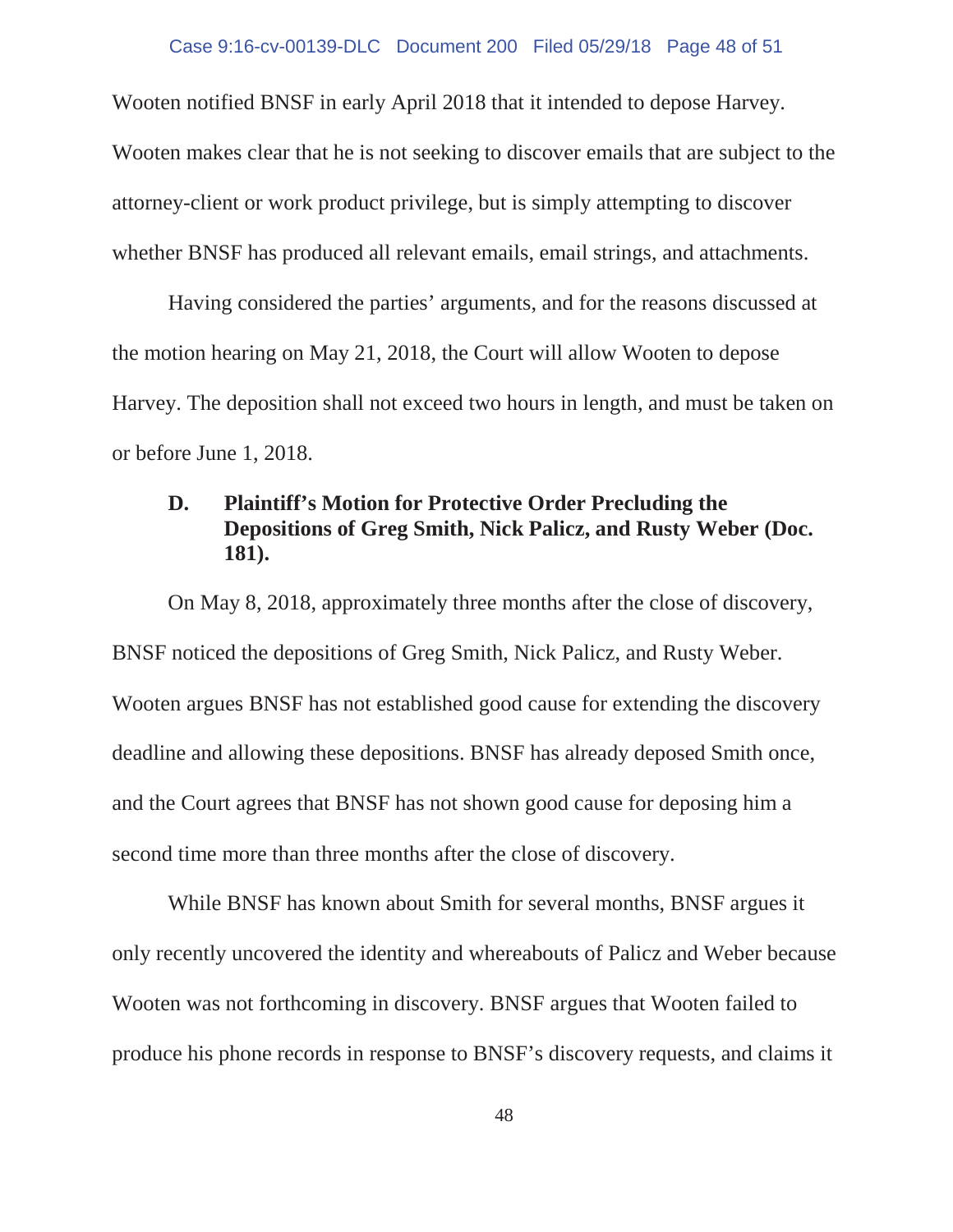## Case 9:16-cv-00139-DLC Document 200 Filed 05/29/18 Page 49 of 51

has evidence showing that Wooten deleted text messages from his phone. Based in large part on what it learned from Smith, BNSF has reason to believe that Palicz and Weber know something about Wooten's activities in the days prior to his alleged work injury. Because the parties dispute whether Wooten was injured on the job or before reporting to work on July 31, 2015, the time period before his work shift is of central importance to this case. In addition to arguing that it should be allowed to Palicz and Weber, BNSF maintains that Wooten should be compelled to produce his cell phone for inspection by BNSF.

As discussed at the motion hearing on May 21, 2018, BNSF's motion to compel the forensic examination of Wooten's cell phone is denied. But because BNSF has established good cause, the Court will allow BNSF to depose Palicz and Weber. The depositions okshall each be limited to no more than two hours in length, and must be taken or before June 1, 2018.

## **IV. Conclusion**

For the reasons set forth above,

## IT IS RECOMMENDED that:

(1) The parties' Cross-Motion for Partial Summary Judgment on Plaintiff's FRSA claim (docs. 99 &105) be DENIED.

(2) BNSF's Motion for Summary Judgment on Plaintiff's LIA claim (doc. 102) be DENIED.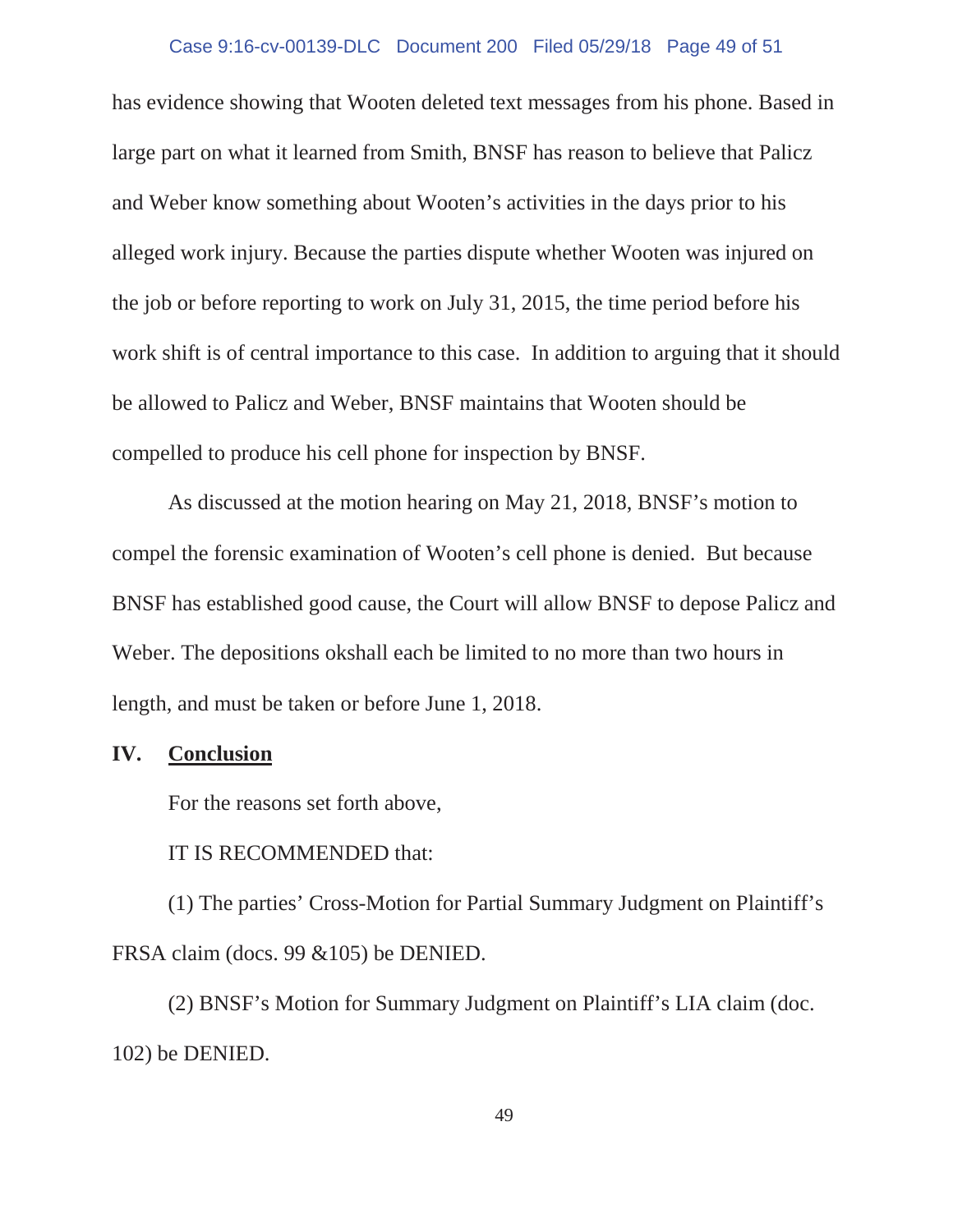## Case 9:16-cv-00139-DLC Document 200 Filed 05/29/18 Page 50 of 51

The parties are advised that pursuant to 28 U.S.C. § 636, any objections to these findings and recommendation must be filed on or before June 4, 2018. *See United States v. Barney*, 568 F.2d 134, 136 (9<sup>th</sup> Cir. 1978) (the court need not give the parties the full statutory period set forth in 28 U.S.C. § 636(b)(1) within which to file objections).

IT IS ORDERED that:

(1) Plaintiff's Motion for Discovery Sanctions based on the spoliation of evidence (doc. 115) is DENIED, except to the extent that Plaintiff may introduce evidence at trial surrounding the alleged spoliation of locomotive videos. And if BNSF has the SD card for the camera used by Ahern, it must produce that SD card by June 1, 2018.

(2) BNSF's Supplemental Motion for Protective Order and Sanctions (doc. 153) is GRANTED to the extent that Wooten is prohibited from introducing the Hart documents at trial or otherwise using them in this litigation. BNSF's motion is DENIED in all other respects.

(3) BNSF's Motion for Protective Order Regarding the Deposition of Litigation Paralegal Linda Harvey (doc. 162) is DENIED, but the deposition shall not exceed two hours in length, and must be taken on or before June 1, 2018.

(4) Plaintiff's Motion for Protective Order Precluding the Depositions of Greg Smith, Nick Palicz, and Rusty Weber (doc. 181) is GRANTED as to Smith,